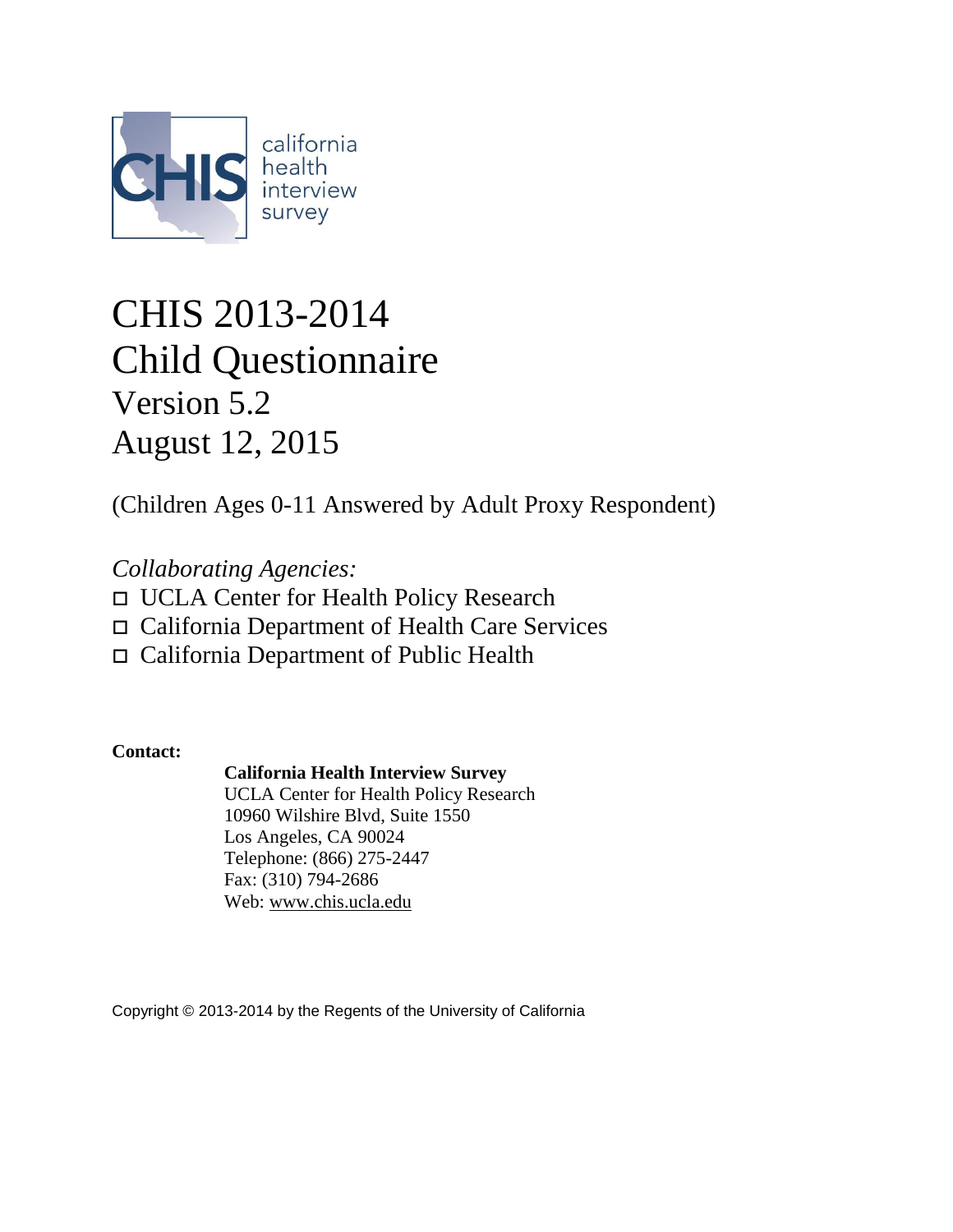## **Table of Contents**

| SECTION A - DEMOGRAPHICS PART I, HEALTH CONDITIONS 4 |    |
|------------------------------------------------------|----|
|                                                      |    |
|                                                      |    |
|                                                      |    |
|                                                      |    |
|                                                      |    |
|                                                      |    |
|                                                      |    |
|                                                      |    |
|                                                      |    |
|                                                      |    |
|                                                      |    |
|                                                      |    |
|                                                      |    |
|                                                      |    |
|                                                      |    |
|                                                      |    |
|                                                      |    |
|                                                      |    |
|                                                      |    |
|                                                      |    |
|                                                      |    |
|                                                      |    |
|                                                      |    |
|                                                      |    |
|                                                      |    |
|                                                      |    |
|                                                      |    |
|                                                      |    |
| Food Stamps                                          | 33 |
|                                                      |    |
|                                                      |    |
|                                                      |    |
|                                                      |    |
|                                                      |    |
|                                                      |    |
|                                                      |    |
|                                                      |    |
|                                                      |    |
|                                                      |    |
|                                                      |    |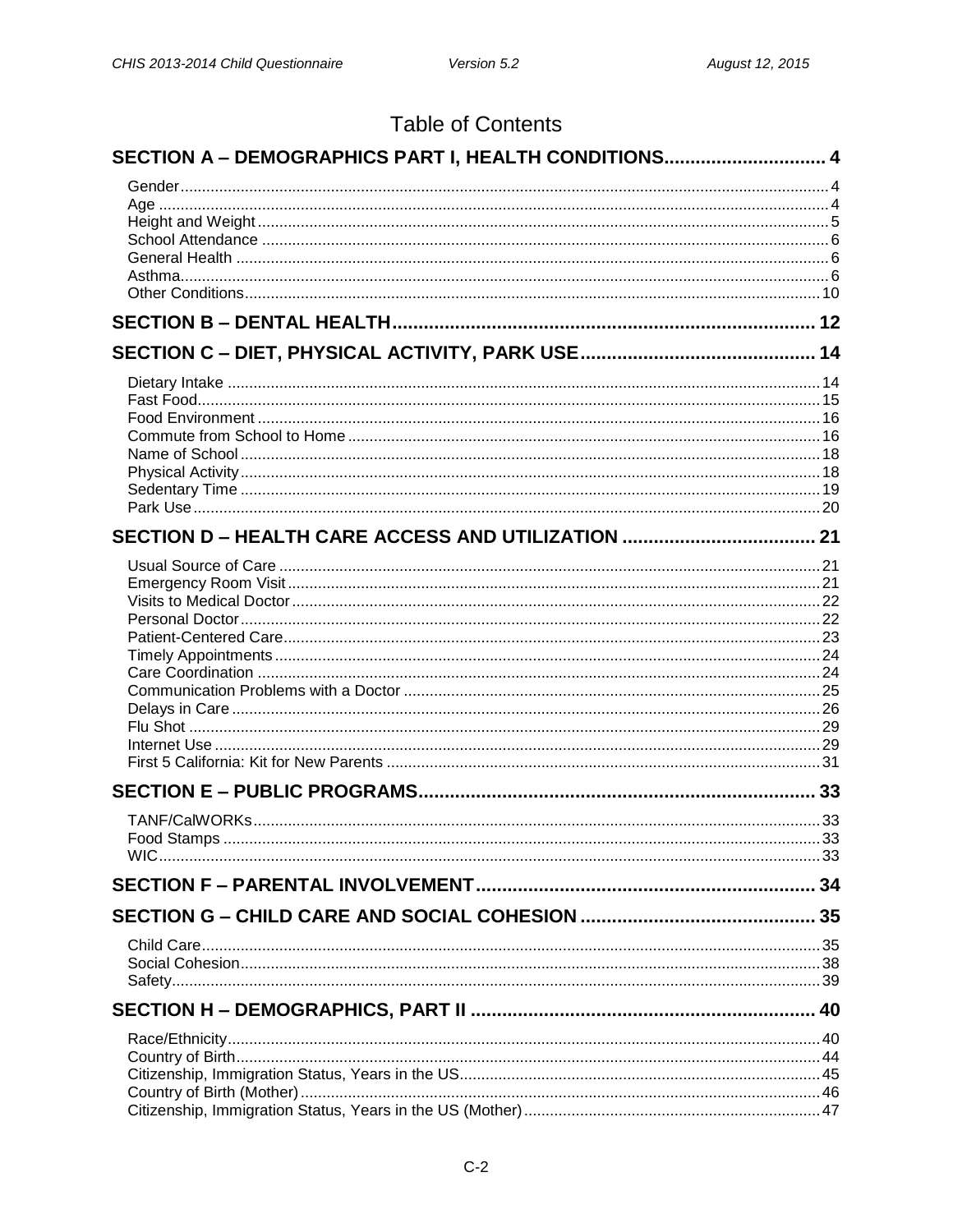NOTE: Each question in the CHIS questionnaires (adult, child, and adolescent) has a unique, sequential question number by section that follows the administration of the survey. In addition, the variable name (in the CHIS data file) associated with a question, appears in a box beneath the question number. Please consult the CHIS 2013 Data Dictionaries for additional information on variables, the population universe answering a specific question, and data file content.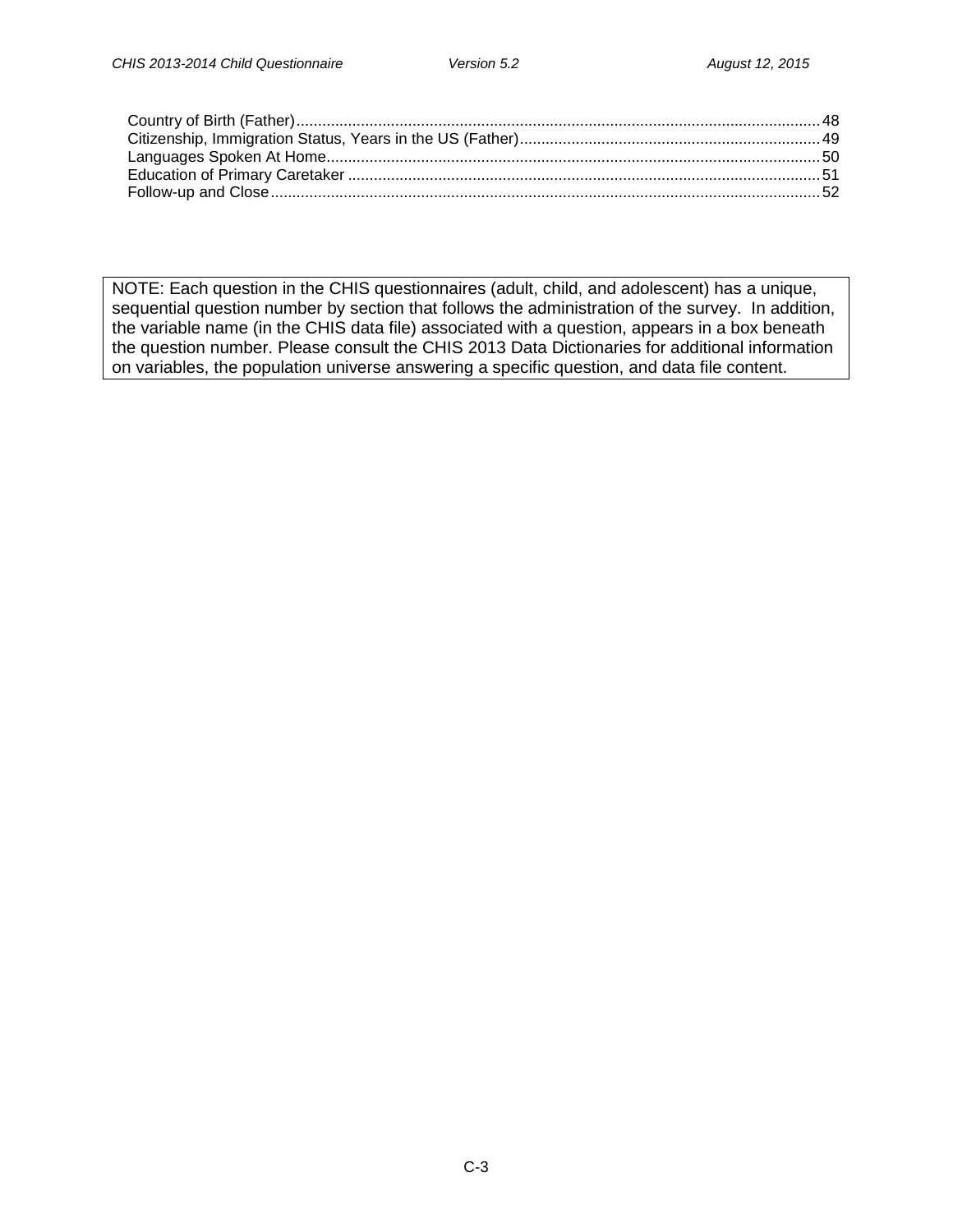## **SECTION A – DEMOGRAPHICS PART I, HEALTH CONDITIONS**

<span id="page-3-2"></span><span id="page-3-1"></span><span id="page-3-0"></span>

| Gender               |                                                                                                                                                                |                                                                                         |
|----------------------|----------------------------------------------------------------------------------------------------------------------------------------------------------------|-----------------------------------------------------------------------------------------|
|                      | PROGRAMMING NOTE QC13_A1:<br>SET CADATE = CURRENT DATE (YYYYMMDD);<br>IF AR = MKA AND GENDER OF CHILD IS KNOWN, SKIP TO QC13_A2;<br>ELSE CONTINUE WITH QC13_A1 |                                                                                         |
| QC13_A1              | will first ask you a few brief background questions.                                                                                                           | Some of the questions are based on (CHILD's) personal traits, like his or her age. So I |
| CA <sub>1</sub>      | Is (CHILD) male or female?                                                                                                                                     |                                                                                         |
|                      |                                                                                                                                                                |                                                                                         |
| Age<br>QC13_A2       | What is {his/her} date of birth?                                                                                                                               |                                                                                         |
| <b>CA2MON</b>        | <b>MONTH [HR: 1-12]</b>                                                                                                                                        |                                                                                         |
|                      | 1. JANUARY<br>2. FEBRUARY<br>3. MARCH<br>4. APRIL<br>5. MAY<br>6. JUNE                                                                                         | 7. JULY<br>8. AUGUST<br>9. SEPTEMBER<br>10. OCTOBER<br>11. NOVEMBER<br>12. DECEMBER     |
| <b>CA2DAY</b>        | _____ DAY [HR: 1-31]                                                                                                                                           |                                                                                         |
| CA2YR                | YEAR HR: 2001-2013]                                                                                                                                            |                                                                                         |
|                      |                                                                                                                                                                |                                                                                         |
| ELSE SKIP TO QC13_A4 | PROGRAMMING NOTE QC13_A3:                                                                                                                                      | IF QC13_A2 = -7 OR -8 (REFUSED/DON'T KNOW) CONTINUE WITH QC13_A3;                       |
| QC13_A3              | How old is {he/she}?                                                                                                                                           |                                                                                         |
| CA <sub>3</sub>      | <b>MONTHS OR PARTIAL YRSI</b>                                                                                                                                  | [INTERVIEWER NOTE: FOR AGES ABOVE 4 YRS OR 48 MO, DO NOT RECORD                         |
|                      | <b>YEARS</b>                                                                                                                                                   | <b>MONTHS</b>                                                                           |
|                      |                                                                                                                                                                |                                                                                         |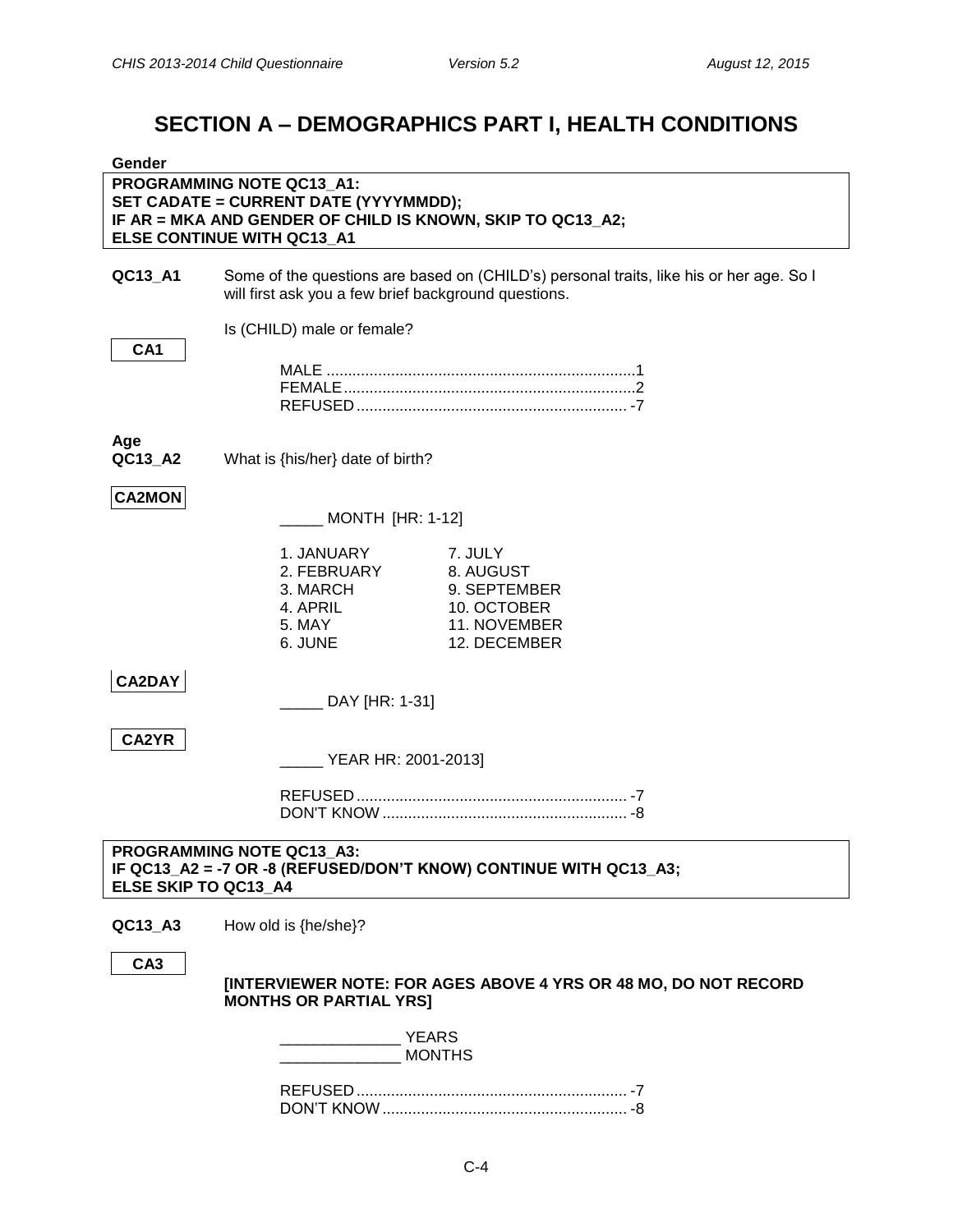<span id="page-4-0"></span>

| <b>Height and Weight</b> | <b>QC13_A4</b> About how tall is (CHILD) now without shoes? |
|--------------------------|-------------------------------------------------------------|
| CA4F/CA4I                | [IF NEEDED, SAY: "Your best guess is fine."]                |
|                          | <b>INCHES</b><br><b>FEET</b>                                |
| CA4M/CA4C                | METERS<br><b>CENTIMETERS</b>                                |
| <b>CA4FMT</b>            |                                                             |
| QC13 A5                  | About how much does (CHILD) weigh now without shoes?        |
| CA5P                     | [IF NEEDED, SAY: "Your best guess is fine."]                |
|                          | <b>POUNDS</b>                                               |
| CA5K                     | <b>KILOGRAMS</b>                                            |
| <b>CA5FMT</b>            |                                                             |

DON'T KNOW......................................................... -8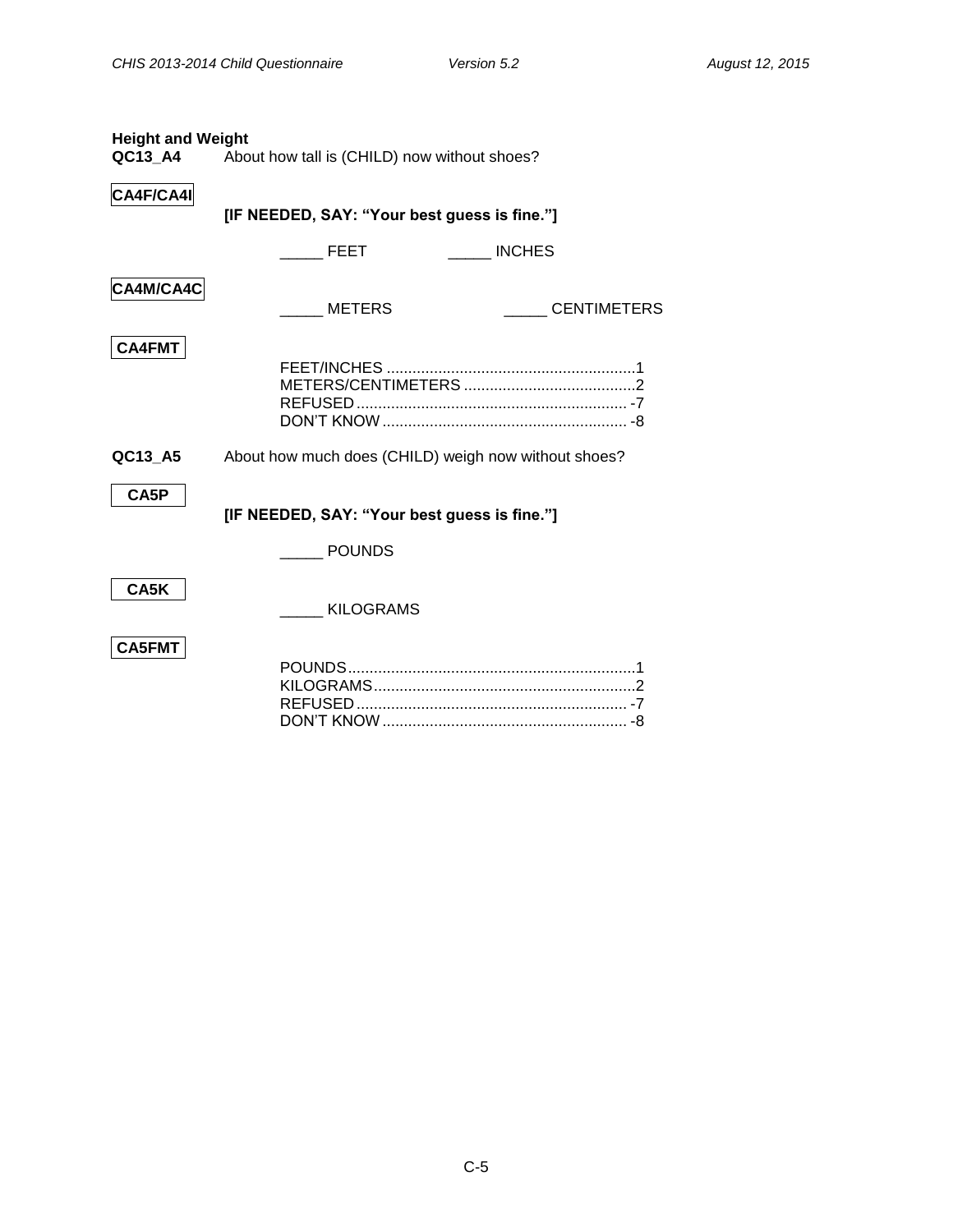<span id="page-5-0"></span>

| <b>School Attendance</b> |                                                                                         |  |
|--------------------------|-----------------------------------------------------------------------------------------|--|
|                          | PROGRAMMING NOTE QC13_A6:                                                               |  |
|                          | IF CAGE < 5 YEARS GO TO QC13_A8;                                                        |  |
|                          | ELSE CONTINUE WITH QC13_A6 AND IF CAGE = 5 YRS DISPLAY "Not including pre-school or     |  |
| nursery school,"         |                                                                                         |  |
|                          |                                                                                         |  |
| QC13_A6                  | {Not including pre-school or nursery school,} Did (CHILD) attend school last week?      |  |
|                          |                                                                                         |  |
| <b>CA42</b>              |                                                                                         |  |
|                          | [GO TO QC13_A8]                                                                         |  |
|                          |                                                                                         |  |
|                          |                                                                                         |  |
|                          |                                                                                         |  |
|                          | [GO TO QC13_A8]                                                                         |  |
|                          |                                                                                         |  |
|                          |                                                                                         |  |
|                          |                                                                                         |  |
|                          | PROGRAMMING NOTE QC13_A7:                                                               |  |
|                          | IF CAGE = 5 YRS DISPLAY "Not including pre-school or nursery school,"                   |  |
|                          |                                                                                         |  |
| QC13_A7                  | {Not including pre-school or nursery school,} Did (CHILD) attend school during the last |  |
|                          | school year?                                                                            |  |
| <b>CA43</b>              |                                                                                         |  |
|                          |                                                                                         |  |
|                          |                                                                                         |  |
|                          |                                                                                         |  |
|                          |                                                                                         |  |
|                          |                                                                                         |  |
| <b>General Health</b>    |                                                                                         |  |
|                          |                                                                                         |  |
| QC13_A8                  | In general, would you say (CHILD)'s health is excellent, very good, good, fair or poor? |  |
|                          |                                                                                         |  |
| CA <sub>6</sub>          |                                                                                         |  |
|                          |                                                                                         |  |
|                          |                                                                                         |  |
|                          |                                                                                         |  |
|                          |                                                                                         |  |
|                          |                                                                                         |  |
|                          |                                                                                         |  |
|                          | DON'T KNOW                                                                              |  |
|                          |                                                                                         |  |
| Asthma                   |                                                                                         |  |
| QC13_A9                  | Has a doctor ever told you that (CHILD) has asthma?                                     |  |
|                          |                                                                                         |  |
|                          |                                                                                         |  |
| <b>CA12</b>              |                                                                                         |  |
|                          |                                                                                         |  |
|                          | [GO TO QC13_A25]                                                                        |  |
|                          | [GO TO QC13_A25]                                                                        |  |

DON'T KNOW......................................................... -8 **[GO TO QC13\_A25]**

<span id="page-5-2"></span><span id="page-5-1"></span>REFUSED ............................................................... -7 **[GO TO QC13\_A25]**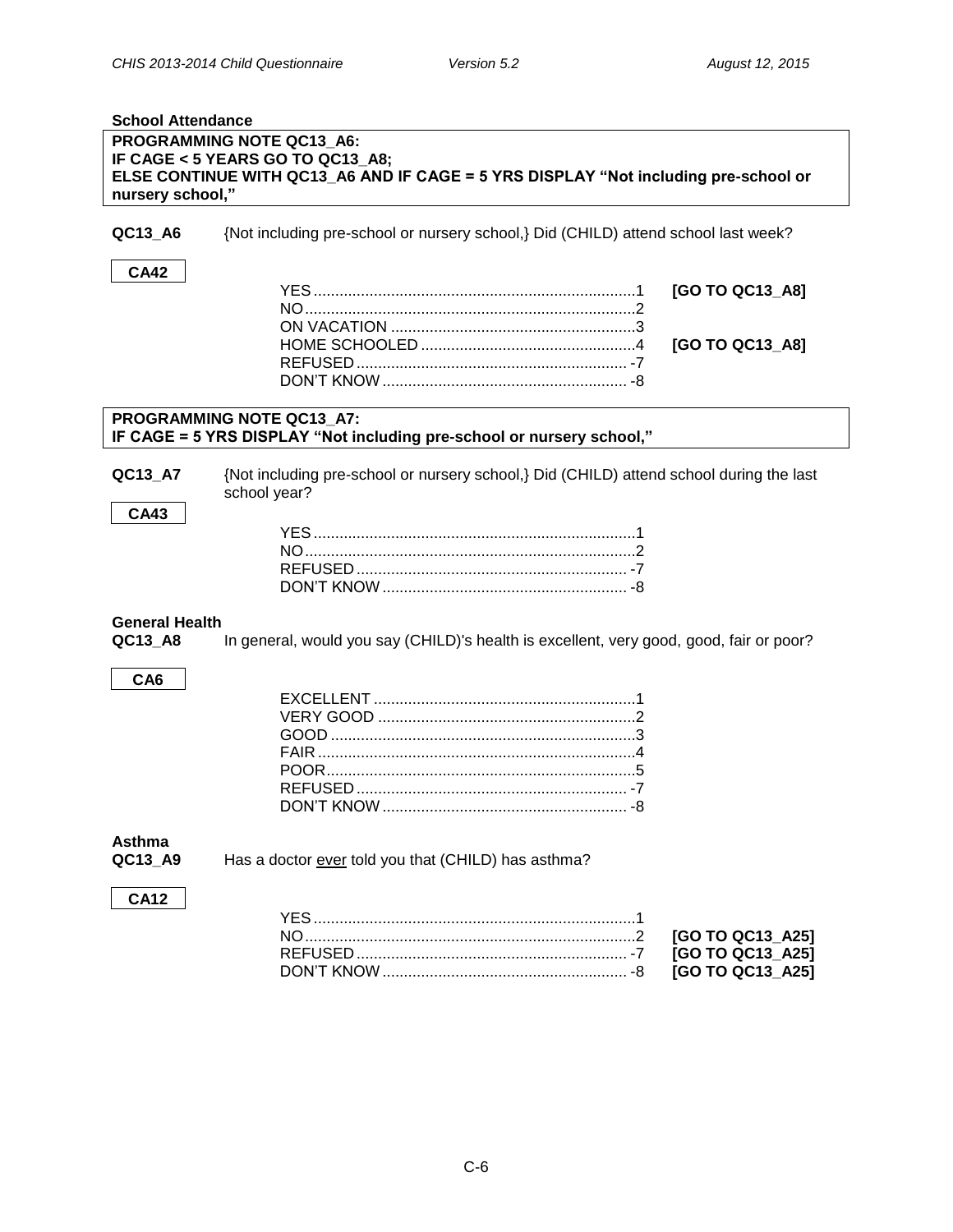| QC13 A10 |  |  | Does {he/she} still have asthma? |
|----------|--|--|----------------------------------|
|          |  |  |                                  |

#### **CA31**

**CA32**

**QC13\_A11** During the past 12 months, has {he/she} had an episode of asthma or an asthma attack?

#### **PROGRAMMING NOTE QC13\_A12: IF QC13\_A10 = 2, -7, OR -8 (NO, REFUSED, DON'T KNOW) AND QC13\_A11 = 2, -7, OR -8 (NO, REFUSED, DON'T KNOW) GO TO QC13\_A16; ELSE CONTINUE WITH QC13\_A12**

**QC13\_A12** During the past 12 months, how often has (CHILD) had asthma symptoms such as coughing, wheezing, shortness of breath, chest tightness, or phlegm? Would you say:

**QC13\_A13** During the past 12 months, has (CHILD) had to visit a hospital emergency room because of {his/her} asthma?

#### **CA33**

**CA12B**

**QC13\_A14** Did you take (CHILD) to a hospital emergency room for {his/her} asthma because you were unable to see {his/her} doctor?

**CA48**

#### **[ENTER 3 ONLY IF R VOLUNTEERS THAT HE/SHE DOESN'T HAVE A DOCTOR. DO NOT PROBE.]**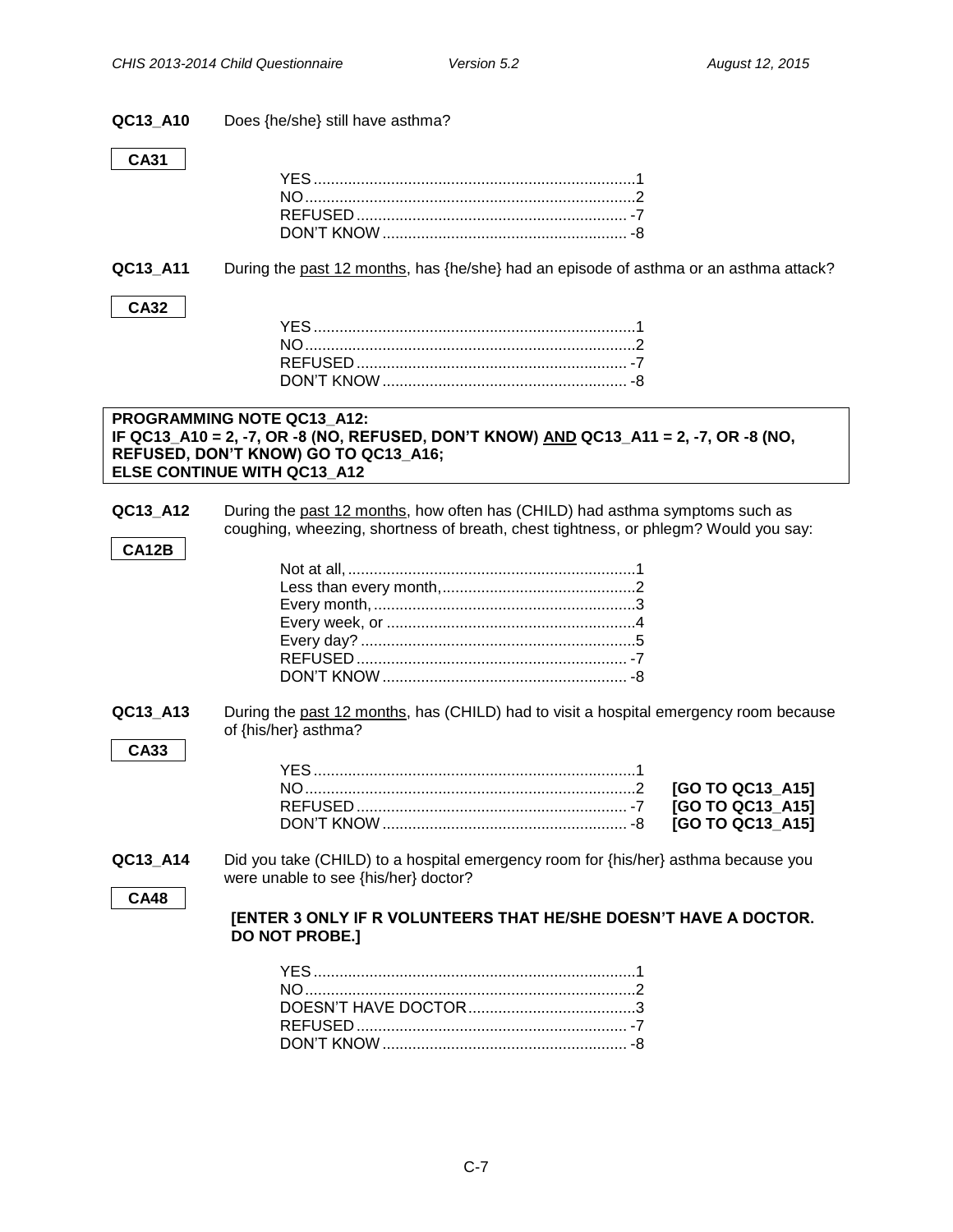**QC13\_A15** During the past 12 months, was {he/she} admitted to the hospital overnight or longer for {his/her} asthma?

**CA44**

**QC13** A16 Is (CHILD) now taking a daily medication to control {his/her} asthma that was prescribed or given to you by a doctor?

#### **CA12A**

**[IF NEEDED, SAY: "This includes both oral medicine and inhalers. This is different from inhalers used for quick relief."]**

#### **PROGRAMMING NOTE QC13\_A17: IF QC13\_A10 = 1 (YES, STILL HAS ASTHMA) OR QC13\_A11 = 1 (YES, EPISODE IN LAST 12 MOS), GO TO QC13\_A21; ELSE CONTINUE WITH QC13\_A17**

**QC13\_A17** During the past 12 months, how often has (CHILD) had asthma symptoms such as coughing, wheezing, shortness of breath, chest tightness, or phlegm? Would you say:

**QC13\_A18** During the past 12 months, has (CHILD) had to visit a hospital emergency room because of {his/her} asthma?

**CA41**

**CA40**

**QC13\_A19** Did you take (CHILD) to a hospital emergency room for {his/her} asthma because you were unable to see {his/her} doctor?

**CA49**

|                       | <b>[ENTER 3 ONLY IF R VOLUNTEERS THAT HE/SHE DOESN'T HAVE A DOCTOR.</b> |  |  |
|-----------------------|-------------------------------------------------------------------------|--|--|
| <b>DO NOT PROBE.]</b> |                                                                         |  |  |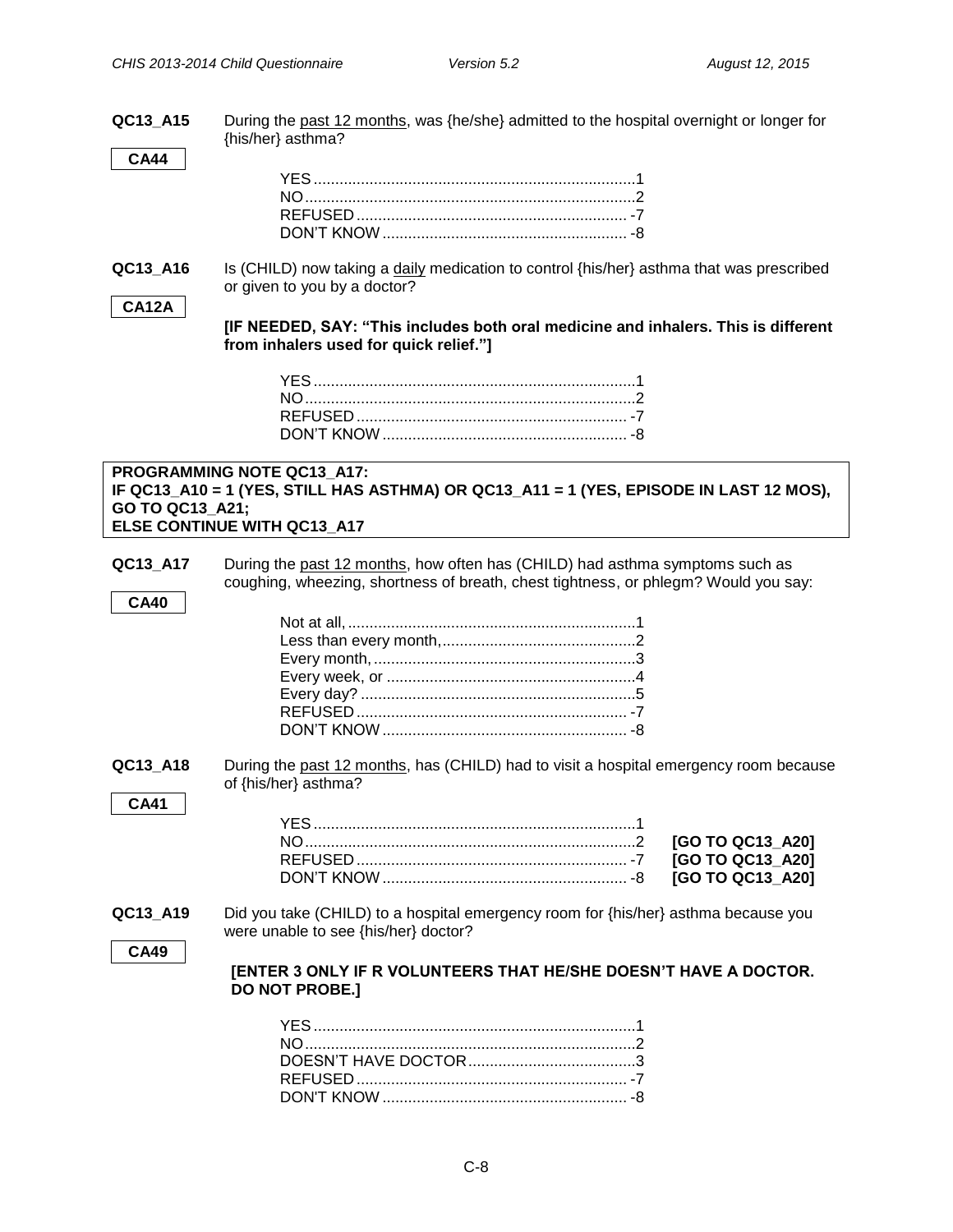| QC13_A20<br><b>CA45</b> | During the past 12 months, was {he/she} admitted to the hospital overnight or longer for<br>{his/her} asthma?                                                                    |
|-------------------------|----------------------------------------------------------------------------------------------------------------------------------------------------------------------------------|
|                         |                                                                                                                                                                                  |
| QC13_A21                | During the past 12 months, how many days of day care or school did (CHILD) miss due<br>to asthma?                                                                                |
| <b>CA34</b>             | <b>NUMBER OF DAYS</b>                                                                                                                                                            |
|                         | CHILD NOT IN DAYCARE OR SCHOOL 93                                                                                                                                                |
| QC13_A22<br><b>CA35</b> | Have (CHILD'S) doctors or other medical providers worked with you to develop a plan so<br>that you know how to take care of {his/her} asthma?                                    |
|                         | [GO TO QC13_A24]<br>[GO TO QC13_A24]<br>[GO TO QC13 A24]                                                                                                                         |
| QC13_A23                | Do you have a written or printed copy of this plan?                                                                                                                              |
| <b>CA50</b>             | [IF NEEDED, SAY: "This can be an electronic or hard copy."]                                                                                                                      |
|                         |                                                                                                                                                                                  |
| QC13_A24<br><b>CA51</b> | How confident are you that you can control and manage (CHILD's) asthma? Would you<br>say you are very confident, somewhat confident, not too confident, or not at all confident? |
|                         |                                                                                                                                                                                  |

DON'T KNOW ......................................................... -8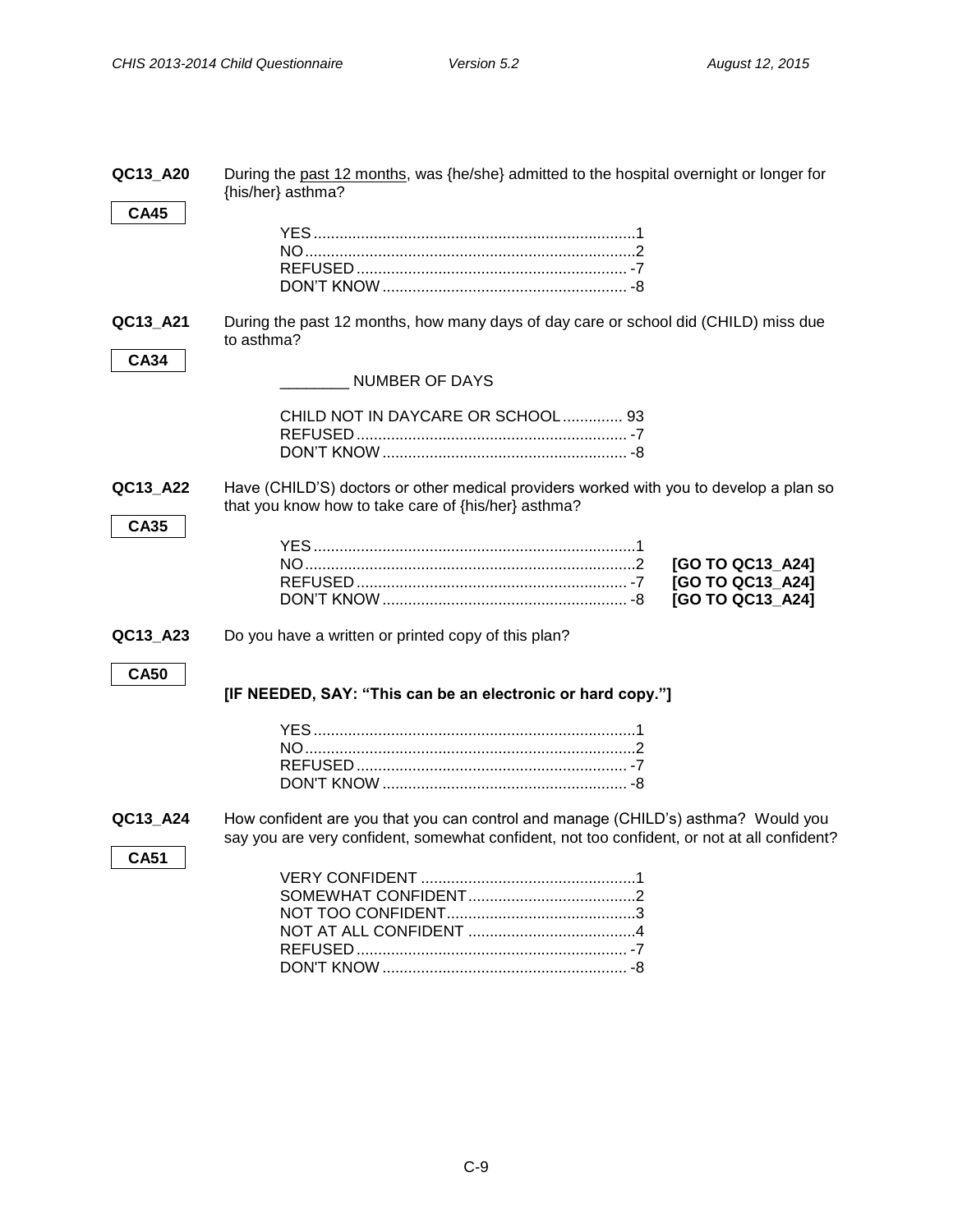#### <span id="page-9-0"></span>**Other Conditions**

**QC13\_A25** Does (CHILD) currently have any physical, behavioral, or mental conditions that limit or prevent {him/her} from doing childhood activities usual for {his/her} age?

**QC13 A26** What condition does (CHILD) have?

#### **CA10A**

**CA7**

#### **[CODE ALL THAT APPLY ]**

#### **[PROBE: "Any others?"]**

| DEAFNESS OR OTHER HEARING PROBLEM  10     |  |
|-------------------------------------------|--|
| MENTAL RETARDATION, OTHER THAN DOWN'S  11 |  |
|                                           |  |
|                                           |  |
| ORTHOPEDIC PROBLEM (BONES OR JOINTS)  14  |  |
|                                           |  |
| BLINDNESS OR OTHER VISION PROBLEM 16      |  |
|                                           |  |
|                                           |  |
|                                           |  |

**PROGRAMMING NOTE QC13\_A27: IF QC13\_A26 = 4 OR 5 OR 6 OR 7 OR 8 OR 9 OR 10 OR 11 OR 12 OR 13 OR 14 OR 15 OR 16 OR 91, CONTINUE WITH QC13\_ A27; ELSE IF QC13\_ A26 = 1 OR 2 OR 3 ONLY, SKIP TO QC13\_A30**

**QC13\_A27** During the past 12 months, has (CHILD) had to visit a hospital emergency room because of {his/her} (INSERT CONDITION(S) 4-91 FROM QC13\_A26)?

**CA52**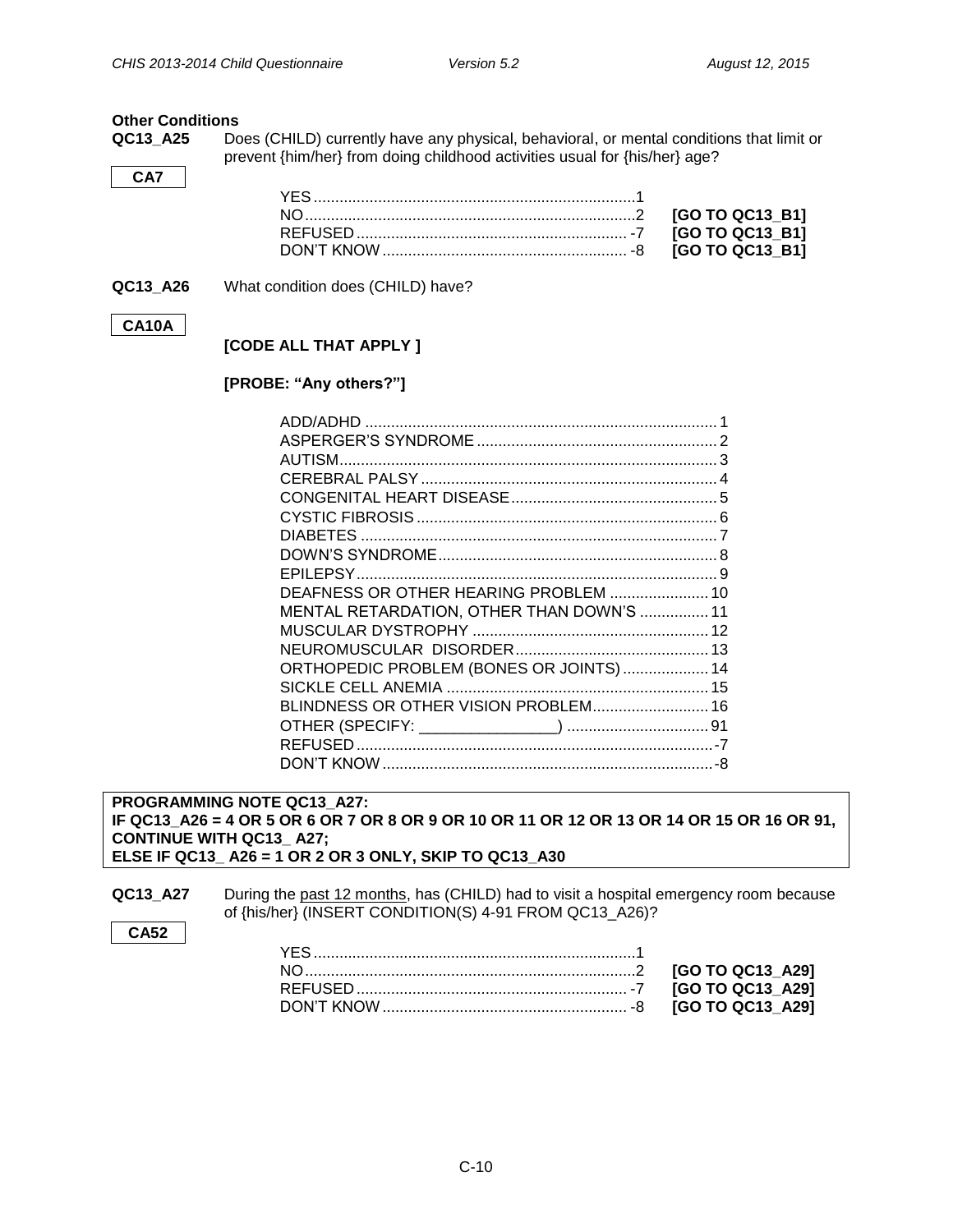**QC13\_A28** Did you take (CHILD) to a hospital emergency room for {his/her} (INSERT CONDITION(S) 4-91 FROM QC13\_A27) because you were unable to see {his/her} doctor?

```
CA53
```
#### **[ENTER 3 ONLY IF R VOLUNTEERS THAT HE/SHE DOESN'T HAVE A DOCTOR. DO NOT PROBE.]**

| QC13_A29<br><b>CA54</b> | During the past 12 months, was {he/she} admitted to the hospital overnight or longer for<br>{his/her} (INSERT CONDITION(S) 4-91 FROM QC13_A27)?                                                                  |                                                          |
|-------------------------|------------------------------------------------------------------------------------------------------------------------------------------------------------------------------------------------------------------|----------------------------------------------------------|
|                         |                                                                                                                                                                                                                  |                                                          |
| QC13_A30                | Have (CHILD's) doctors or other medical providers worked with you to develop a plan so<br>that you know how to take care of {his/her} (INSERT CONDITION(S) FROM<br>QC13_A27)?                                    |                                                          |
| <b>CA55</b>             |                                                                                                                                                                                                                  | [GO TO QC13_A32]<br>[GO TO QC13_A32]<br>[GO TO QC13_A32] |
| QC13_A31                | Do you have a written or printed copy of this plan?                                                                                                                                                              |                                                          |
| <b>CA56</b>             | [IF NEEDED, SAY: "This can be an electronic or hard copy."]                                                                                                                                                      |                                                          |
|                         |                                                                                                                                                                                                                  |                                                          |
| QC13_A32                | How confident are you that you can control and manage (CHILD's) (INSERT<br>CONDITION(S) FROM QC13_A27)? Would you say you are very confident, somewhat<br>confident, not too confident, or not at all confident? |                                                          |
| <b>CA57</b>             |                                                                                                                                                                                                                  |                                                          |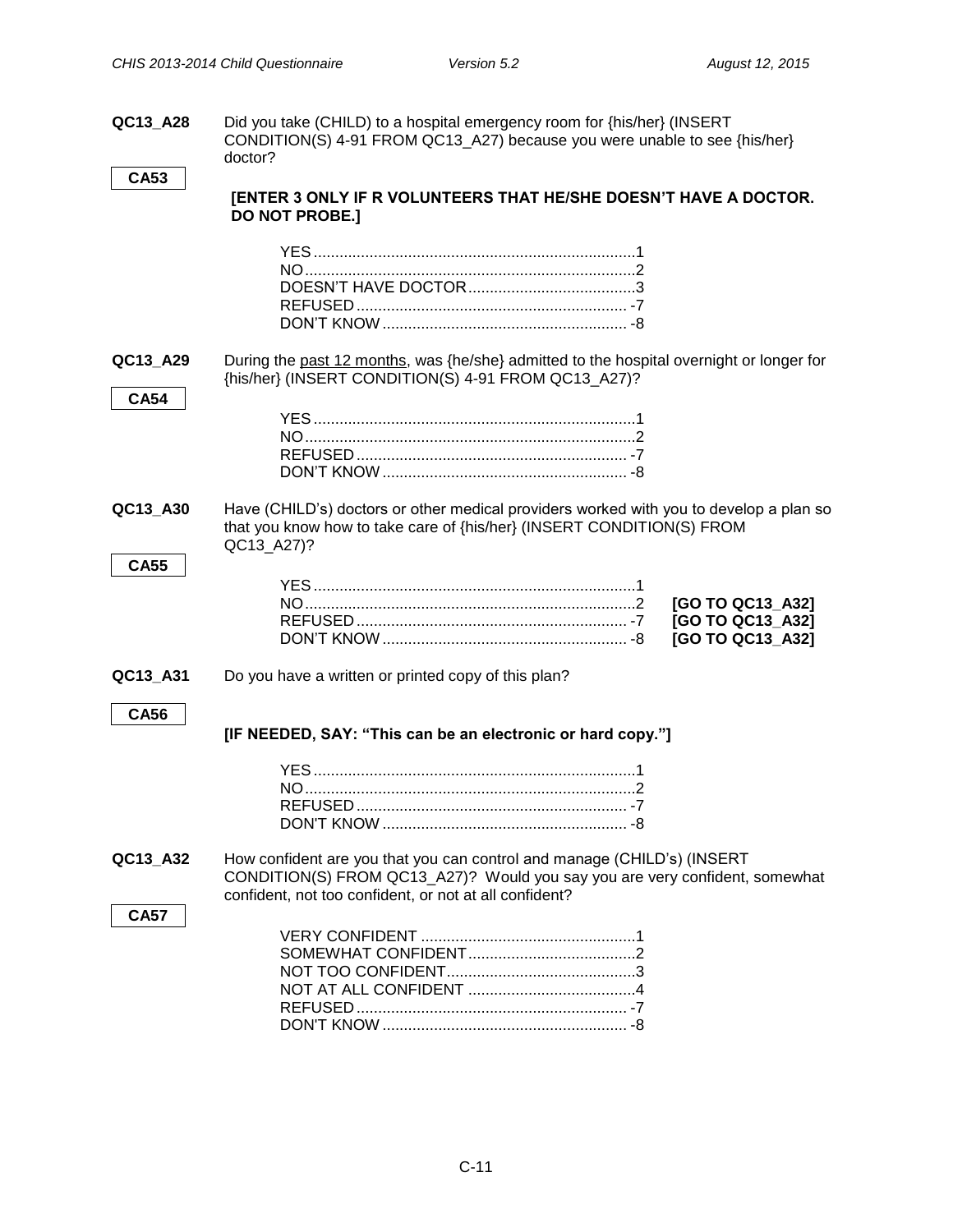### **SECTION B – DENTAL HEALTH**

#### <span id="page-11-0"></span>**PROGRAMMING NOTE QC13\_B1: IF CAGE > 2 YEARS, GO TO QC13\_B2 AND DISPLAY "Now I'm going to ask about (CHILD)'s dental health"; ELSE CONTINUE WITH QC13\_B1**

**QC13\_B1** These questions are about (CHILD)'s dental health. Does (CHILD) have any teeth yet?

YES...........................................................................1 NO.............................................................................2 **[GO TO SECTION C]** REFUSED ............................................................... -7 **[GO TO SECTION C]** DON'T KNOW......................................................... -8 **[GO TO SECTION C]**

**QC13 B2** {Now I'm going to ask about (CHILD)'s dental health.}

About how long has it been since your child last visited a dentist or dental clinic? Include dental hygienists and all types of dental specialists.

| ×<br>۰,<br>×<br>۰.<br>۰.<br>w |
|-------------------------------|
|-------------------------------|

**CC1**

| MORE THAN 6 MONTHS UP TO 1YEAR AGO2  |  |
|--------------------------------------|--|
| MORE THAN 1 YEAR UP TO 2 YEARS AGO 3 |  |
| MORE THAN 2 YEARS UP TO 5 YEARS AGO4 |  |
|                                      |  |
|                                      |  |
|                                      |  |
|                                      |  |

#### **PROGRAMMING NOTE QC13\_B3: IF QC13\_B2 = 0 (HAD NEVER VISTED) or ≥ 3 (VISITED MORE THAN A YEAR AGO) CONTINUE WITH QC13\_B3; ELSE SKIP TO QC13\_B4;**

**IF QC13\_B2 = 0 (HAS NEVER VISITED), DISPLAY "never"; ELSE IF QC13\_B2 ≥ 3 DISPLAY "not" AND "in the past year"**

**QC13 B3** What is the main reason your child has {never/not} visited a dentist {in the past year}?

**CB23**

| COULD NOT AFFORD IT/TOO EXPENSIVE/NO INSURANCE. 3 |
|---------------------------------------------------|
|                                                   |
|                                                   |
|                                                   |
| NO DENTIST AVAILABLE/NO APPOINTMENTS AVAILABLE  7 |
|                                                   |
|                                                   |
|                                                   |
|                                                   |
|                                                   |
|                                                   |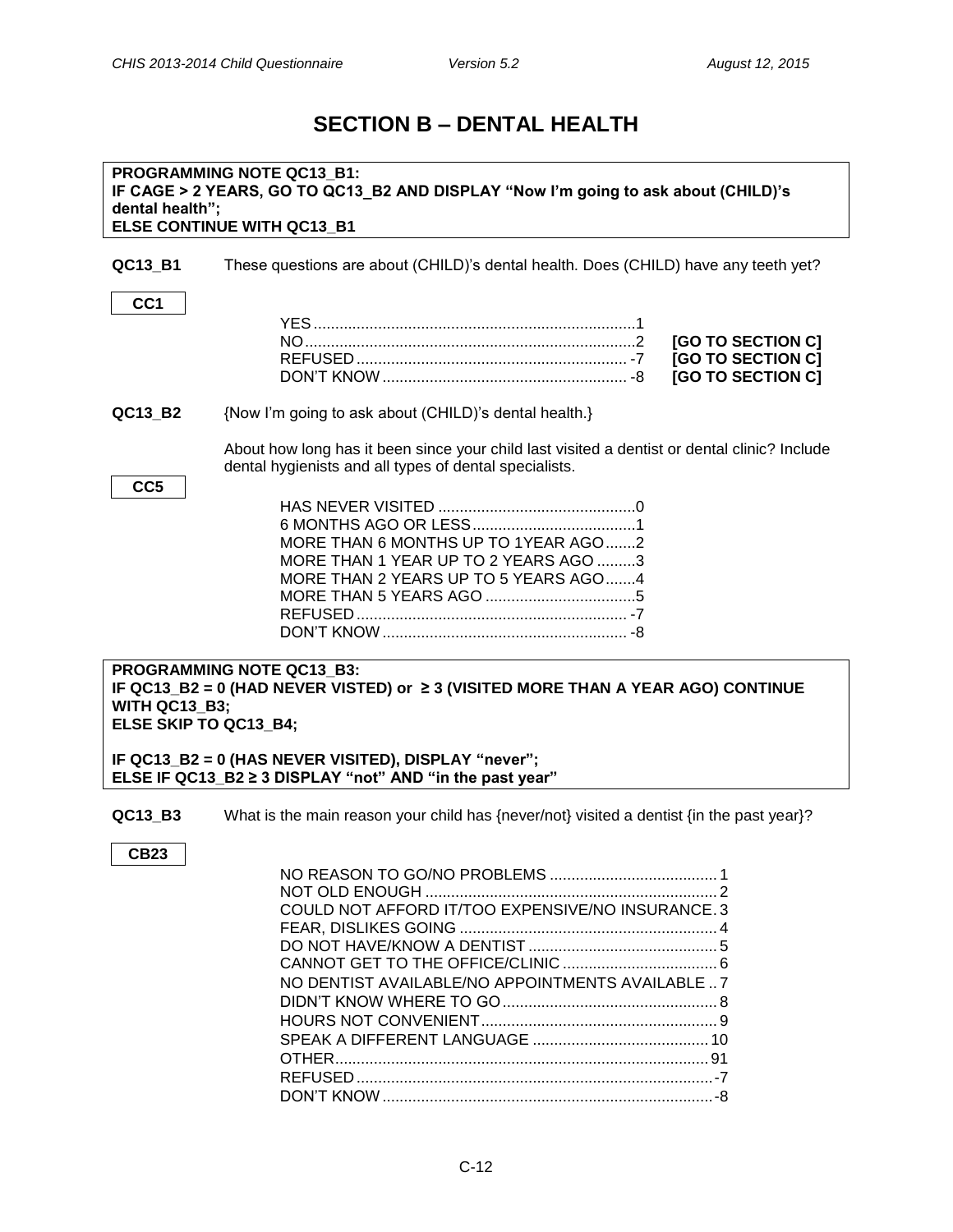**QC13\_B4** Do you now have any type of insurance that pays for part or all of your child's dental care?

> [**IF NEEDED**: Include dental insurance, prepaid dental plans such as HMOs, or government plans such as Medi-Cal or Healthy Families]

#### **CC7A**

| DON'T KNOW -8 |  |  |  |
|---------------|--|--|--|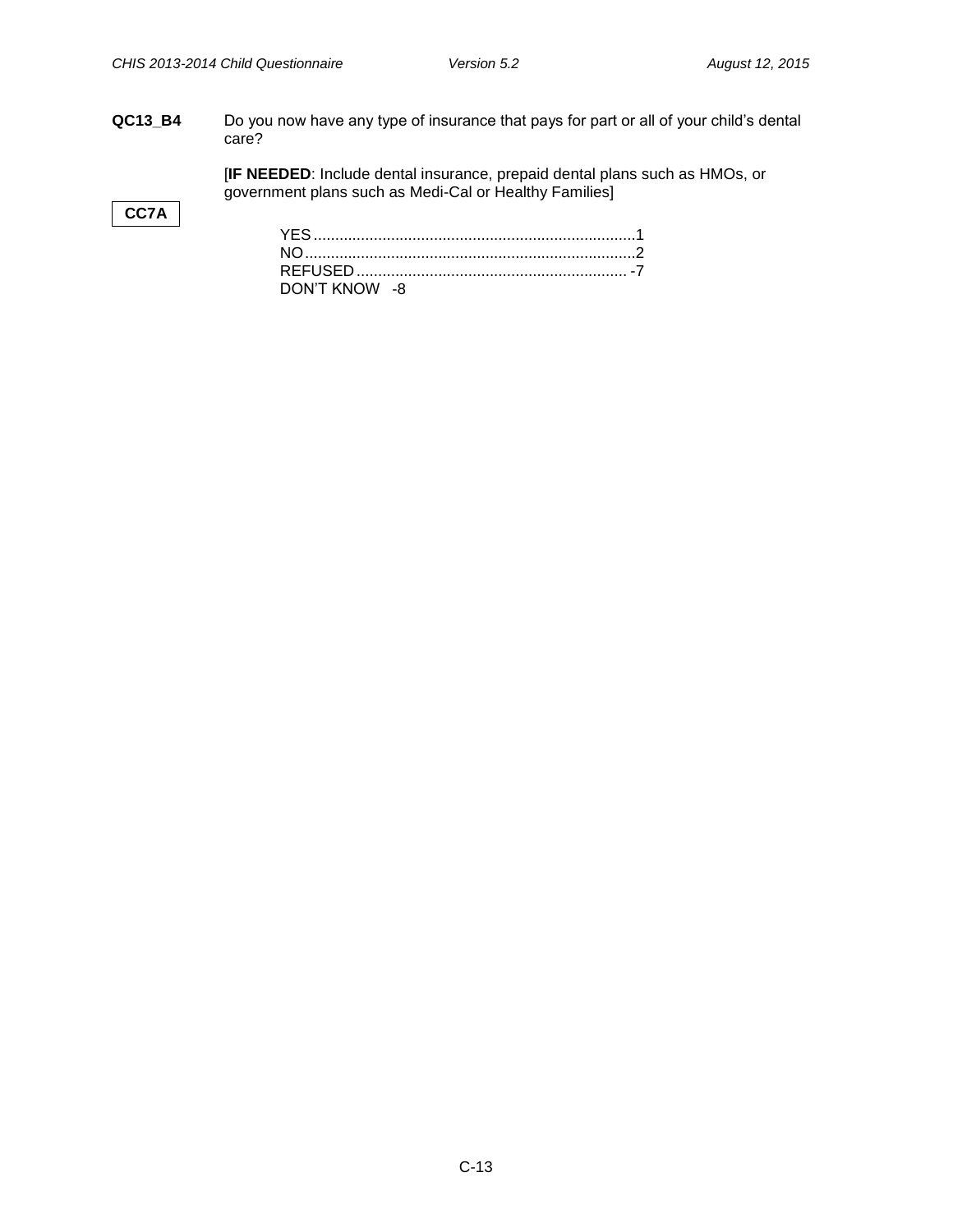## **SECTION C – DIET, PHYSICAL ACTIVITY, PARK USE**

<span id="page-13-1"></span><span id="page-13-0"></span>

| <b>Dietary Intake</b>  |                                                                                                                                                                                                                  |
|------------------------|------------------------------------------------------------------------------------------------------------------------------------------------------------------------------------------------------------------|
|                        | PROGRAMMING NOTE QC13_C1:<br>IF CAGE < 2 YEARS, GO TO PROGRAMMING NOTE QC13_C18;<br>ELSE CONTINUE WITH QC13_C1                                                                                                   |
| QC13_C1<br><b>CC10</b> | Now I'm going to ask you about the foods your child ate yesterday, including meals and<br>snacks. Yesterday, how many glasses or boxes of 100% fruit juice, such as orange or<br>apple juice, did (CHILD) drink? |
|                        | [IF NEEDED, SAY: "Only include 100% fruit juices."]                                                                                                                                                              |
|                        | [PART OF A GLASS COUNTS AS 1 GLASS. ASK R TO ESTIMATE NUMBER OF<br><b>GLASSES IF DRINKING FROM A BOTTLE, CAN, OR CARTON.]</b>                                                                                    |
|                        | _ GLASSES [HR: 0-20; SR 0-9]                                                                                                                                                                                     |
|                        |                                                                                                                                                                                                                  |
| QC13_C2                | Yesterday, how many servings of fruit, such as an apple or a banana, did {he/she} eat?                                                                                                                           |
| <b>CC13</b>            | [IF NEEDED, SAY: "Servings are self-defined. A serving is the child's regular<br>portion of this food."]                                                                                                         |
|                        |                                                                                                                                                                                                                  |
|                        |                                                                                                                                                                                                                  |
| QC13_C3<br><b>CC31</b> | Yesterday, how many servings of vegetables like green salad, green beans, or potatoes<br>did {he/she} have? Do not include fried potatoes.                                                                       |
|                        | SERVINGS [HR: 0-20; SR 0-4]                                                                                                                                                                                      |
|                        |                                                                                                                                                                                                                  |
| QC13_C4                | [Yesterday,] how many glasses or cans of soda that contain sugar, such as Coke, did<br>your child drink? Do not include diet soda.                                                                               |
| <b>CC49</b>            | [IF NEEDED, SAY: "Do not include canned or bottled juices or teas."]                                                                                                                                             |
|                        | <b>GLASSES, CANS OR BOTTLES</b>                                                                                                                                                                                  |
|                        |                                                                                                                                                                                                                  |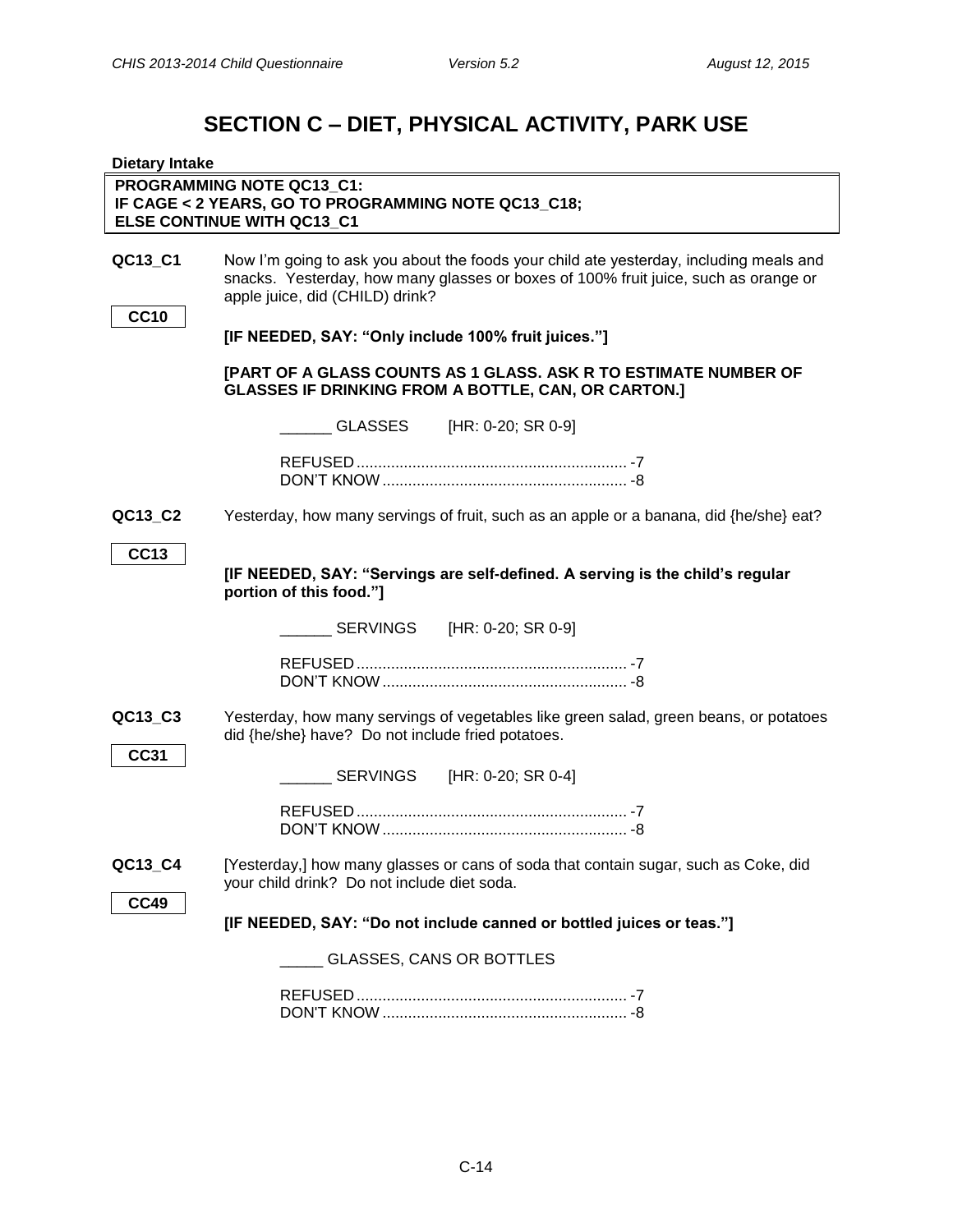**QC13\_C5** [Yesterday,] how many glasses or cans of sweetened fruit drinks, sports, or energy drinks, did your child drink?

**CC50**

**[IF NEEDED, SAY: "Such as lemonade, Gatorade, Snapple, or Red Bull."]**

**[DO NOT READ. FOR INTERVIEWER INFORMATION ONLY. THIS ALSO INCLUDES DRINKS SUCH AS: FRUIT JUICES OR DRINKS YOU MADE AT HOME AND ADDED SUGAR TO, KOOL-AID, TAMPICO, HAWAIIAN PUNCH, CRANBERRY COCKTAIL, HI-C, SNAPPLE, SUGAR CANE JUICE, AND VITAMIN WATER. DO NOT INCLUDE: 100% FRUIT JUICES OR SODA, YOGURT DRINKS, CARBONATED WATER, OR FRUIT-FLAVORED TEAS.]**

\_\_\_\_\_ GLASSES, CANS, OR BOTTLES

## <span id="page-14-0"></span>**Fast Food**

**QC13\_C6** Now think about the *past week.* In the past 7 days, how many times did {he/she} eat fast food? Include fast food meals eaten at school or at home, or at fast food restaurants, carryout, or drive thru.

#### <span id="page-14-1"></span>**CC32**

**[IF NEEDED, SAY: "Such as food you get at McDonald's, KFC, Panda Express or Taco Bell."]**

 $\_$  TIMES [HR: 0-20; SR 0-4]

REFUSED ............................................................... -7 DON'T KNOW......................................................... -8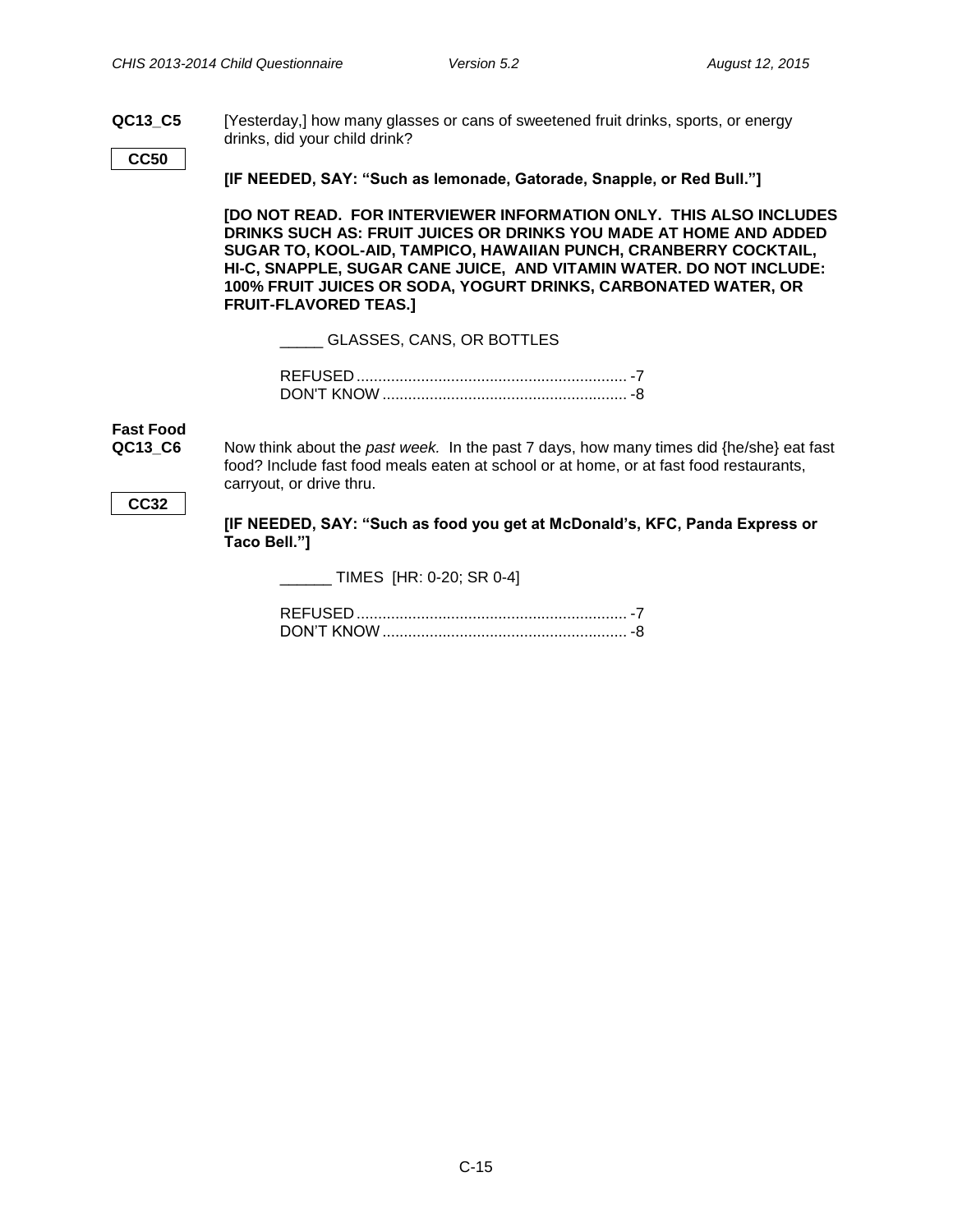<span id="page-15-0"></span>

| <b>Food Environment</b> |                                                                                                                                                                                                                                                                                                                                                                                                                                                                                |
|-------------------------|--------------------------------------------------------------------------------------------------------------------------------------------------------------------------------------------------------------------------------------------------------------------------------------------------------------------------------------------------------------------------------------------------------------------------------------------------------------------------------|
| ELSE GO TO QC13_C18     | PROGRAMMING NOTE QC13 C7:<br>IF QC13_A7 = 1 (ATTENDED SCHOOL LAST WEEK) OR QC13_A8 =1 (ATTENDED SCHOOL LAST<br>SCHOOL YEAR), CONTINUE WITH QC13_C7;                                                                                                                                                                                                                                                                                                                            |
| QC13_C7<br><b>CC47</b>  | Does (CHILD)'s school usually serve students fast food made by restaurants like<br>McDonald's, Burger King, Taco Bell, or Pizza Hut?                                                                                                                                                                                                                                                                                                                                           |
| many times did"         | <b>PROGRAMMING NOTE QC13 C8:</b><br>IF QC13_A8 = 1 (ATTENDED SCHOOL LAST SCHOOL YEAR), THEN DISPLAY "During a typical<br>week, how many times does";<br>IF QC13_A7 = 1 (ATTENDED SCHOOL LAST WEEK), THEN DISPLAY "During the past week, how                                                                                                                                                                                                                                    |
| QC13_C8<br><b>CC48</b>  | {During a typical week, how many times does/During the past week, how many times did}<br>(CHILD) eat the lunch served in the school cafeteria?<br>$\sqrt{10}$ TIMES [SR: 0-5; HR: 0-7]                                                                                                                                                                                                                                                                                         |
|                         | <b>Commute from School to Home</b>                                                                                                                                                                                                                                                                                                                                                                                                                                             |
|                         | PROGRAMMING NOTE QC13 C9:<br>IF QC13_A7 = 4 (HOME SCHOOLED LAST WEEK) OR IF QC13_A8= 3 (HOME SCHOOLED LAST<br>YEAR), GO TO PROGRAMMING NOTE QC13_C16;<br>ELSE IF QC13_A7 = 1 (ATTENDED SCHOOL LAST WEEK), CONTINUE WITH QC13_C9 AND<br>DISPLAY "How many days in the past week";<br>IF QC13_A8 = 1 (ATTENDED SCHOOL LAST YEAR), CONTINUE WITH QC13_C9 AND DISPLAY<br>"During the school year, on how many days during a typical week";<br>ELSE GO TO PROGRAMMING NOTE QC13 C16 |
| QC13_C9<br><b>CC40</b>  | Now I'm going to ask you about physical activity.<br>{How many days in the past week/During the school year, on how many days during a<br>typical week} did (CHILD) walk home from school?<br>[INTERVIEWER NOTE: IF R SAYS CHILD BIKES OR SKATEBOARDS HOME, SAY,<br>"I'll ask about those next."]                                                                                                                                                                              |
|                         | [IF CHILD DOES NOT GO DIRECTLY HOME FROM SCHOOL, INCLUDE # OF DAYS<br>WALKED, ETC. TO CHILDCARE, RELATIVE'S HOME, AFTER-SCHOOL PROGRAM,<br>ETC.]<br><b>DAYS</b>                                                                                                                                                                                                                                                                                                                |
|                         |                                                                                                                                                                                                                                                                                                                                                                                                                                                                                |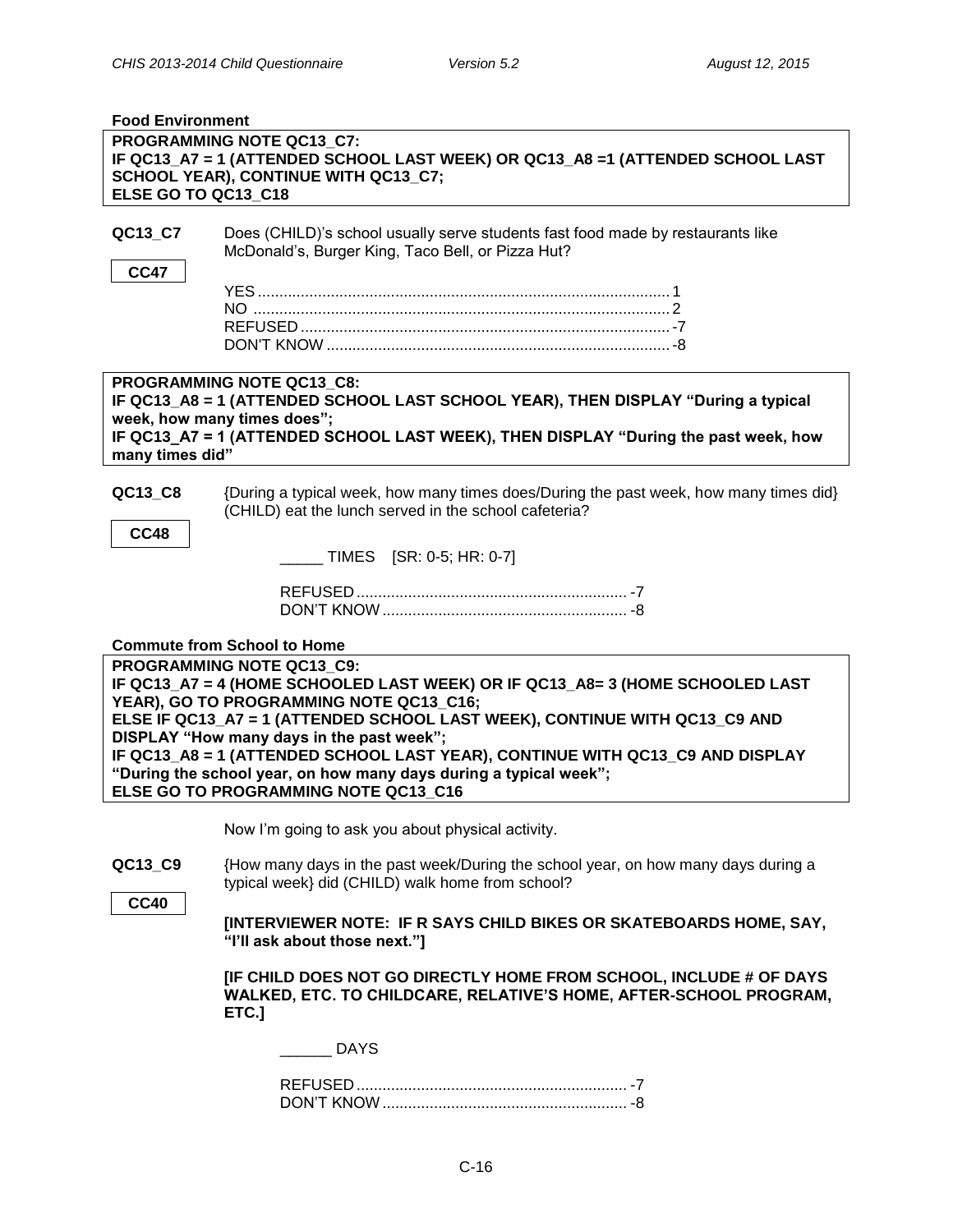|                         | PROGRAMMING NOTE QC13 C10:<br>IF QC13_C9= 0 (DAYS), -7, OR -8, GO TO QC13_C11;<br>ELSE IF QC13_C9 > 0 (DAYS) CONTINUE WITH QC13_C10;<br>IF QC13_A7 = 1 (ATTENDED SCHOOL LAST WEEK) DISPLAY "does";<br>IF QC13_A8 = 1 (ATTENDED SCHOOL LAST YEAR) DISPLAY "did"                  |                                            |
|-------------------------|---------------------------------------------------------------------------------------------------------------------------------------------------------------------------------------------------------------------------------------------------------------------------------|--------------------------------------------|
| QC13_C10                | About how many minutes {did/does} it take {him/her} without any stops?                                                                                                                                                                                                          |                                            |
| <b>CC41</b>             | MINUTES<br>[GO TO QC13_C12]                                                                                                                                                                                                                                                     |                                            |
|                         |                                                                                                                                                                                                                                                                                 | [GO TO QC13_C12]<br>[GO TO QC13_C12]       |
| QC13_C11                | Could {he/she} walk home from school in 30 minutes or less?                                                                                                                                                                                                                     |                                            |
| <b>CC42</b>             |                                                                                                                                                                                                                                                                                 |                                            |
| QC13_C12<br><b>CC43</b> | {How many days in the past week/During the school year, on how many days during a<br>typical week} did (CHILD) bike or skateboard home from school?<br>[INTERVIEWER NOTE: THIS INCLUDES KIDS WHO RIDE ROLLERBLADES,<br>ROLLERSHOES OR NON-MOTORIZED SCOOTERS HOME FROM SCHOOL.] |                                            |
|                         | [IF CHILD DOES NOT GO DIRECTLY HOME FROM SCHOOL, INCLUDE # OF DAYS<br>WALKED, ETC. TO CHILDCARE, RELATIVE'S HOME, AFTER-SCHOOL PROGRAM,<br>ETC.]                                                                                                                                |                                            |
|                         | <b>DAYS</b>                                                                                                                                                                                                                                                                     |                                            |
|                         |                                                                                                                                                                                                                                                                                 |                                            |
|                         | <b>PROGRAMMING NOTE QC13_C13:</b><br>IF QC13_C12= 0 (DAYS), -7 OR -8, GO TO PROGRAMMING NOTE QC13_C14;<br>ELSE IF QC13_C12> 0 DAYS, CONTINUE WITH QC13_C13;<br>IF QC13_A7 = 1, DISPLAY "does";<br>ELSE IF QC13_A8 = 1, DISPLAY "did"                                            |                                            |
| QC13_C13                | About how many minutes {did/does} it take {him/her} without any stops?                                                                                                                                                                                                          |                                            |
| <b>CC44</b>             | [IF NEEDED, SAY: "To bicycle or skateboard home from school."]                                                                                                                                                                                                                  |                                            |
|                         | [GO TO PN QC13_C14]<br>MINUTES                                                                                                                                                                                                                                                  |                                            |
|                         |                                                                                                                                                                                                                                                                                 | [GO TO PN QC13_C15]<br>[GO TO PN QC13_C15] |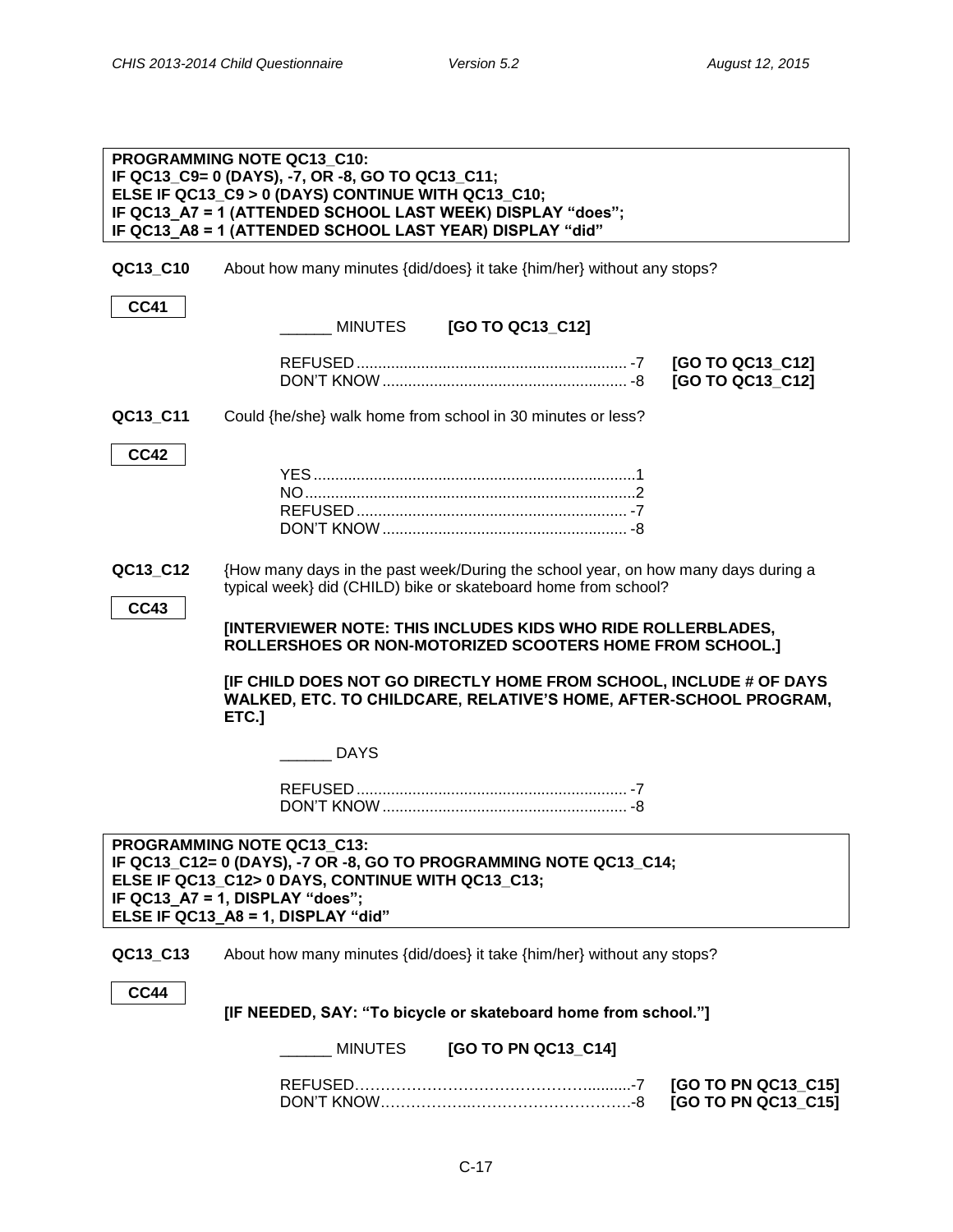| <b>PROGRAMMING NOTE QC13 C14:</b>                                                   |  |
|-------------------------------------------------------------------------------------|--|
| IF QC13 C10 $\leq$ 30 MINUTES OR QC13 C11 = 1 THEN GO TO PROGRAMMING NOTE QC13 C15; |  |
| <b>ELSE CONTINUE WITH QC13 C14</b>                                                  |  |

**QC13\_C14** Could {he/she} bike or skateboard home from school in 30 minutes or less?

#### **CC45**

#### <span id="page-17-0"></span>**Name of School**

**PROGRAMMING NOTE QC13\_C15: If QC13\_A7 = 1 (ATTENDED SCHOOL LAST WEEK) OR QC13\_A8 = 1 (ATTENDED SCHOOL LAST YEAR) THEN CONTINUE WITH QC13\_C15; ELSE SKIP TO PROGRAMMING NOTE QC13\_C16**

**QC13\_C15** What is the name of the school (CHILD) goes to or last attended?

| M<br>۰, |
|---------|
|---------|

#### **[INTERVIEWER NOTE: RECORD VERBATIM, ASK FOR SPELLING IF NECESSARY]**

\_\_\_\_\_\_\_\_\_\_\_\_\_\_\_\_\_\_\_\_\_\_\_\_\_\_\_\_\_\_\_\_\_\_NAME OF SCHOOL

| OTHER SPECIFY:_____________________________ 91 |  |
|------------------------------------------------|--|
|                                                |  |
|                                                |  |
|                                                |  |

#### <span id="page-17-1"></span>**Physical Activity**

**PROGRAMMING NOTE QC13\_C16: IF CAGE < 5, SKIP TO PN QC13\_C18; ELSE CONTINUE WITH QC13\_C16**

**QC13\_C16** Not including school PE, on how many days of the past 7 days was (CHILD) physically active for at least 60 minutes total?

| ٠<br>× |
|--------|
|--------|

| DAYS [HR: 0-7] |  |
|----------------|--|
|                |  |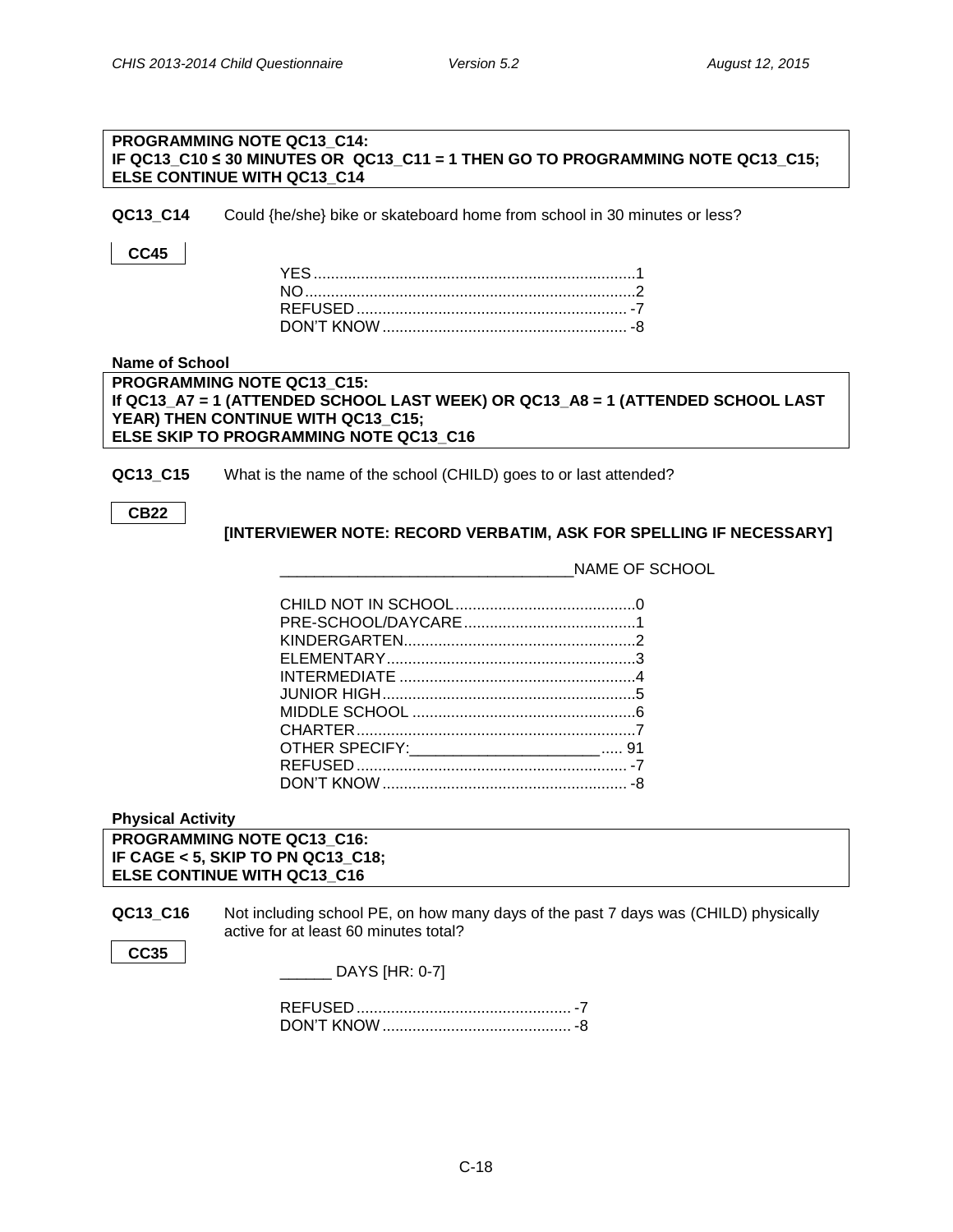**QC13\_C17** During a typical week, on how many days is (CHILD) physically active for at least 60 minutes total per day? Do not include PE.

#### **CC51**

**[IF NEEDED, SAY: "Add up the time (he/she) was active for each day of the past 7. Then tell me how many days (he/she) active for at least 60 minutes."]**

\_\_\_\_\_\_ DAYS [HR: 0-7]

#### <span id="page-18-0"></span>**Sedentary Time**

#### **PROGRAMMING NOTE QC13\_C18 IF CAGE ≤ 1 YEAR GO TO PROGRAMMING NOTE QC13\_C19 ELSE IF CAGE > 1 YEAR, CONTINUE WITH QC13\_C18**

**QC13\_C18** The next questions are about the time {your child/CHILD} spends mostly sitting when {he/she} is not in school or doing homework. During the weekends, about how much time does {your child/CHILD} spend on a typical or usual weekend day sitting and watching TV, playing computer games, talking with friends or doing other sitting activities?

**CC53**

HOURS MINUTES

REFUSED .........................................................................-7 DON'T KNOW...................................................................-8

#### **PROGRAMMING NOTE QC13\_C19: IF CAGE ≤ 1 YEAR GO TO PN QC13\_C20; ELSE IF CAGE > 1 YEAR, CONTINUE WITH QC13\_C19**

**QC13\_C19** During the weekdays, about how much time does {your child/CHILD} spend on a typical or usual week day sitting and watching TV, playing computer games, talking with friends or doing other sitting activities?

**CC52**

HOURS MINUTES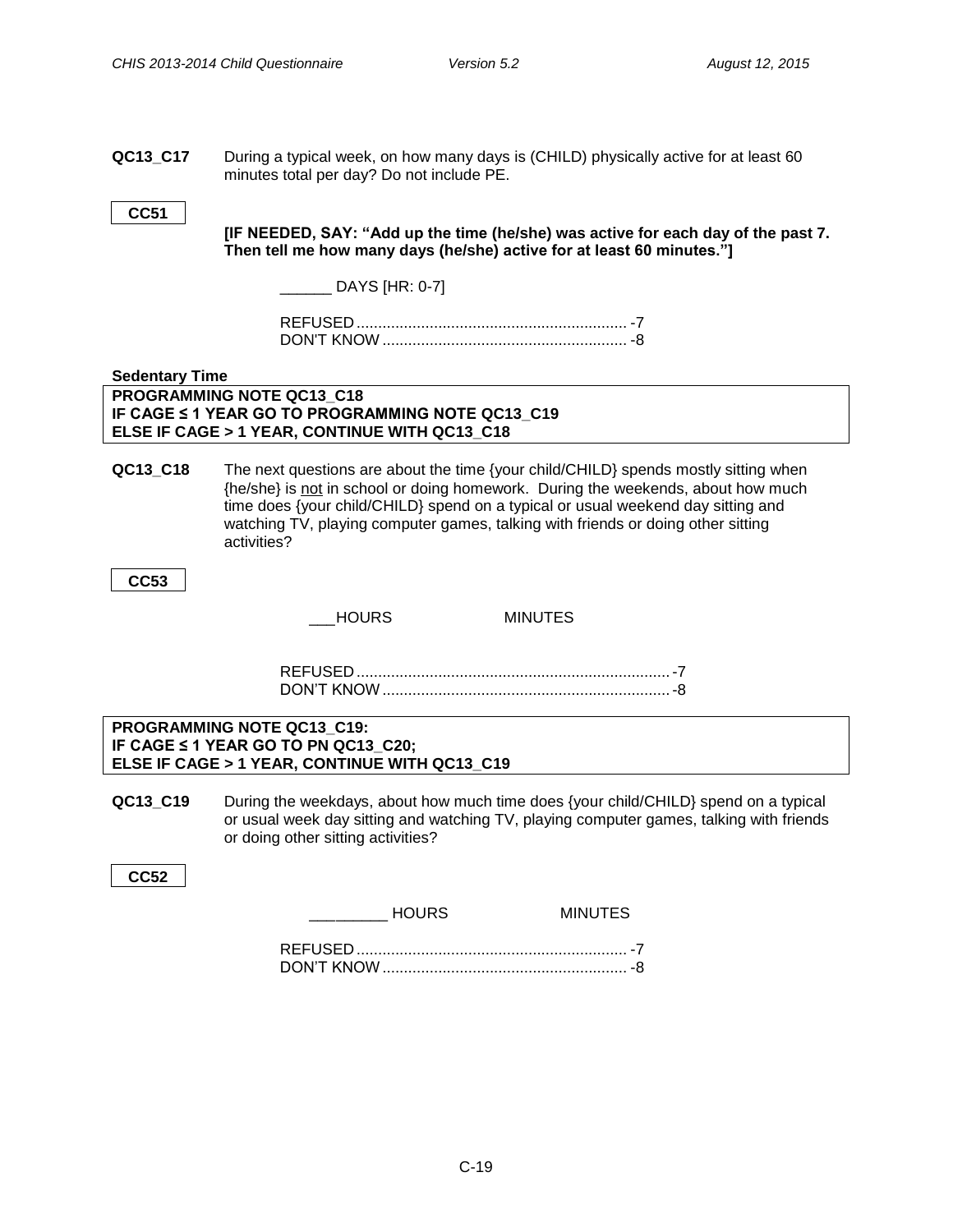<span id="page-19-0"></span>

| <b>Park Use</b> |                                                                                       |
|-----------------|---------------------------------------------------------------------------------------|
|                 | PROGRAMMING NOTE QC13_C20:                                                            |
|                 | IF CAGE < 1 GO TO QC13_D1;                                                            |
|                 | <b>ELSE CONTINUE WITH QC13_C20</b>                                                    |
|                 |                                                                                       |
| QC13_C20        | Has (CHILD) been to a park in the past 30 days?                                       |
|                 |                                                                                       |
| <b>CC37</b>     |                                                                                       |
|                 |                                                                                       |
|                 |                                                                                       |
|                 |                                                                                       |
|                 |                                                                                       |
|                 |                                                                                       |
| QC13_C21        | Is there a park, playground, or open space within 30 minutes walking distance of your |
|                 | home?                                                                                 |
|                 |                                                                                       |
| <b>CC36</b>     |                                                                                       |
|                 |                                                                                       |
|                 |                                                                                       |
|                 |                                                                                       |
|                 |                                                                                       |
| QC13_C22        | Do you strongly agree, agree, disagree, or strongly disagree with the following       |
|                 | statement?                                                                            |
|                 |                                                                                       |
|                 | The park or playground closest to where I live is safe during the day.                |
| <b>CC39</b>     |                                                                                       |
|                 |                                                                                       |
|                 |                                                                                       |
|                 |                                                                                       |
|                 |                                                                                       |
|                 |                                                                                       |
|                 |                                                                                       |
|                 |                                                                                       |
| QC13_C23        | The park or playground closest to where I live is safe at night.                      |
|                 |                                                                                       |
| <b>CC46</b>     |                                                                                       |
|                 | [IF NEEDED, SAY: "Do you strongly agree, agree, disagree, or strongly disagree?"]     |
|                 |                                                                                       |
|                 |                                                                                       |
|                 |                                                                                       |
|                 |                                                                                       |
|                 |                                                                                       |
|                 |                                                                                       |
|                 |                                                                                       |

DON'T KNOW......................................................... -8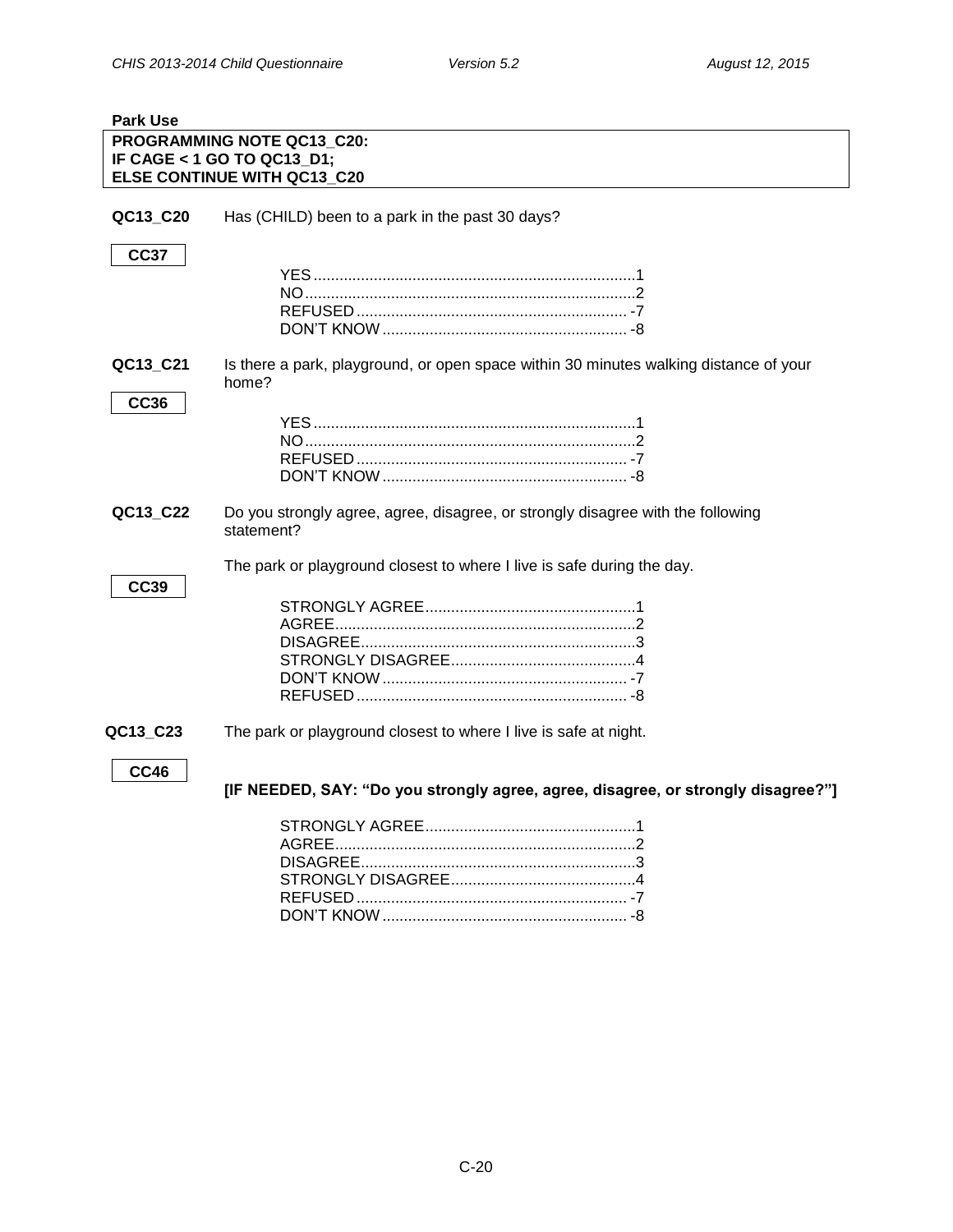### **SECTION D – HEALTH CARE ACCESS AND UTILIZATION**

#### <span id="page-20-1"></span><span id="page-20-0"></span>**Usual Source of Care**

**QC13 D1** The next questions are about where (CHILD) goes for health care.

Is there a place you usually take {him/her} to when {he/she} is sick or you need advice about {his/her} health?

**CD1**

| DOCTOR/(HIS/HER) DOCTOR3 |
|--------------------------|
|                          |
|                          |
|                          |
|                          |
|                          |

NO.............................................................................2 **[GO TO QC13\_D3]**

**PROGRAMMING NOTE QC13\_D2: IF QC13\_D1 = 1, 5, -7, OR -8, DISPLAY "What kind of place do you take {him/her} to most often —a medical"; ELSE IF QC13\_D1 = 3 DISPLAY "Is {his/her} doctor in a private"; ELSE IF QC13\_D1 = 4, FILL QC13\_D2 = 1 AND GO TO PN QC13\_D3**

**QC13 D2** {What kind of place do you take {him/her} to most often—a medical/Is {his/her} doctor a private} doctor's office, a clinic or hospital clinic, an emergency room, or some other place?

**CD3**

| DOCTOR'S OFFICE/KAISER/OTHER HMO 1      |  |
|-----------------------------------------|--|
| CLINIC/HEALTH CENTER/HOSPITAL CLINIC 2  |  |
|                                         |  |
| SOME OTHER PLACE (SPECIFY: ________) 91 |  |
|                                         |  |
|                                         |  |
|                                         |  |
|                                         |  |

<span id="page-20-2"></span>**Emergency Room Visit**

**PROGRAMMING NOTE QC13\_D3: IF QC13\_A14 = 1 (YES WENT TO ER PAST 12 MONTHS FOR ASTHMA) OR IF QC13\_A19 = 1 (YES WENT TO ER PAST 12 MONTHS FOR ASTHMA) OR IF QC13\_A28 = 1 (YES WENT TO ER PAST 12 MONTHS FOR OTHER CONDITION), MARK YES ON QC13\_D3 AND GO TO QC13\_D4; ELSE CONTINUE WITH QC13\_D3**

**QC13\_D3** During the past 12 months, did (CHILD) visit a hospital emergency room?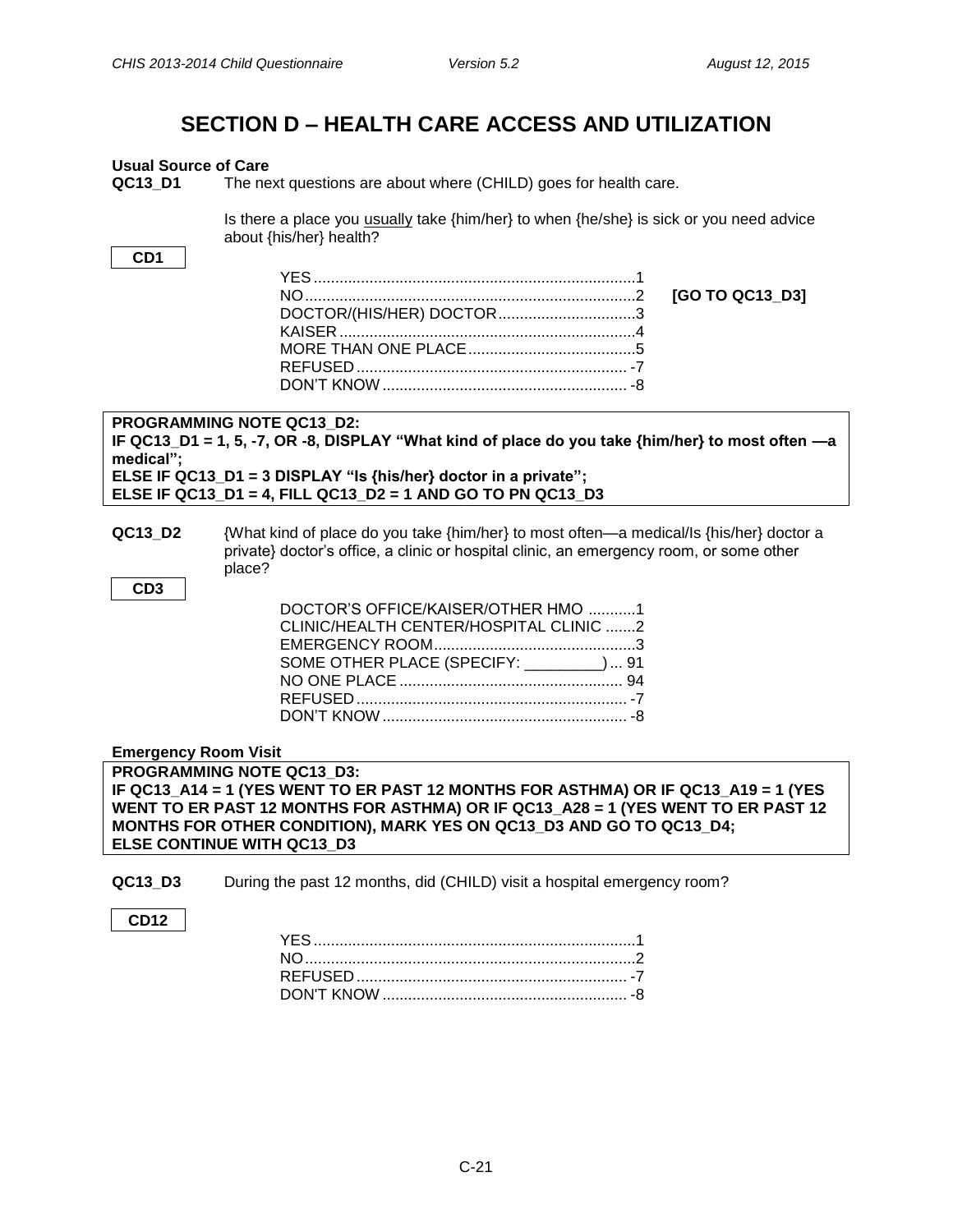#### <span id="page-21-0"></span>**Visits to Medical Doctor**

**QC13\_D4** During the past 12 months, how many times has (CHILD) seen any kind of medical doctor?

**CD6**

\_\_\_\_\_\_\_\_\_\_\_\_\_\_ TIMES

REFUSED ............................................................... -7 DON'T KNOW......................................................... -8

**PROGRAMMING NOTE QC13\_D5: IF QC13\_D4 > 0, GO TO PROGRAMMING NOTE QC13\_D6; ELSE IF QC13\_D4 = 0, -7, OR -8, CONTINUE WITH QC13\_D5**

**QC13\_D5** About how long has it been since {he/she} last saw a medical doctor?

**CD7**

| MORE THAN 1 YEAR UP TO 2 YEARS AGO 2 |  |
|--------------------------------------|--|
| MORE THAN 2 YEARS UP TO 3 YEARS AGO3 |  |
|                                      |  |
|                                      |  |
|                                      |  |
|                                      |  |

#### <span id="page-21-1"></span>**Personal Doctor**

**PROGRAMMING NOTE QC13\_D6: IF QC13\_D1 = 1 OR 3 OR 4 OR 5 (HAS A USUAL SOURCE OF CARE), CONTINUE WITH QC13\_D6; ELSE SKIP TO PROGRAMMING NOTE QC13\_D7**

**QC13\_D6** Does (he/she) have a personal doctor or medical provider who is {his/her} main provider?

**CD33**

**[IF NEEDED, SAY: "This can be a general doctor, a specialist doctor, a physician assistant, a nurse, or other health provider."]**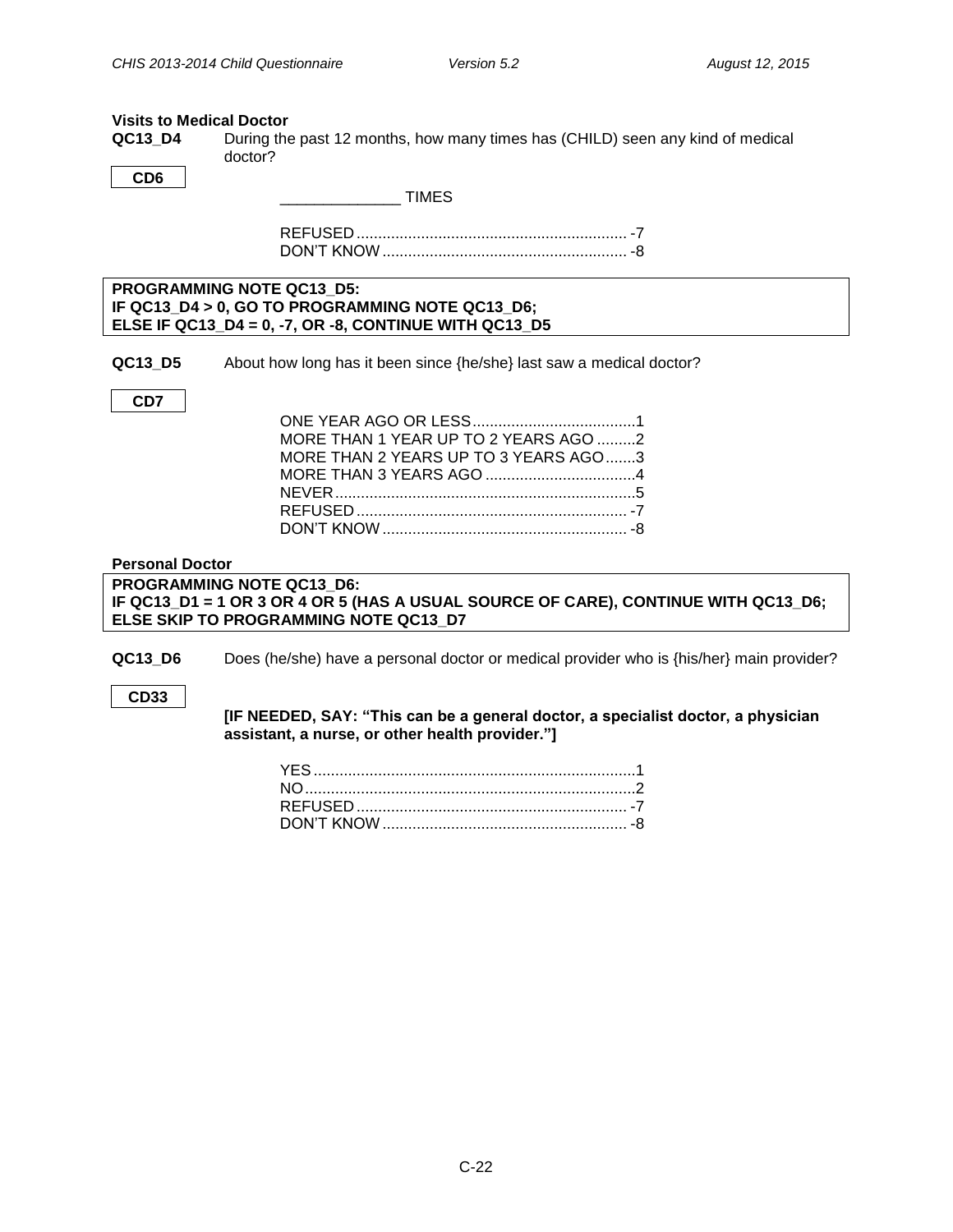<span id="page-22-0"></span>

| PROGRAMMING NOTEQC13 D7:<br>IF QC13_D6 = 1 (HAS A PERSONAL DOCTOR) OR [QC13_D4 > 0 (HAD A DOCTOR VISIT IN THE<br>PAST 12 MONTHS) OR QC13_D5 = 1 (SAW DOCTOR LESS THAN A YEAR AGO)], CONTINUE WITH<br>QC13_D7;<br>ELSE SKIP TO PROGRAMMING NOTE QC13_D9<br>During the past 12 months, did you phone or e-mail the doctor's office with a medical<br>QC13_D7<br>question about (CHILD)?<br><b>CD34</b><br>[GO TO PN QC13_D9]<br>[GO TO PN QC13_D9] |
|--------------------------------------------------------------------------------------------------------------------------------------------------------------------------------------------------------------------------------------------------------------------------------------------------------------------------------------------------------------------------------------------------------------------------------------------------|
|                                                                                                                                                                                                                                                                                                                                                                                                                                                  |
|                                                                                                                                                                                                                                                                                                                                                                                                                                                  |
|                                                                                                                                                                                                                                                                                                                                                                                                                                                  |
|                                                                                                                                                                                                                                                                                                                                                                                                                                                  |
|                                                                                                                                                                                                                                                                                                                                                                                                                                                  |
|                                                                                                                                                                                                                                                                                                                                                                                                                                                  |
|                                                                                                                                                                                                                                                                                                                                                                                                                                                  |
| [GO TO PN QC13_D9]                                                                                                                                                                                                                                                                                                                                                                                                                               |
| How often did you get an answer as soon as you needed it? Would you say<br>QC13_D8                                                                                                                                                                                                                                                                                                                                                               |
| <b>CD35</b>                                                                                                                                                                                                                                                                                                                                                                                                                                      |
|                                                                                                                                                                                                                                                                                                                                                                                                                                                  |
|                                                                                                                                                                                                                                                                                                                                                                                                                                                  |
|                                                                                                                                                                                                                                                                                                                                                                                                                                                  |
|                                                                                                                                                                                                                                                                                                                                                                                                                                                  |
|                                                                                                                                                                                                                                                                                                                                                                                                                                                  |
|                                                                                                                                                                                                                                                                                                                                                                                                                                                  |
|                                                                                                                                                                                                                                                                                                                                                                                                                                                  |
|                                                                                                                                                                                                                                                                                                                                                                                                                                                  |
| <b>PROGRAMMING NOTEQC13 D9:</b><br>IF QC13_D6 = 1 (HAS A PERSONAL DOCTOR), THEN CONTINUE WITH QC13_D9;<br>ELSE SKIP TO QC13_D11                                                                                                                                                                                                                                                                                                                  |
| How often does (CHILD)'s doctor or medical provider listen carefully to you? Would you<br>QC13_D9<br>say                                                                                                                                                                                                                                                                                                                                         |
| <b>CD43</b>                                                                                                                                                                                                                                                                                                                                                                                                                                      |
|                                                                                                                                                                                                                                                                                                                                                                                                                                                  |
|                                                                                                                                                                                                                                                                                                                                                                                                                                                  |
|                                                                                                                                                                                                                                                                                                                                                                                                                                                  |
|                                                                                                                                                                                                                                                                                                                                                                                                                                                  |
|                                                                                                                                                                                                                                                                                                                                                                                                                                                  |
|                                                                                                                                                                                                                                                                                                                                                                                                                                                  |
| QC13_D10<br>How often does (CHILD's) doctor or medical provider explain clearly what you need to do<br>to take care of (CHILD)'s health? Would you say                                                                                                                                                                                                                                                                                           |
| <b>CD44</b>                                                                                                                                                                                                                                                                                                                                                                                                                                      |
|                                                                                                                                                                                                                                                                                                                                                                                                                                                  |
|                                                                                                                                                                                                                                                                                                                                                                                                                                                  |
|                                                                                                                                                                                                                                                                                                                                                                                                                                                  |
|                                                                                                                                                                                                                                                                                                                                                                                                                                                  |
|                                                                                                                                                                                                                                                                                                                                                                                                                                                  |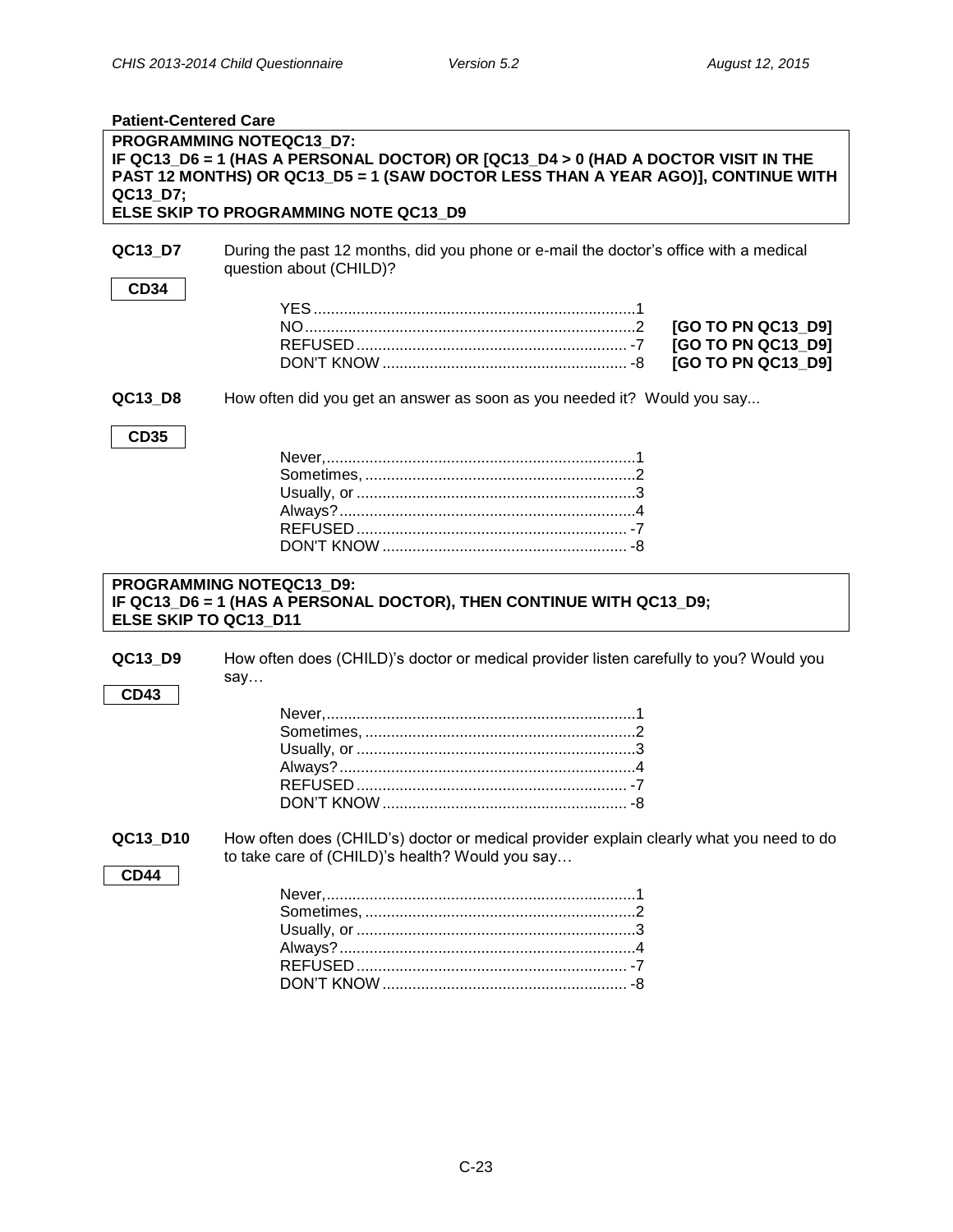<span id="page-23-0"></span>

| <b>Timely Appointments</b> |                                                                                                                                                                                                                     |                  |
|----------------------------|---------------------------------------------------------------------------------------------------------------------------------------------------------------------------------------------------------------------|------------------|
|                            | PROGRAMMING NOTE QC13_D11:<br>IF CHINSURE ≠ 2 (INSURED OR INSURANCE STATUS UNKNOWN) OR QC13_D1 = 1, 3, 4, OR 5<br>(HAS A USUAL SOURCE OF CARE) THEN CONTINUE WITH QC13_D11;<br>ELSE GO TO PROGRAMMING NOTE QC13_D13 |                  |
|                            |                                                                                                                                                                                                                     |                  |
| QC13 D11                   | In the past 12 months, did you try to get an appointment to see (CHILD)'s doctor or<br>medical provider within two days because (CHILD) was sick or injured?                                                        |                  |
| <b>CD55</b>                |                                                                                                                                                                                                                     |                  |
|                            | [IF NEEDED, SAY: "Do not include emergencies.]                                                                                                                                                                      |                  |
|                            |                                                                                                                                                                                                                     |                  |
|                            |                                                                                                                                                                                                                     |                  |
|                            |                                                                                                                                                                                                                     | [GO TO QC13_D13] |
|                            |                                                                                                                                                                                                                     | [GO TO QC13_D13] |
|                            |                                                                                                                                                                                                                     | [GO TO QC13_D13] |
| QC13_D12                   | How often were you able to get an appointment within two days? Would you say                                                                                                                                        |                  |
| <b>CD45</b>                |                                                                                                                                                                                                                     |                  |
|                            |                                                                                                                                                                                                                     |                  |
|                            |                                                                                                                                                                                                                     |                  |
|                            |                                                                                                                                                                                                                     |                  |
|                            |                                                                                                                                                                                                                     |                  |
|                            |                                                                                                                                                                                                                     |                  |
|                            |                                                                                                                                                                                                                     |                  |
|                            |                                                                                                                                                                                                                     |                  |
| <b>Care Coordination</b>   |                                                                                                                                                                                                                     |                  |
|                            | PROGRAMMING NOTE QC13 D13:                                                                                                                                                                                          |                  |
|                            | IF QC13_D1 = 1, 3, 4, OR 5 (HAS USUAL SOURCE OF CARE) AND QC13_D6 = 1 (HAS PERSONAL                                                                                                                                 |                  |
|                            | DOCTOR) AND QC13_A11 = 1 (HAS ASTHMA) OR QC13_A12 = 1 (HAD ASTHMA ATTACK) OR                                                                                                                                        |                  |
|                            | QC13_A26 = 1 (HAS OTHER CONDITION), CONTINUE WITH QC13_D13;                                                                                                                                                         |                  |
|                            | ELSE SKIP TO PROGRAMMING NOTE QC13 D14                                                                                                                                                                              |                  |
| QC13_D13                   | Is there anyone at (CHILD's) doctor's office or clinic who helps coordinate {his/her} care                                                                                                                          |                  |
|                            | with other doctors or services such as tests or treatments?                                                                                                                                                         |                  |
| <b>CD36</b>                |                                                                                                                                                                                                                     |                  |
|                            |                                                                                                                                                                                                                     |                  |
|                            |                                                                                                                                                                                                                     |                  |

<span id="page-23-1"></span>REFUSED ............................................................... -7 DON'T KNOW ......................................................... -8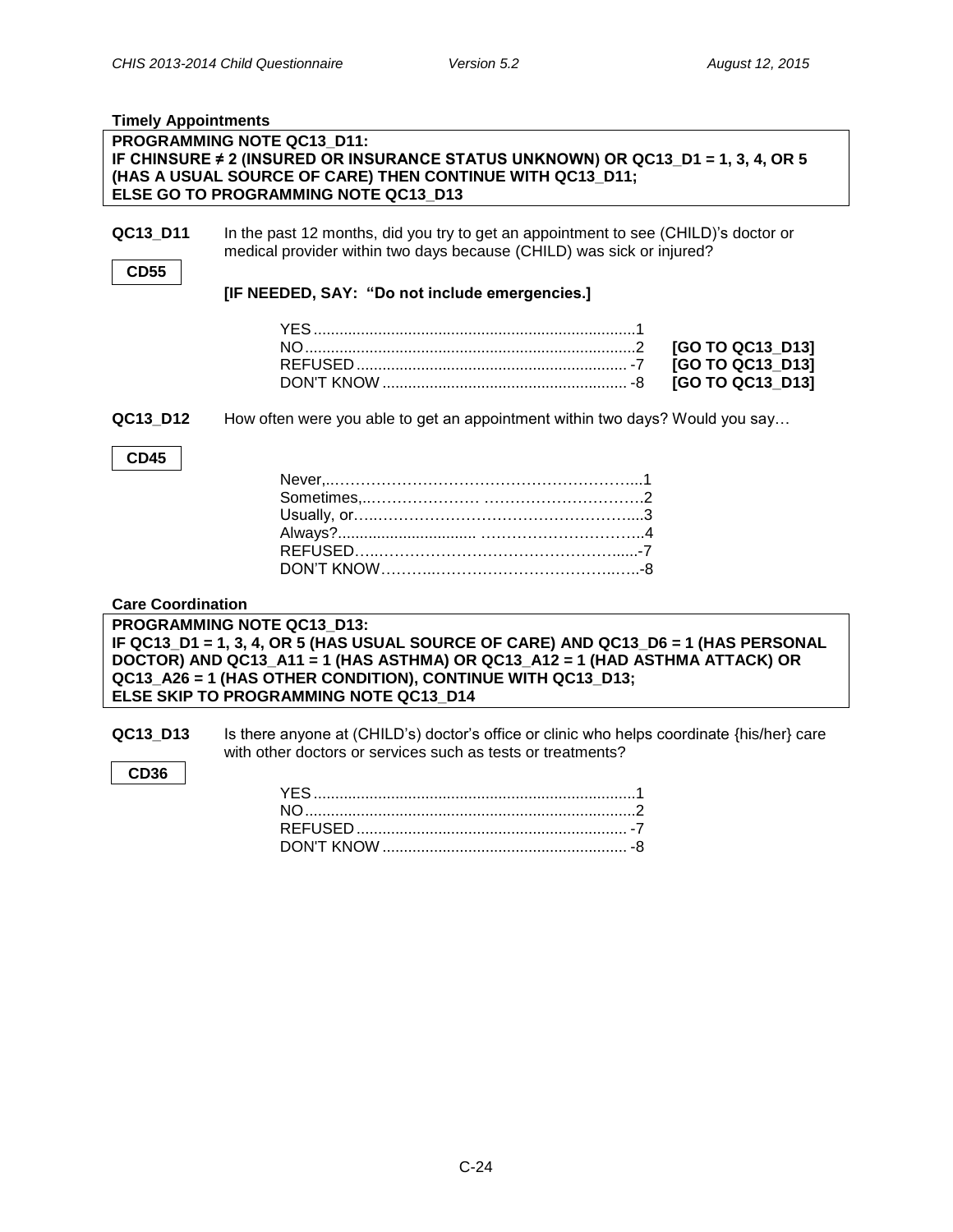#### <span id="page-24-0"></span>**Communication Problems with a Doctor**

**PROGRAMMING NOTE QC13\_D14: IF [QC13\_D4 > 0 (HAD A DOCTOR VISIT IN THE PAST 12 MONTHS) OR QC13\_D5 = 1 OR 2 (SEEN A DOCTOR IN LAST 12 MONTHS OR 1-2 YEARS AGO)], CONTINUE WITH QC13\_D14; ELSE GO TO QC13\_D19**

**QC13\_D14** The last time you saw a doctor for (CHILD), did you have a hard time understanding the doctor?

#### **CD25**

| NEVER ACCOMPANIED CHILD TO DOCTOR  3 |  |
|--------------------------------------|--|
|                                      |  |
|                                      |  |
|                                      |  |

#### **PROGRAMMING NOTE QC13\_D15: IF QC13\_D14 = 2 (DID NOT HAVE A HARD TIME UNDERSTANDING THE DOCTOR) AND [INTERVIEW NOT CONDUCTED IN ENGLISH OR QA13\_G4 > 1 (ADULT R SPEAKS LANGUAGE OTHER THAN ENGLISH AT HOME)], CONTINUE WITH QC13\_D15; ELSE SKIP TO QC13\_D16;**

**QC13 D15** In what language does (CHILD)'s doctor speak to you?

#### **CD31**

| OTHER1 (SPECIFY):____________  91 [GO TO QC13_D19] |  |
|----------------------------------------------------|--|
|                                                    |  |
|                                                    |  |

**PROGRAMMING NOTE QC13\_D16: IF QC13\_D14 = 1 (HAD A HARD TIME UNDERSTANDING DOCTOR), CONTINUE WITH QC13\_D16; ELSE SKIP TO QC13\_D19;**

**QC13\_D16** Was this because you and the doctor spoke different languages?

#### **CD26**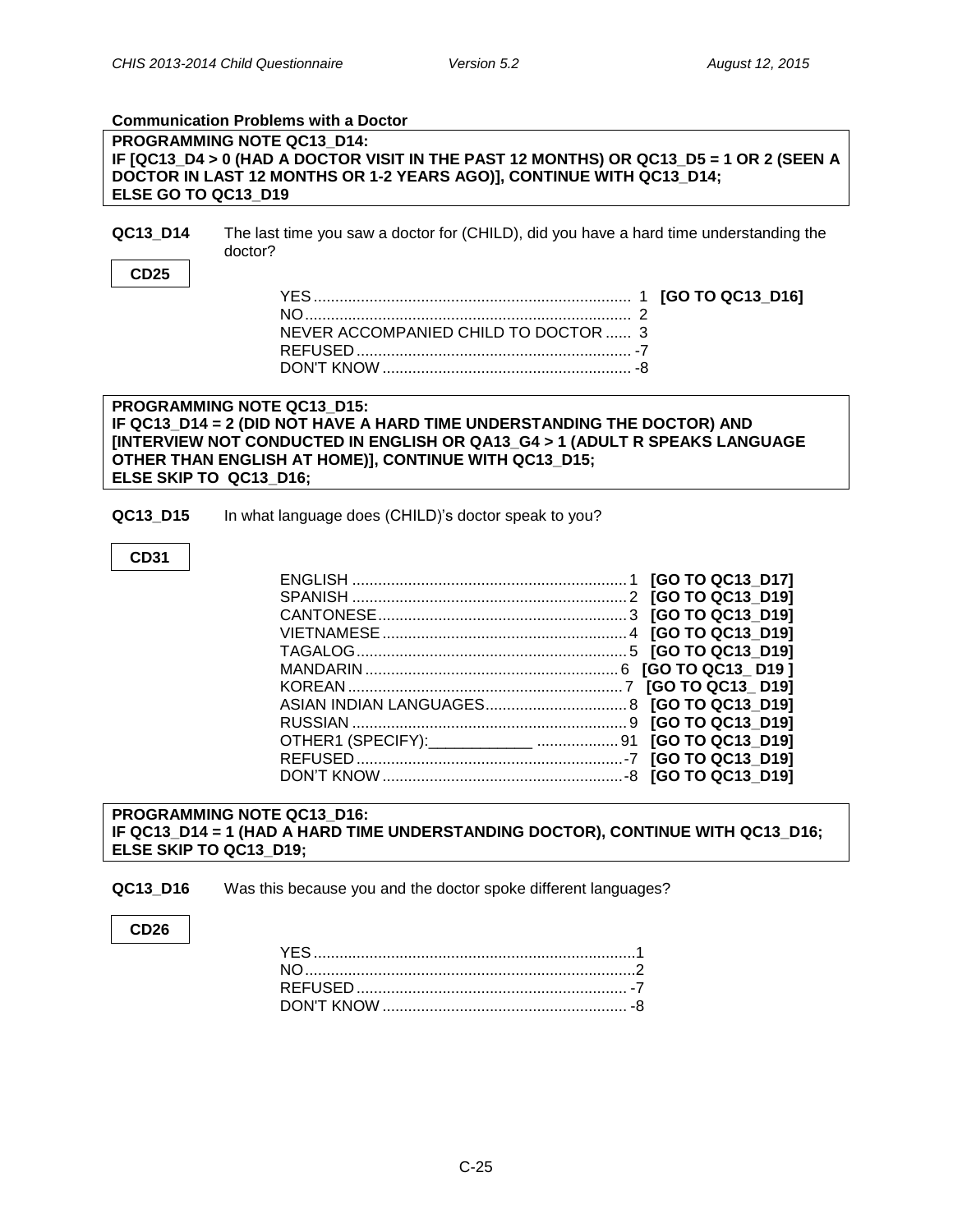<span id="page-25-0"></span>

| QC13_D17                                             | Did you need someone to help you understand the doctor?                                                                                                                                                                                        |
|------------------------------------------------------|------------------------------------------------------------------------------------------------------------------------------------------------------------------------------------------------------------------------------------------------|
| <b>CD27</b>                                          |                                                                                                                                                                                                                                                |
|                                                      | [GO TO QC13_D19]<br>[GO TO QC13_D19]<br>[GO TO QC13_D19]                                                                                                                                                                                       |
| QC13_D18                                             | Who was this person who helped you understand the doctor?                                                                                                                                                                                      |
| <b>CD28</b>                                          |                                                                                                                                                                                                                                                |
|                                                      | MINOR CHILD (UNDER AGE 18) 1<br>AN ADULT FAMILY MEMBER OR FRIEND<br>NON-MEDICAL OFFICE STAFF 3<br>MEDICAL STAFF INCLUDING NURSES AND<br>PROFESSIONAL INTERPRETER (BOTH IN<br>PERSON AND ON THE TELEPHONE) 5<br>OTHER (PATIENTS, SOMEONE ELSE)6 |
|                                                      |                                                                                                                                                                                                                                                |
| <b>Delays in Care</b><br>QC13_D19<br>CE <sub>1</sub> | During the past 12 months, did you either delay or not get a medicine that a doctor<br>prescribed for (CHILD)?                                                                                                                                 |
|                                                      | [GO TO QC13 D25]<br>[GO TO QC13_D25]<br>[GO TO QC13_D25]                                                                                                                                                                                       |
| QC13_D20                                             | Was cost or lack of insurance a reason why you delayed or did not get the prescription?                                                                                                                                                        |
| <b>CE12</b>                                          |                                                                                                                                                                                                                                                |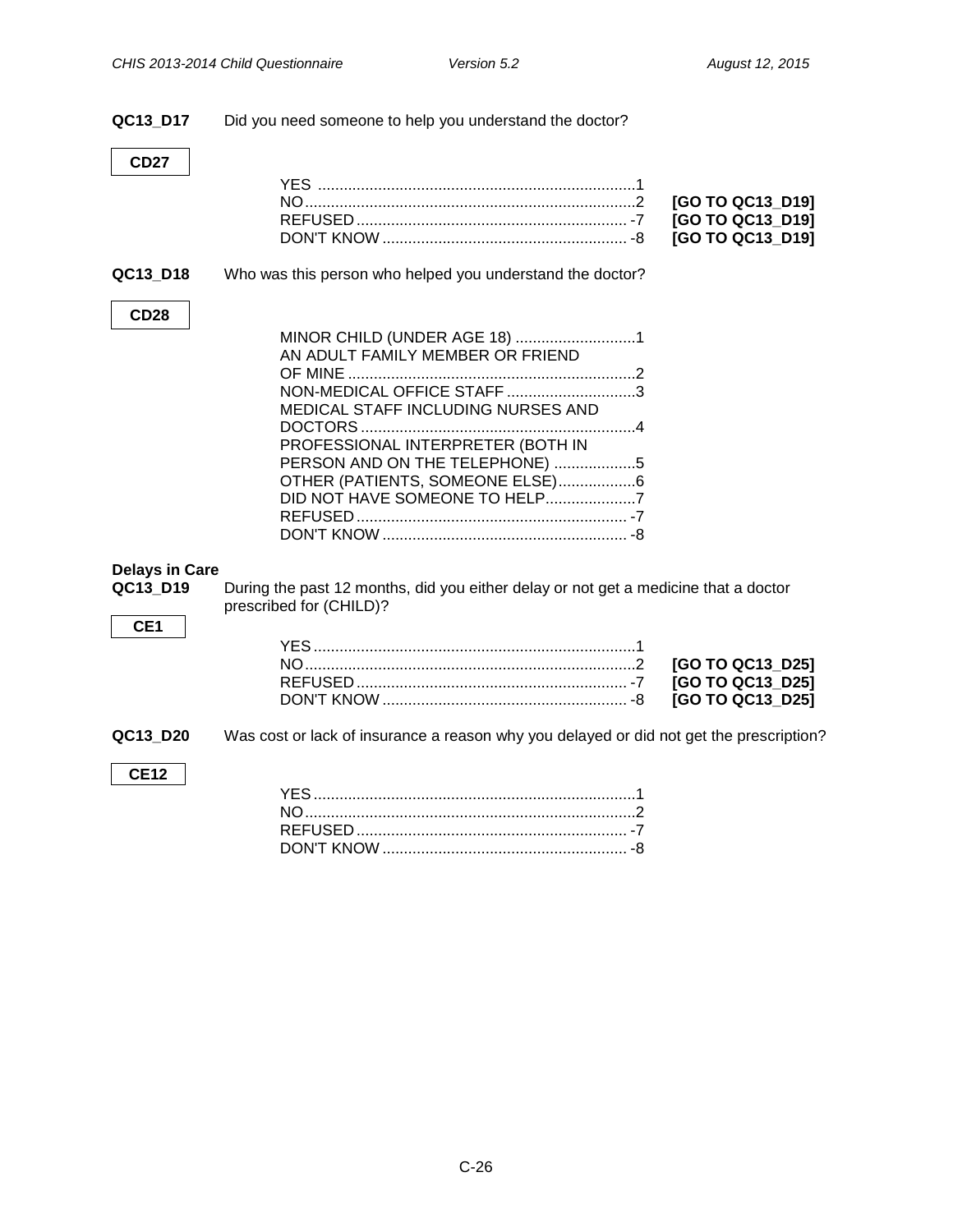|                         | PROGRAMMING NOTE QC13 D21:<br>IF QC13_A11 = 1 (STILL HAS ASTHMA) OR QC13_A12 = 1 (EPISODE OF ASTHMA PAST 12<br>MONTHS), CONTINUE WITH QC13_D21;<br>ELSE SKIP TO PROGRAMMING NOTE QC13 D22 |                                                                   |
|-------------------------|-------------------------------------------------------------------------------------------------------------------------------------------------------------------------------------------|-------------------------------------------------------------------|
| QC13_D21                | Was this prescription for {his/her} asthma?                                                                                                                                               |                                                                   |
| <b>CD37</b>             |                                                                                                                                                                                           |                                                                   |
| ELSE SKIP TO QC13 D23   | PROGRAMMING NOTE QC13_D22:<br>IF QC13_A26 = 1 (HAS OTHER CONDITION), CONTINUE WITH QC13_D22;                                                                                              |                                                                   |
| QC13_D22                | Was this prescription for {his/her} (INSERT CONDITION(S) FROM QC13_A27)?                                                                                                                  |                                                                   |
| <b>CD38</b>             |                                                                                                                                                                                           |                                                                   |
| QC13_D23                | During the past 12 months, did you delay or not get any other medical care you felt<br>(CHILD) needed—such as seeing a doctor, a specialist, or other health professional?                |                                                                   |
| CE7                     |                                                                                                                                                                                           | [GO TO PN QC13_D30]<br>[GO TO PN QC13_D30]<br>[GO TO PN QC13_D30] |
| QC13_D24                | Did (CHILD) get the care eventually?                                                                                                                                                      |                                                                   |
| <b>CD66</b>             |                                                                                                                                                                                           |                                                                   |
| QC13_D25<br><b>CE13</b> | Was cost or lack of insurance a reason why you delayed or did not get the medical care<br>you felt (he/she) needed?                                                                       |                                                                   |
|                         |                                                                                                                                                                                           | [GO TO PN QC13_D27]<br>[GO TO PN QC13_D27]<br>[GO TO PN QC13_D27] |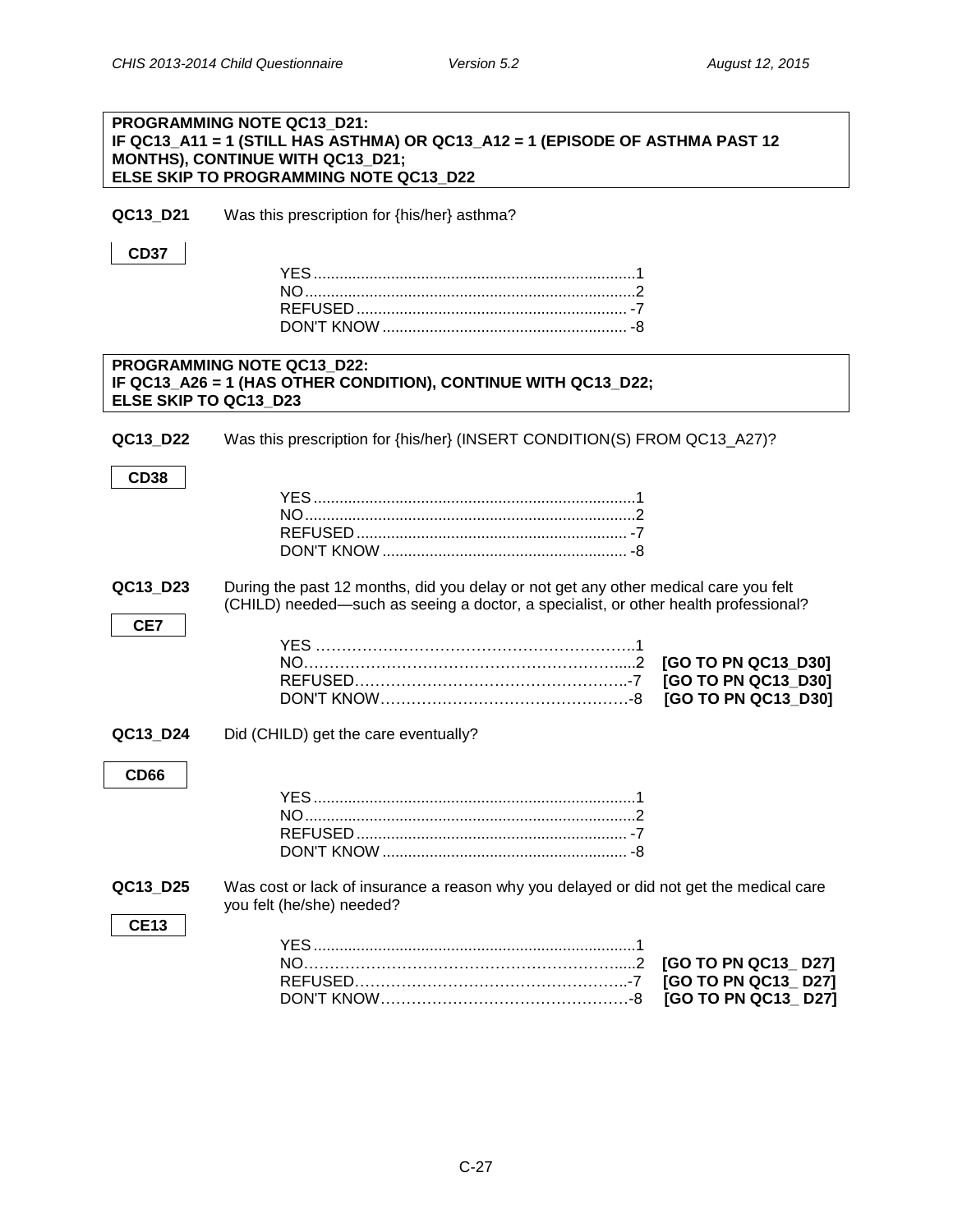**QC13\_D26** Was that the main reason?

#### **CD67**

**QC13\_D27** What was the one main reason why you delayed getting the care you felt (he/she) needed?

#### **CD68**

| INSURANCE DID NOT COVER 3            |  |
|--------------------------------------|--|
|                                      |  |
|                                      |  |
|                                      |  |
| NO CHILD CARE FOR CHILDREN AT HOME 7 |  |
|                                      |  |
|                                      |  |
| COULDN'T AFFORD/COST TOO MUCH  10    |  |
|                                      |  |
|                                      |  |
|                                      |  |
|                                      |  |

#### **PROGRAMMING NOTE QC13\_D28: IF QC13\_A11 = 1 (STILL HAS ASTHMA) OR QC13\_A12 = 1(EPISODE OF ASTHMA PAST 12 MONTHS), CONTINUE WITH QC13\_D28; ELSE SKIP TO QC13\_D29**

**QC13\_D28** Was this medical care for {his/her} asthma?

**CD39**

#### **PROGRAMMING NOTE QC13\_D29: IF QC13\_A26 = 1 (HAS OTHER CONDITION), CONTINUE WITH QC13\_D29; ELSE SKIP TO PROGRAMMING NOTE QC13\_D30**

**QC13\_D29** Was this medical care for {his/her} (INSERT CONDITION(S) FROM QC13\_A27)?

**CD40**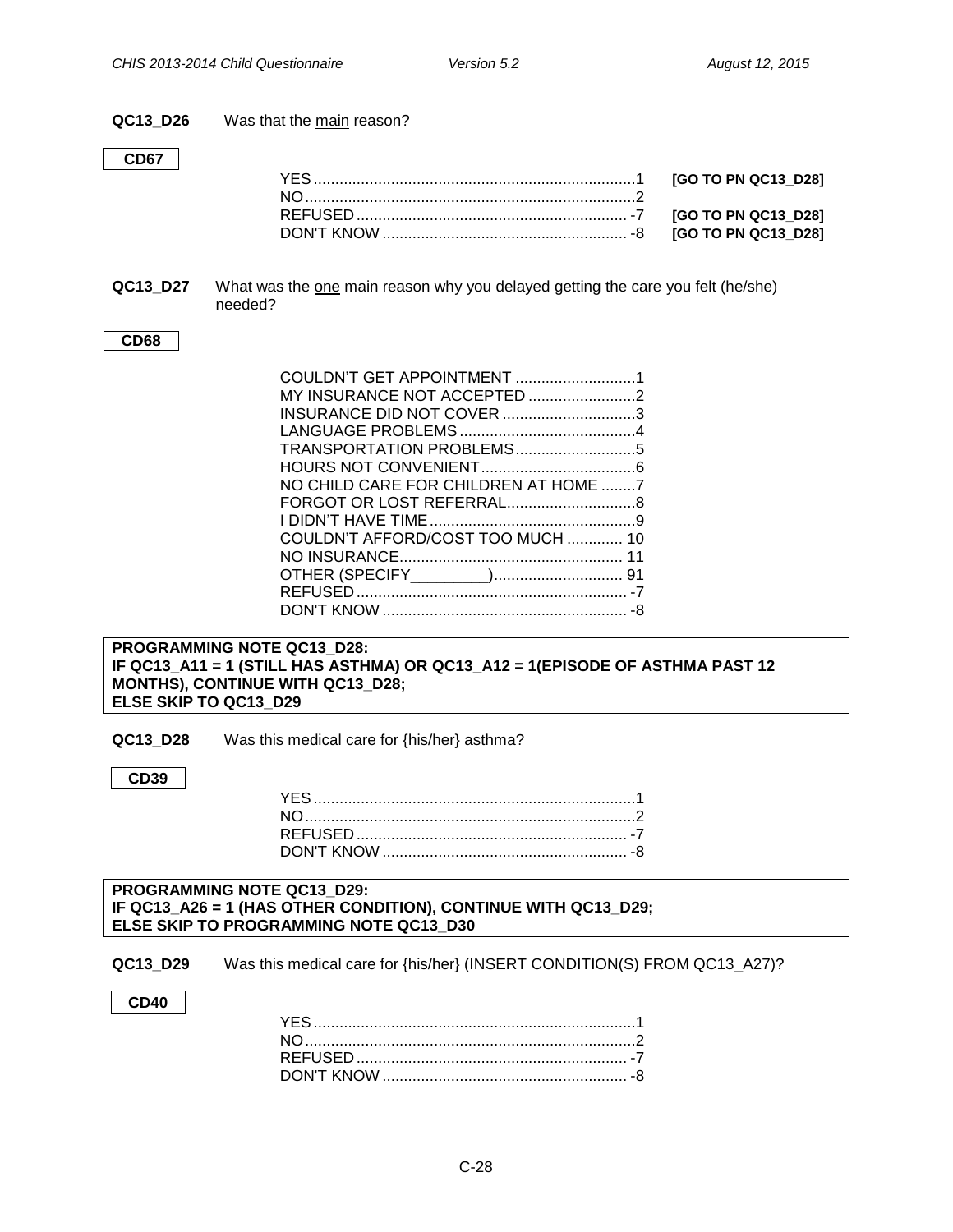**QC13\_J30** During the past 12 months, did you have any trouble finding a general doctor or provider who would see your child?

<span id="page-28-0"></span>

| <b>CD69</b>         |                                                                                                                                                 |
|---------------------|-------------------------------------------------------------------------------------------------------------------------------------------------|
|                     |                                                                                                                                                 |
|                     |                                                                                                                                                 |
|                     |                                                                                                                                                 |
|                     |                                                                                                                                                 |
| QC13_J31            | During the past 12 months, were you told by a doctor's office or clinic that they would not<br>accept your child as a new patient?              |
| <b>CD70</b>         |                                                                                                                                                 |
|                     |                                                                                                                                                 |
|                     |                                                                                                                                                 |
|                     |                                                                                                                                                 |
|                     |                                                                                                                                                 |
| QC13_J32            | During the past 12 months, were you told by a doctor's office or clinic that they did not<br>accept your child's health care coverage?          |
| <b>CD71</b>         |                                                                                                                                                 |
|                     |                                                                                                                                                 |
|                     |                                                                                                                                                 |
|                     |                                                                                                                                                 |
|                     |                                                                                                                                                 |
|                     |                                                                                                                                                 |
| <b>Flu Shot</b>     |                                                                                                                                                 |
|                     | PROGRAMMING NOTE QC13_D33:<br>IF CAGE < 6 MONTHS, GO TO QC13_D34;                                                                               |
|                     | ELSE IF CAGE ≥ 6 MONTHS, CONTINUE WITH QC13_D33                                                                                                 |
|                     |                                                                                                                                                 |
| QC13_D33            | During the past 12 months, did (CHILD) get a flu shot or the nasal flu vaccine, called                                                          |
|                     | "Flumist"?                                                                                                                                      |
| <b>CD30</b>         |                                                                                                                                                 |
|                     | [IF NEEDED, SAY: "A flu shot is usually given in the Fall and protects against                                                                  |
|                     | influenza for the flu season."]                                                                                                                 |
|                     |                                                                                                                                                 |
|                     |                                                                                                                                                 |
|                     |                                                                                                                                                 |
|                     |                                                                                                                                                 |
|                     | <b>NO</b>                                                                                                                                       |
|                     |                                                                                                                                                 |
| <b>Internet Use</b> |                                                                                                                                                 |
|                     | PROGRAMMING NOTE QC13_D34:<br>IF MKAID=ADULTID AND AJ108 ≠ 1 THEN AUTOCODE QC13_D34 = AJ108 AND GO TO QC13_D43;<br>ELSE CONTINUE WITH QC13 D34; |
| QC13_D34            | The next questions are about using the Internet to get health information                                                                       |
|                     |                                                                                                                                                 |
|                     | Do you ever go on-line to use the Internet?                                                                                                     |
| <b>CD46</b>         |                                                                                                                                                 |
|                     | [GO TO QC13_D43]                                                                                                                                |

<span id="page-28-1"></span>REFUSED ............................................................... -7 **[GO TO QC13\_D43]**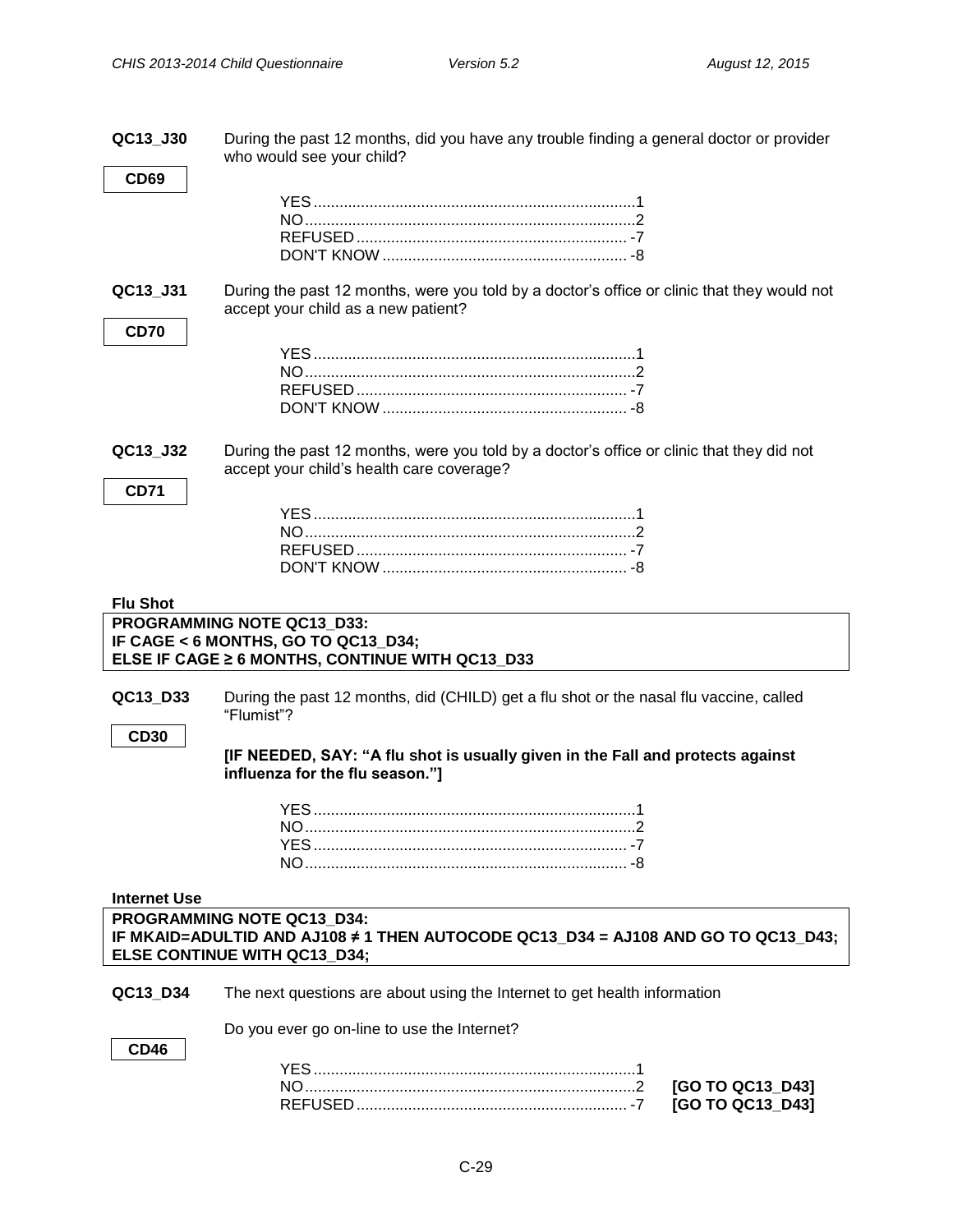|             |                                                                                                           | [GO TO QC13_D43] |
|-------------|-----------------------------------------------------------------------------------------------------------|------------------|
| QC13_D35    | In the past 12 months, have you gone on-line to look for information that would help you<br>with $\ldots$ |                  |
| <b>CD47</b> | (CHILD)'s health?                                                                                         |                  |
|             |                                                                                                           |                  |
| QC13_D36    | [In the past 12 months, have you gone on-line to look for information that would help<br>you with]        |                  |
| <b>CD48</b> | how {he/she} is developing physically?                                                                    |                  |
| QC13_D37    | [In the past 12 months, have you gone on-line to look for information that would help<br>you with]        |                  |
| <b>CD49</b> | {his/her} speech?                                                                                         |                  |
| QC13_D38    | [In the past 12 months, have you gone on-line to look for information that would help<br>you with]        |                  |
| <b>CD50</b> | how well {he/she} can hear?<br><b>VES</b>                                                                 |                  |
| QC13_D39    | [In the past 12 months, have you gone on-line to look for information that would help<br>you with]        |                  |
| <b>CD51</b> | {his/her} diet or nutrition?                                                                              |                  |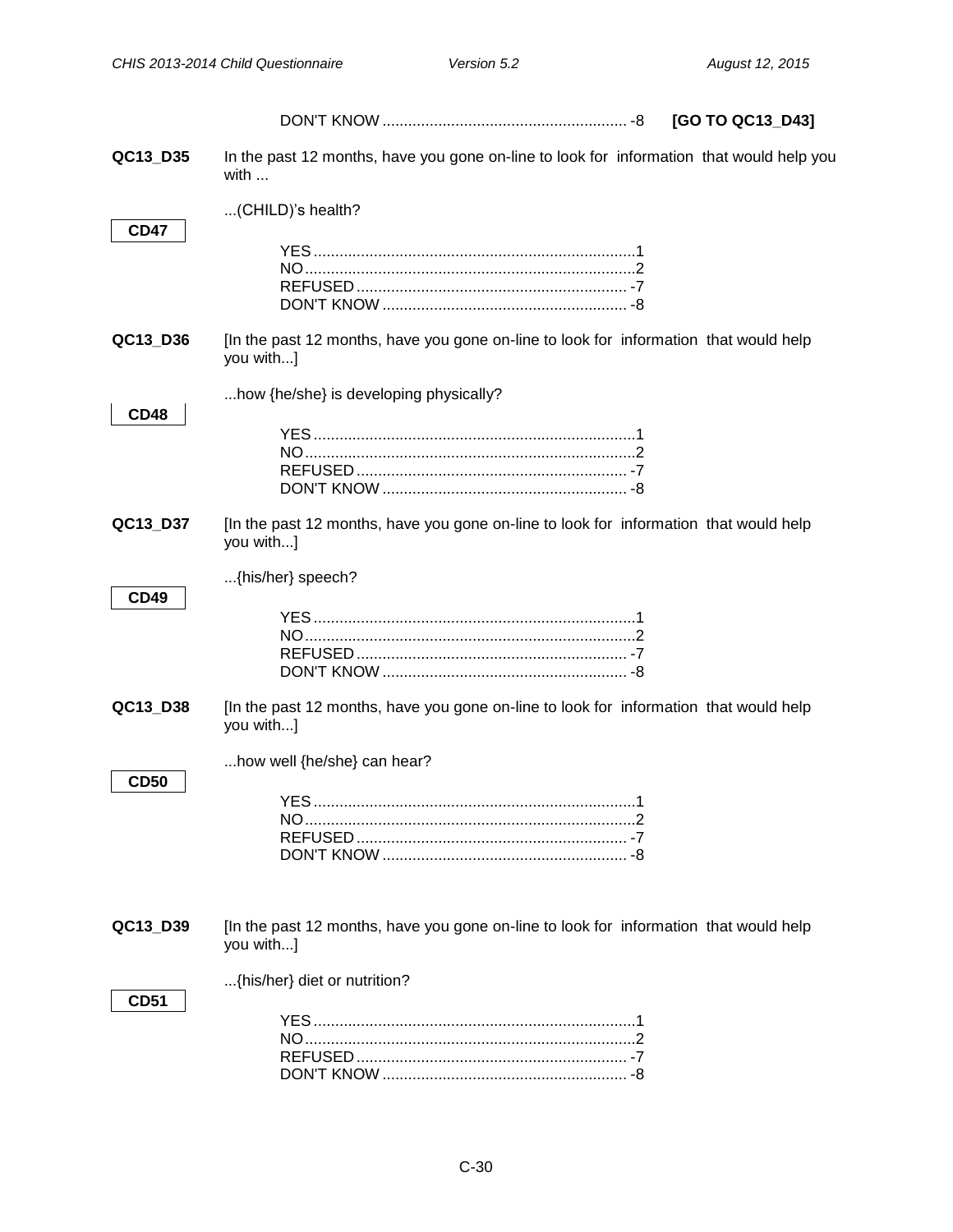<span id="page-30-0"></span>

| QC13_D40                | [In the past 12 months, have you gone on-line to look for information that would help<br>you with]                                                                                             |                                                       |
|-------------------------|------------------------------------------------------------------------------------------------------------------------------------------------------------------------------------------------|-------------------------------------------------------|
| <b>CD52</b>             | {his/her} physical activity?                                                                                                                                                                   |                                                       |
|                         |                                                                                                                                                                                                |                                                       |
| QC13 D41                | [In the past 12 months, have you gone on-line to look for information that would help<br>you with]                                                                                             |                                                       |
| <b>CD53</b>             | {his/her} behavior?                                                                                                                                                                            |                                                       |
|                         |                                                                                                                                                                                                |                                                       |
|                         | PROGRAMMING NOTE QC13 D42:                                                                                                                                                                     |                                                       |
|                         | IF QC13 D35= 2 AND QC13 D36 = 2 AND QC13 D37 = 2 AND QC13 D38 = 2 AND QC13 D39 = 2<br>AND QC13_D40= 2 AND QC13_D41 = 2, GO TO PROGRAMMING NOTE QC13_D43;<br><b>ELSE CONTINUE WITH QC13 D42</b> |                                                       |
| QC13_D42<br><b>CD54</b> | In the past 12 months, did you talk to a doctor or other medical provider about child<br>health information you found on-line?                                                                 |                                                       |
|                         | DID NOT FIND INFORMATION ON-LINE3                                                                                                                                                              |                                                       |
| QC13 D43<br><b>CF35</b> | First 5 California: Kit for New Parents<br>Did you know that First 5 California, a state agency, provides a free Kit for New Parents<br>to the parents of newborns?                            |                                                       |
|                         |                                                                                                                                                                                                | [GO TO QC13_E1]<br>[GO TO QC13_E1]<br>[GO TO QC13_E1] |
| QC13_D44                | Have you ever received this Kit for New Parents?                                                                                                                                               |                                                       |
| <b>CF36</b>             |                                                                                                                                                                                                | [GO TO QC13_E1]<br>[GO TO QC13_E1]<br>[GO TO QC13_E1] |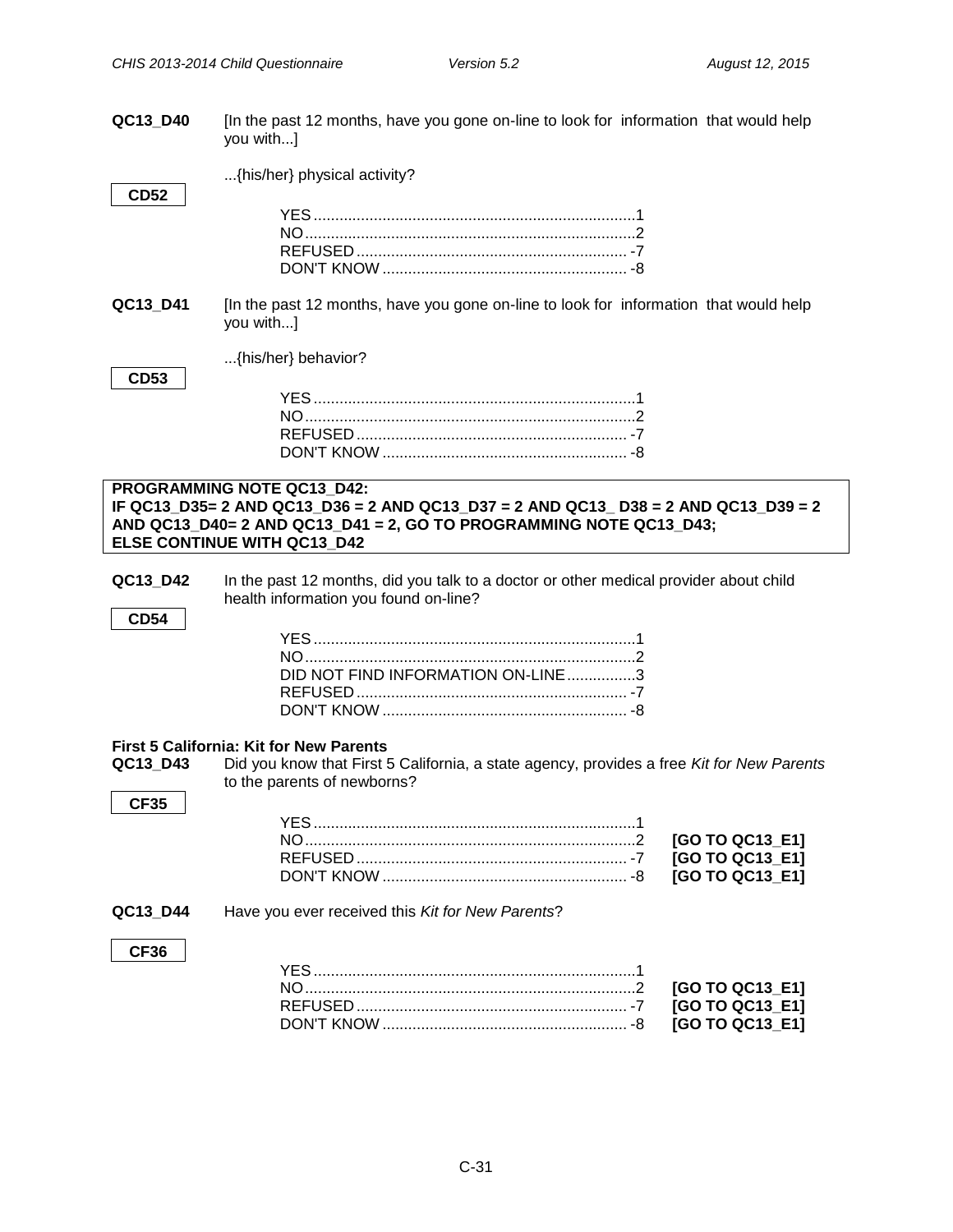#### **QC13\_D45** Did you receive the *Kit for New Parents* during the past year?

### **CD57**

|                |                                                                                                              | [GO TO QC13_E1]<br>[GO TO QC13_E1]<br>[GO TO QC13 E1] |
|----------------|--------------------------------------------------------------------------------------------------------------|-------------------------------------------------------|
| QC13 D46       | Did you use any of the materials from the Kit for New Parents?                                               |                                                       |
| <b>CF39MOD</b> |                                                                                                              | [GO TO QC13_E1]<br>[GO TO QC13_E1]<br>[GO TO QC13_E1] |
| QC13 D47       | On a scale of 1-10 with 10 being the most useful and 1 the least, how useful was the Kit<br>for New Parents? |                                                       |
| <b>CF37MOD</b> | RESPONDENT'S NUMBER FROM 1 (WORST) TO 10 (BEST)                                                              |                                                       |
|                |                                                                                                              |                                                       |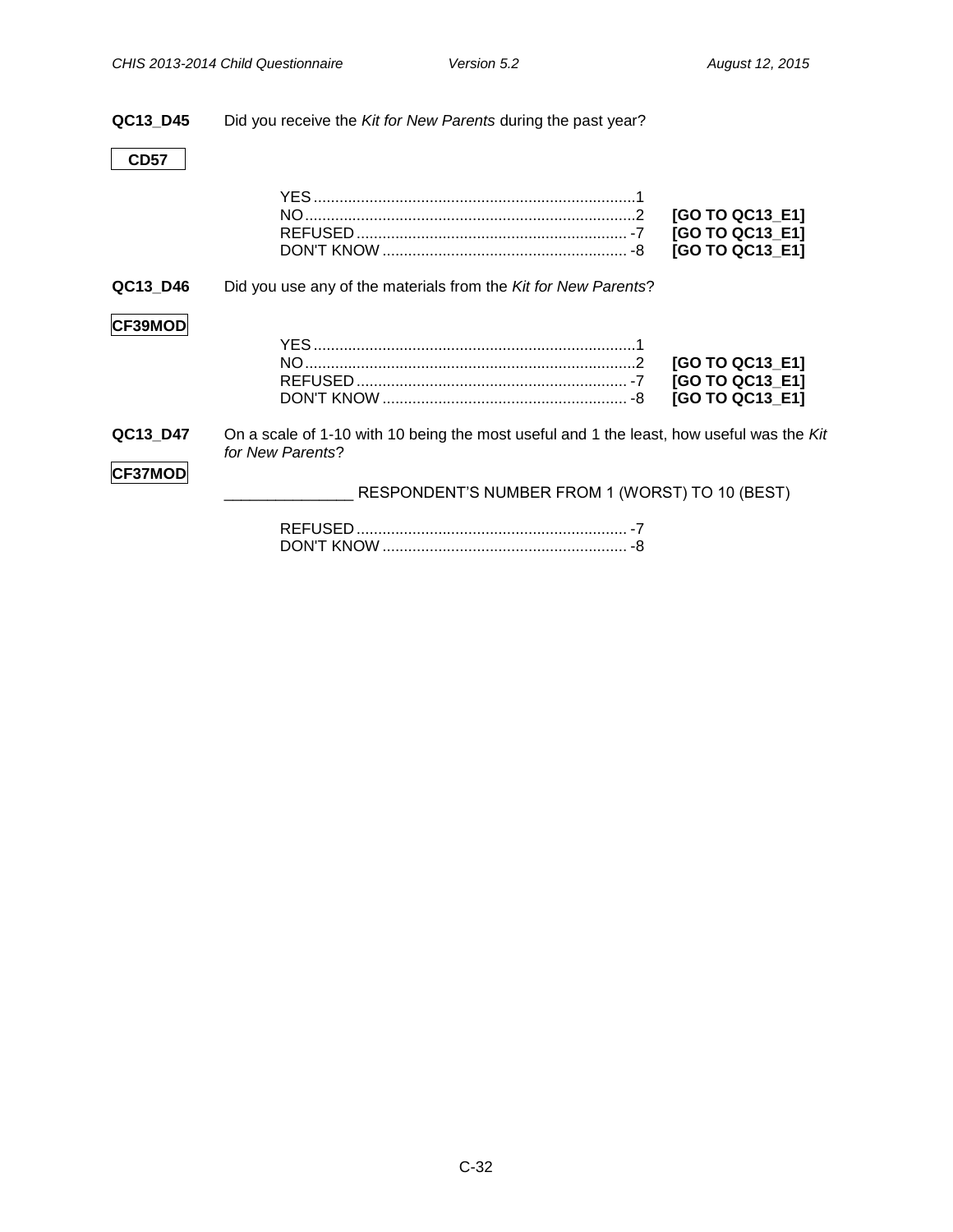## **SECTION E – PUBLIC PROGRAMS**

<span id="page-32-2"></span><span id="page-32-1"></span><span id="page-32-0"></span>

| <b>TANF/CalWORKs</b>              |                                                                                                                                                                                                                                   |  |
|-----------------------------------|-----------------------------------------------------------------------------------------------------------------------------------------------------------------------------------------------------------------------------------|--|
|                                   | <b>PROGRAMMING NOTE SECTION E:</b>                                                                                                                                                                                                |  |
|                                   | IF POVERTY = 1, 2, 3, OR 5 (INCOME LESS THAN OR EQUAL TO 300% OF POVERTY LEVEL),                                                                                                                                                  |  |
| <b>CONTINUE WITH QC13_E1;</b>     |                                                                                                                                                                                                                                   |  |
| ELSE SKIP TO QC13 F1              |                                                                                                                                                                                                                                   |  |
|                                   |                                                                                                                                                                                                                                   |  |
| QC13_E1                           | Is (CHILD) now on TANF or CalWORKs?                                                                                                                                                                                               |  |
| <b>CE11</b>                       |                                                                                                                                                                                                                                   |  |
|                                   | [IF NEEDED, SAY: "TANF means 'Temporary Assistance to Needy Families," and<br>CalWORKs means 'California Work Opportunities and Responsibilities to Kids.'<br>Both replaced AFDC, California's old welfare entitlement program."] |  |
|                                   |                                                                                                                                                                                                                                   |  |
|                                   |                                                                                                                                                                                                                                   |  |
|                                   |                                                                                                                                                                                                                                   |  |
|                                   |                                                                                                                                                                                                                                   |  |
| <b>Food Stamps</b><br>QC13 E2     | Is (CHILD) receiving Food Stamp benefits, also known as CalFresh?                                                                                                                                                                 |  |
| <b>CE11A</b>                      | [IF NEEDED, SAY: "You receive benefits through an EBT card. EBT stands for<br>Electronic Benefit Transfer card and is also known as the Golden State Advantage                                                                    |  |
|                                   | Card."]                                                                                                                                                                                                                           |  |
|                                   |                                                                                                                                                                                                                                   |  |
|                                   |                                                                                                                                                                                                                                   |  |
|                                   |                                                                                                                                                                                                                                   |  |
|                                   |                                                                                                                                                                                                                                   |  |
|                                   |                                                                                                                                                                                                                                   |  |
|                                   |                                                                                                                                                                                                                                   |  |
| <b>WIC</b>                        |                                                                                                                                                                                                                                   |  |
|                                   | PROGRAMMING NOTE QC13 E3:                                                                                                                                                                                                         |  |
| IF CAGE > 6, GO TO QC13_F1;       |                                                                                                                                                                                                                                   |  |
| <b>ELSE CONTINUE WITH QC13 E3</b> |                                                                                                                                                                                                                                   |  |
|                                   |                                                                                                                                                                                                                                   |  |

<span id="page-32-3"></span>**QC13\_E3** Is (CHILD) on WIC now?

**CE11C**

**[IF NEEDED, SAY: "WIC means 'Supplemental Food Program for Women, Infants and Children.'']**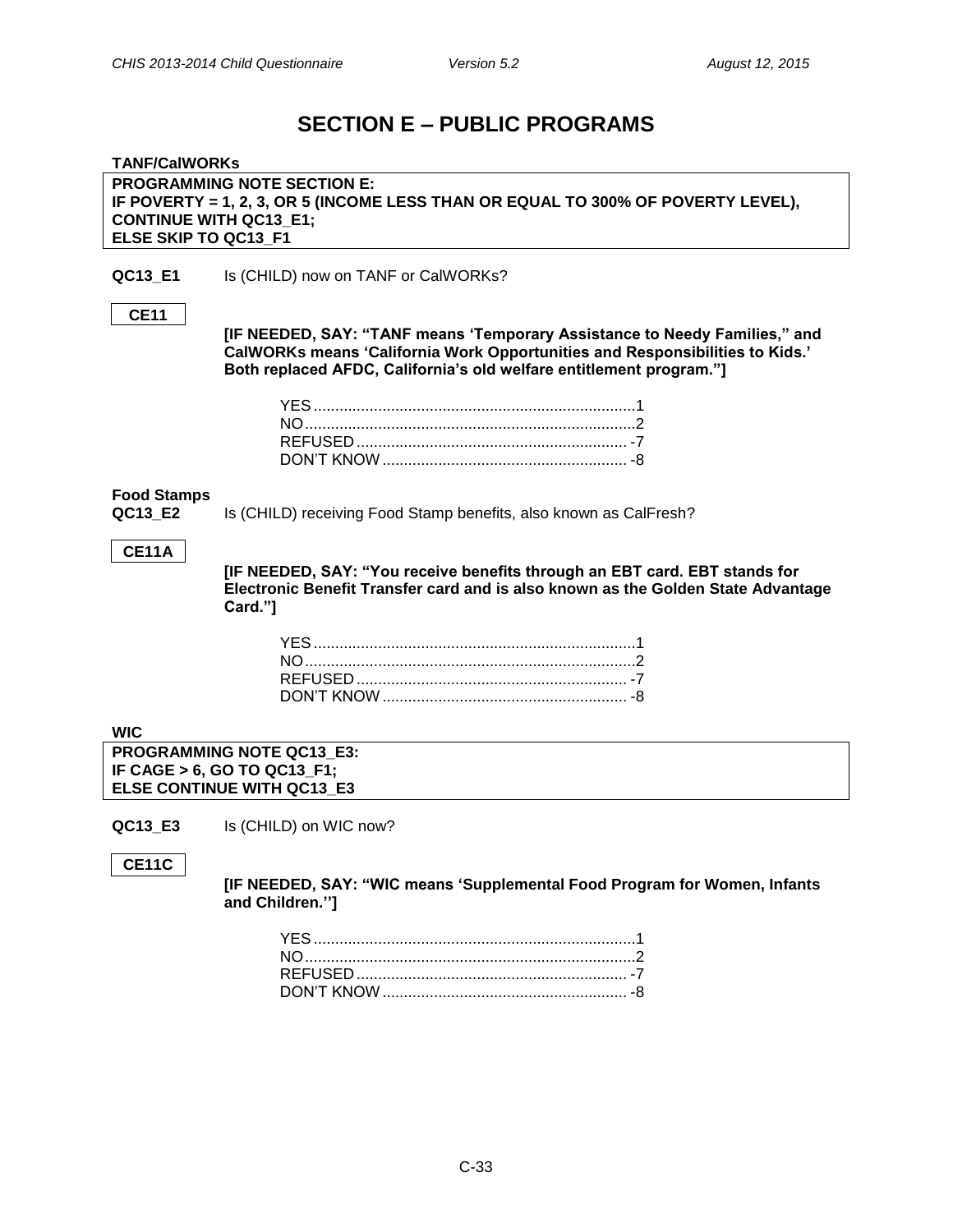## **SECTION F – PARENTAL INVOLVEMENT**

<span id="page-33-0"></span>

|                        | PROGRAMMING NOTE QC13 F1:<br>IF CAGE > 5 YEARS GO TO PROGRAMMING NOTE QC13_G1;<br>ELSE CONTINUE WITH QC13 F1                                            |
|------------------------|---------------------------------------------------------------------------------------------------------------------------------------------------------|
| QC13_F1<br><b>CG14</b> | In a usual week, about how many days do you or any other family members read stories<br>or look at picture books with (CHILD)?                          |
|                        |                                                                                                                                                         |
| QC13 F2<br><b>CG15</b> | [In a usual week, about how many days do you or any other family member] play music<br>or sing songs with (CHILD)?                                      |
| QC13_F3<br><b>CG16</b> | [In a usual week, about how many days do you or any other family member] take<br>(CHILD) out somewhere, for example, to the park, store, or playground? |

DON'T KNOW......................................................... -8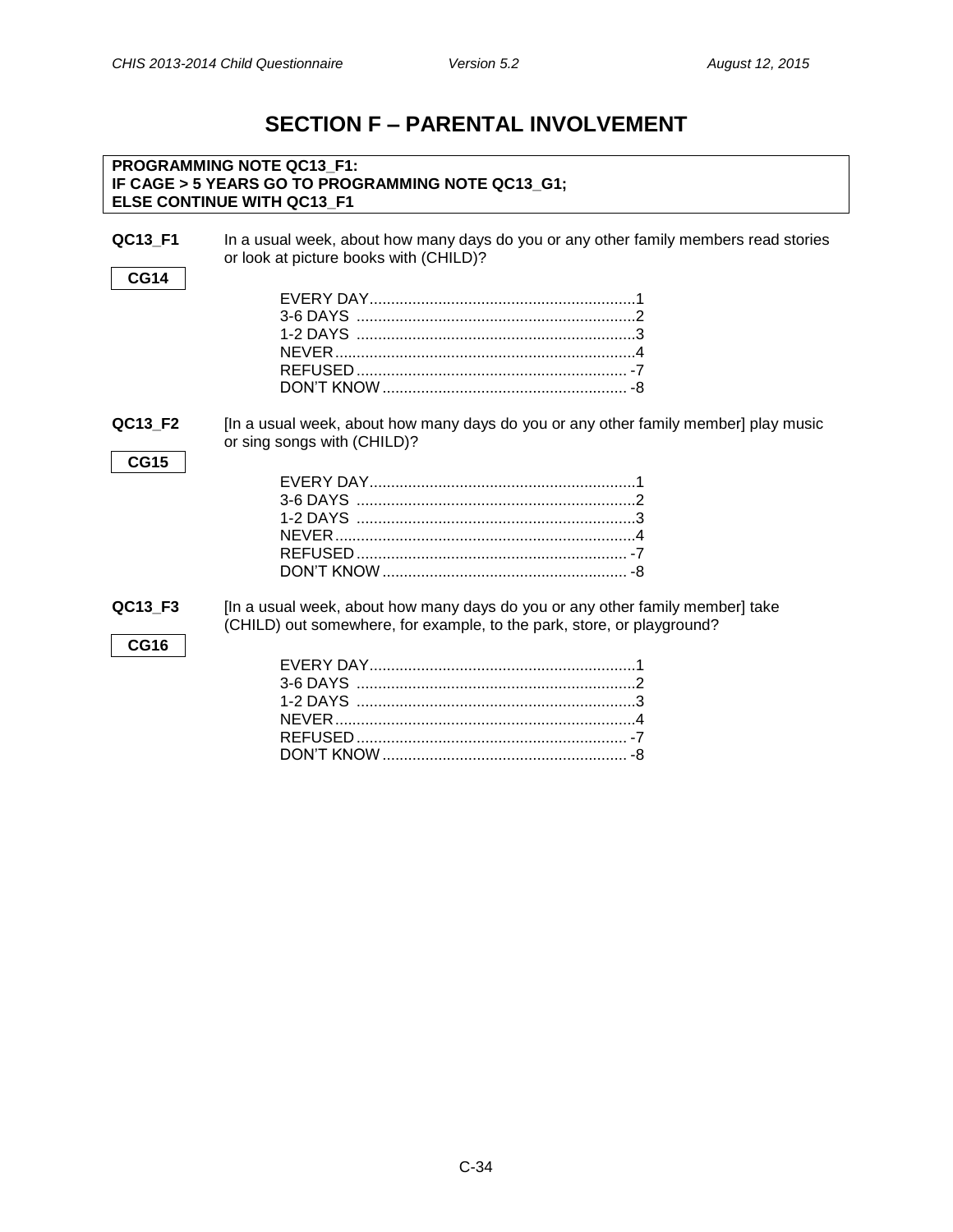## **SECTION G – CHILD CARE AND SOCIAL COHESION**

<span id="page-34-1"></span><span id="page-34-0"></span>

| <b>Child Care</b>          |                                                                                                                                                                                                                                                      |  |  |
|----------------------------|------------------------------------------------------------------------------------------------------------------------------------------------------------------------------------------------------------------------------------------------------|--|--|
|                            | PROGRAMMING NOTE QC13_G1:                                                                                                                                                                                                                            |  |  |
|                            | IF CAGE 2 7, DO NOT DISPLAY LAST SENTENCE OF FIRST PARAGRAPH                                                                                                                                                                                         |  |  |
| QC13_G1                    | These next questions are about childcare. By childcare we mean any arrangement<br>where someone other than the parents, legal guardian, or stepparents takes care of<br>(CHILD). {This includes preschool and nursery school, but not kindergarten.} |  |  |
| CG1                        | Do you currently have any kind of regular childcare arrangements for (CHILD) for 10<br>hours or more per week?<br>[GO TO QC13_G14]<br>[GO TO QC13_G14]                                                                                               |  |  |
| QC13_G2<br>CG <sub>2</sub> | [GO TO QC13_G14]<br>Altogether, how many hours is (CHILD) in childcare during a typical week? Include all<br>combinations of care arrangements.<br>_ HOURS [SR: 10-168 HRS]                                                                          |  |  |
|                            | [GO TO QC13_G14]<br>[GO TO QC13_G14]                                                                                                                                                                                                                 |  |  |
|                            | PROGRAMMING NOTE QC13_G3:<br>IF QC13_G2 < 10 (HOURS IN CHILDCARE), GO TO QC13_G14;<br>ELSE CONTINUE WITH QC13_G3                                                                                                                                     |  |  |
| QC13_G3<br>CG3A            | During a typical week does (CHILD) receive childcare froma grandparent or other<br>family member?                                                                                                                                                    |  |  |
|                            |                                                                                                                                                                                                                                                      |  |  |
| QC13_G4<br>CG3E            | [Does (CHILD) receive childcare from]a non-family member who cares for (CHILD) in<br>your home?                                                                                                                                                      |  |  |
|                            |                                                                                                                                                                                                                                                      |  |  |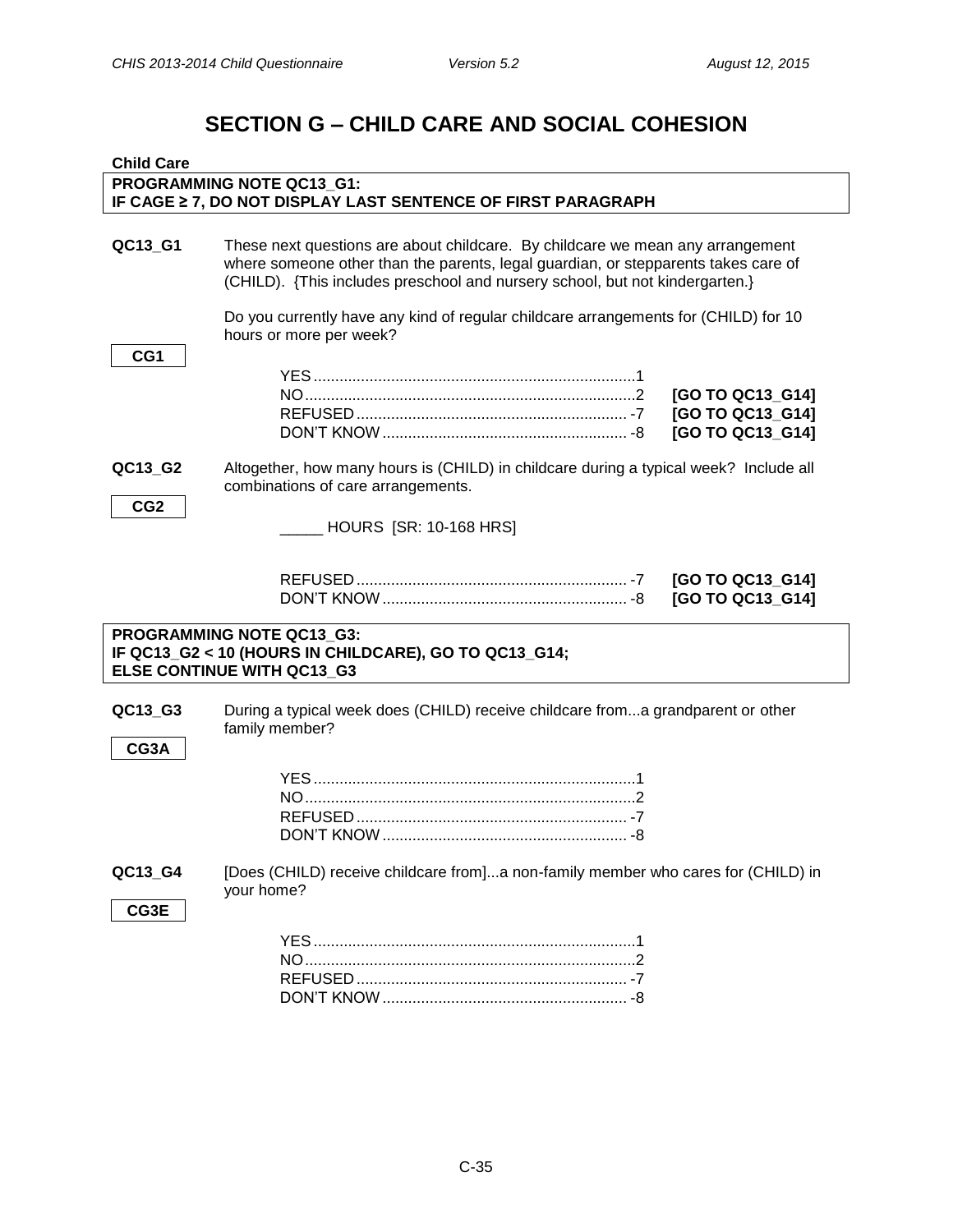| QC13 G5     | [Does (CHILD) receive childcare from]a non-family member who cares for (CHILD) in<br>his or her home? |
|-------------|-------------------------------------------------------------------------------------------------------|
| CG3F        |                                                                                                       |
|             |                                                                                                       |
|             |                                                                                                       |
|             |                                                                                                       |
|             |                                                                                                       |
| QC13_G6     | [Does (CHILD) receive childcare from]a childcare center that is not in someone's<br>home?             |
| CG3D        |                                                                                                       |
|             |                                                                                                       |
|             |                                                                                                       |
|             |                                                                                                       |
|             |                                                                                                       |
|             | PROGRAMMING NOTE QC13 G7:                                                                             |
|             | IF CAGE ≥ 7 YEARS, GO TO PROGRAMMING NOTE QC13_G13;                                                   |
|             | ELSE CONTINUE WITH QC13_G7                                                                            |
|             |                                                                                                       |
| QC13_G7     | [Does (CHILD) receive childcare from]a Head Start or state preschool program?                         |
|             |                                                                                                       |
| CG3B        |                                                                                                       |
|             |                                                                                                       |
|             |                                                                                                       |
|             |                                                                                                       |
|             |                                                                                                       |
| QC13_G8     | [Does (CHILD) receive childcare from]some other preschool or nursery school?                          |
|             |                                                                                                       |
| CG3C        |                                                                                                       |
|             |                                                                                                       |
|             |                                                                                                       |
|             |                                                                                                       |
|             |                                                                                                       |
|             | PROGRAMMING NOTE QC13 G9:                                                                             |
|             | IF QC13_G6 = 1 OR QC13_G7 = 1 OR QC13_G8 = 1, CONTINUE WITH QC13_G9;                                  |
|             | ELSE GO TO PROGRAMMING NOTE QC13 G13                                                                  |
| QC13_G9     | Please tell me if you strongly agree, agree, disagree, strongly disagree, or you're not sure          |
|             | about the following statements.                                                                       |
|             |                                                                                                       |
|             | Your child's preschool is a good place for your child to be.                                          |
| <b>CG44</b> |                                                                                                       |
|             |                                                                                                       |
|             |                                                                                                       |
|             |                                                                                                       |
|             |                                                                                                       |
|             |                                                                                                       |
|             |                                                                                                       |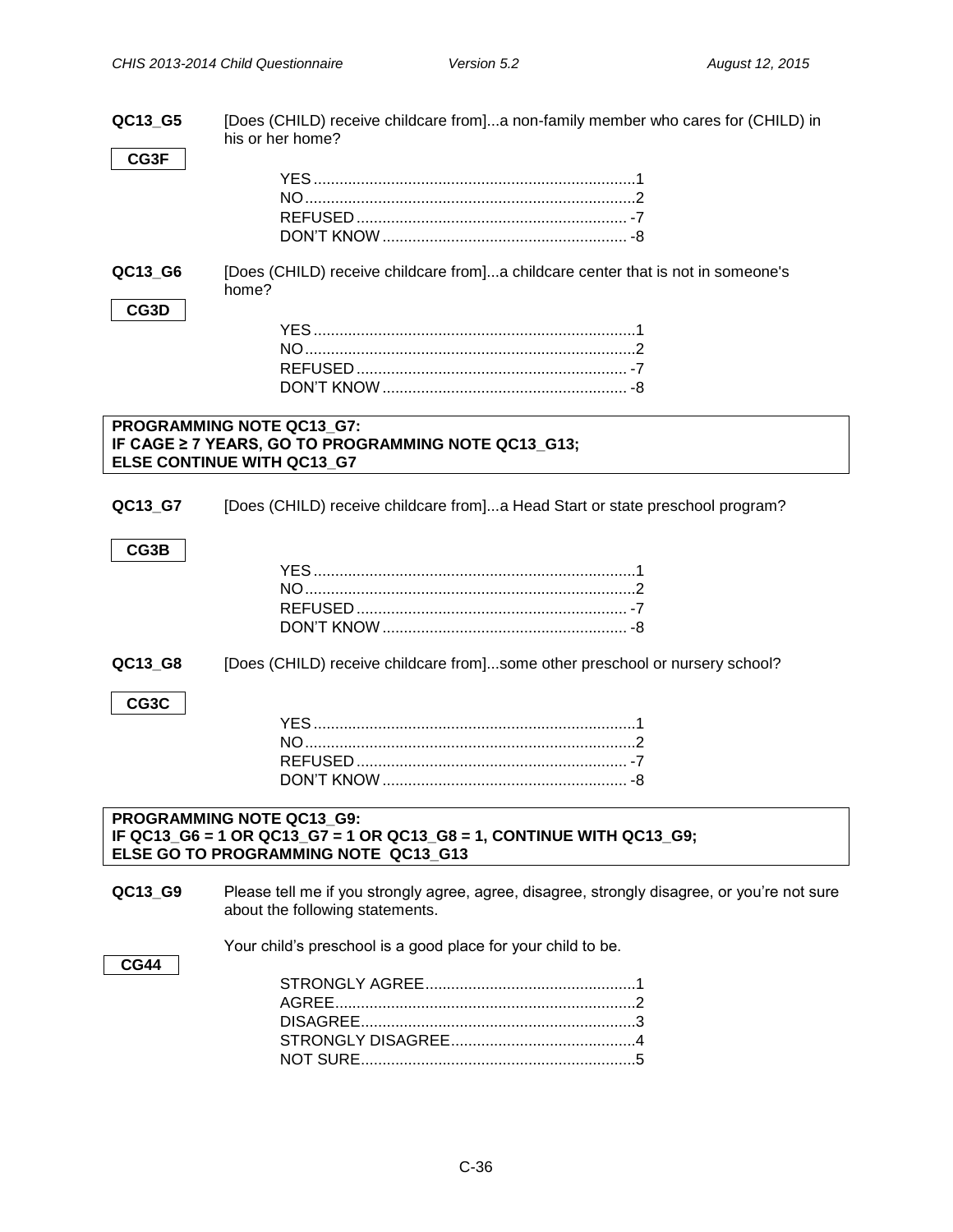**QC13\_G10** The staff at your child's preschool is doing good things for your child.

#### **CG45**

**QC13 G11** You have confidence in the people at your child's preschool.

#### **CG46**

**QC13\_G12** Your child's preschool is doing a good job at preparing children for their futures.

#### **CG47**

#### **PROGRAMMING NOTE QC13\_G13: IF [QC13\_G3 OR QC13\_G4 = 1 (CHILD RECEIVES CHILDCARE FROM GRANDPARENT OR NON-FAMILY MEMBER IN CHILD'S HOME)] OR IF [QC13\_G5 ≠ 1 AND QC13\_G6 ≠ 1 AND QC13\_G7 ≠ 1 AND QC13\_G8 1 (NOT IN HEAD START, PRESCHOOL PROGRAM, OR IN CARE IN NON-FAMILY MEMBER HOME)], GO TO QC13\_G14; ELSE CONTINUE WITH QC13\_G13; IF ONLY ONE OF QC13\_G5, QC13\_G6, QC13\_G7, OR QC13\_G8 = 1, DISPLAY "Is this" AND "provider"; ELSE DISPLAY, "Are all of these" AND "providers"**

**QC13\_G13** {Is this/Are all of these} child care provider{s} licensed by the state of California?

#### **CG3G**

| SOME LICENSED AND SOME NOT3 |  |
|-----------------------------|--|
|                             |  |
|                             |  |
|                             |  |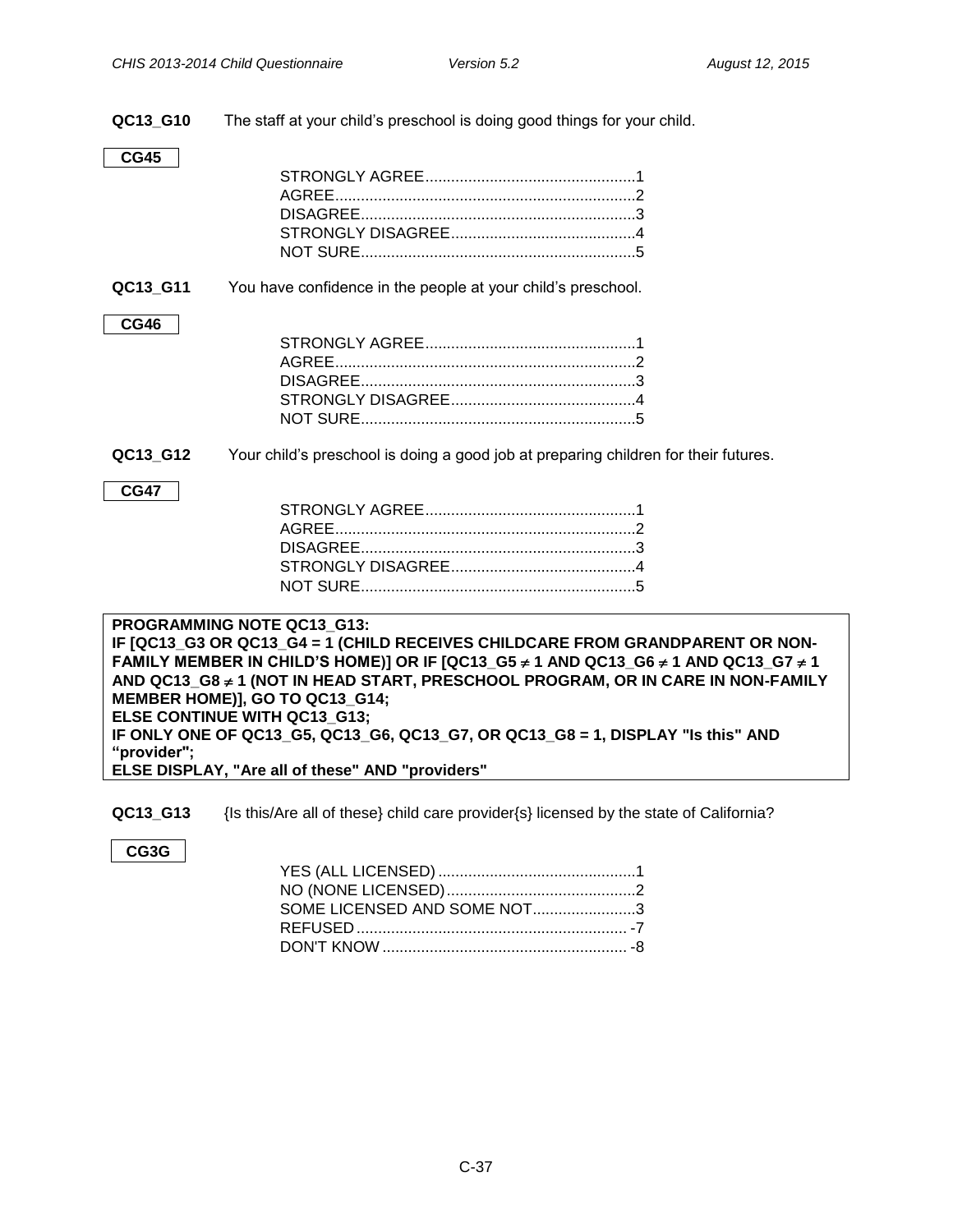**QC13\_G14** In the past 12 months, was there a time when you could not find childcare when you needed it for (CHILD) for a week or longer?

| ×<br>۰,<br>۰.<br>w<br>w<br>٠ |
|------------------------------|
|------------------------------|

**QC13\_G15** What is the main reason you were unable to find childcare for (CHILD) at that time?

| ×<br>٩<br>۰.<br>w<br>٠<br>٠ |  |
|-----------------------------|--|

#### **[IF NEEDED, SAY: "Main reason is the most important reason."]**

| COULDN'T AFFORD THE QUALITY OF CHILDCARE I WANTED 4 |  |
|-----------------------------------------------------|--|
| COULDN'T FIND THE QUALITY OF CHILDCARE I WANTED  5  |  |
|                                                     |  |
|                                                     |  |
|                                                     |  |

#### <span id="page-37-0"></span>**Social Cohesion**

#### **PROGRAMMING NOTE QC13\_G16: IF CHILD-FIRST INTERVIEW AND NO AR OR IF QC13\_G16 THROUGH QC13\_G20 NOT ANSWERED IN ADULT INTERVIEW, CONTINUE WITH QC13\_G16; ELSE SKIP TO QC13\_H1**

**QC13\_G16** These next questions are about your neighborhood.

Tell me if you strongly agree, agree, disagree or strongly disagree with the following statements:

People in my neighborhood are willing to help each other.

**CG39**

**[IF NEEDED, SAY: "Do you strongly agree, agree, disagree, or strongly disagree?"]**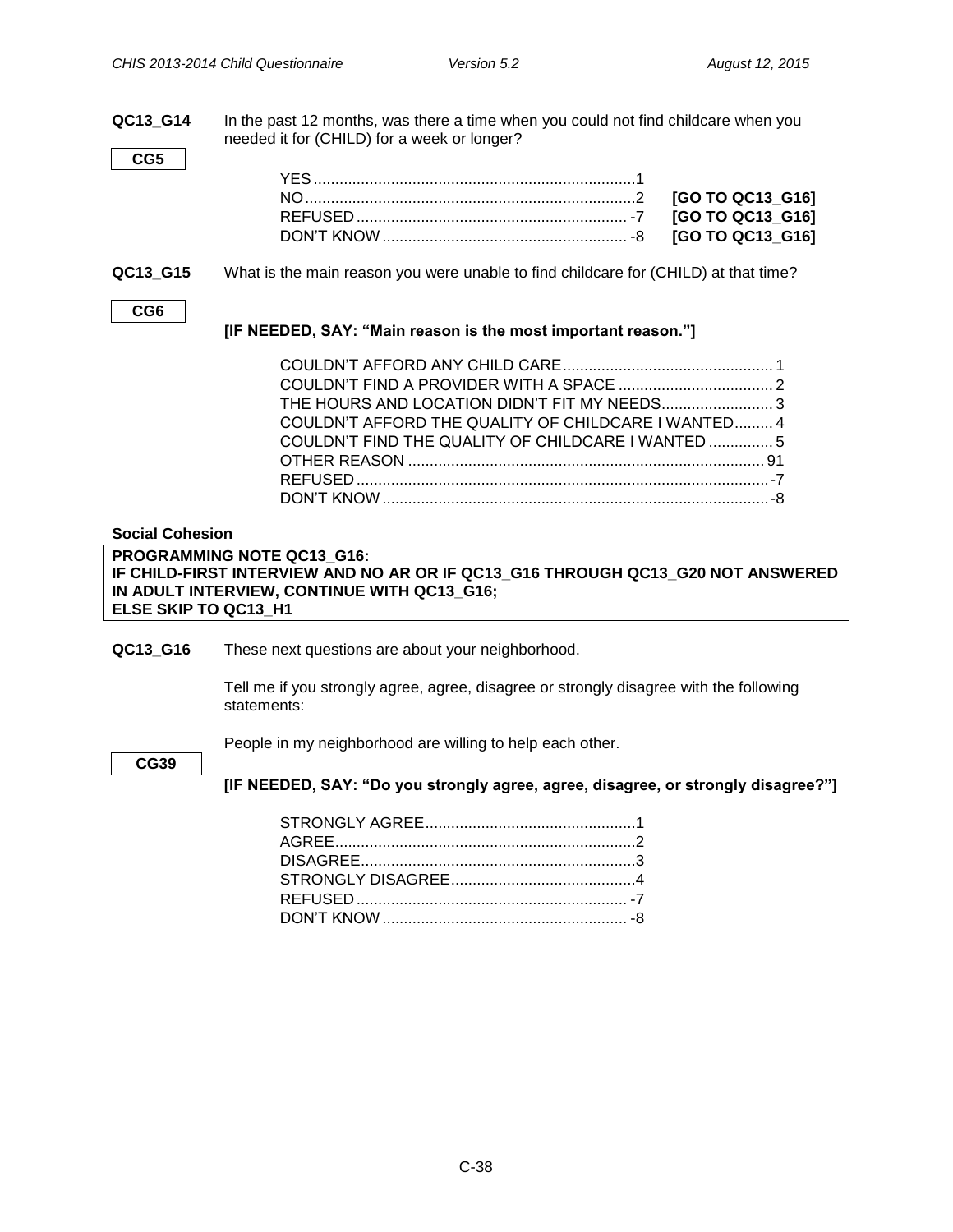#### **QC13\_G17** People in this neighborhood can be trusted.

#### **CG41**

**[IF NEEDED, SAY: "Do you strongly agree, agree, disagree, or strongly disagree?"]**

**QC13\_G18** You can count on adults in this neighborhood to watch out that children are safe and don't get into trouble.

**CG34**

**[IF NEEDED, SAY: "Do you strongly agree, agree, disagree, or strongly disagree?"]**

#### <span id="page-38-0"></span>**Safety**

| QC13 G19 |  |  |
|----------|--|--|
|          |  |  |

**9** Do you feel safe in your neighborhood all of the time, most of the time, some of the time, or none of the time?

#### **CG42**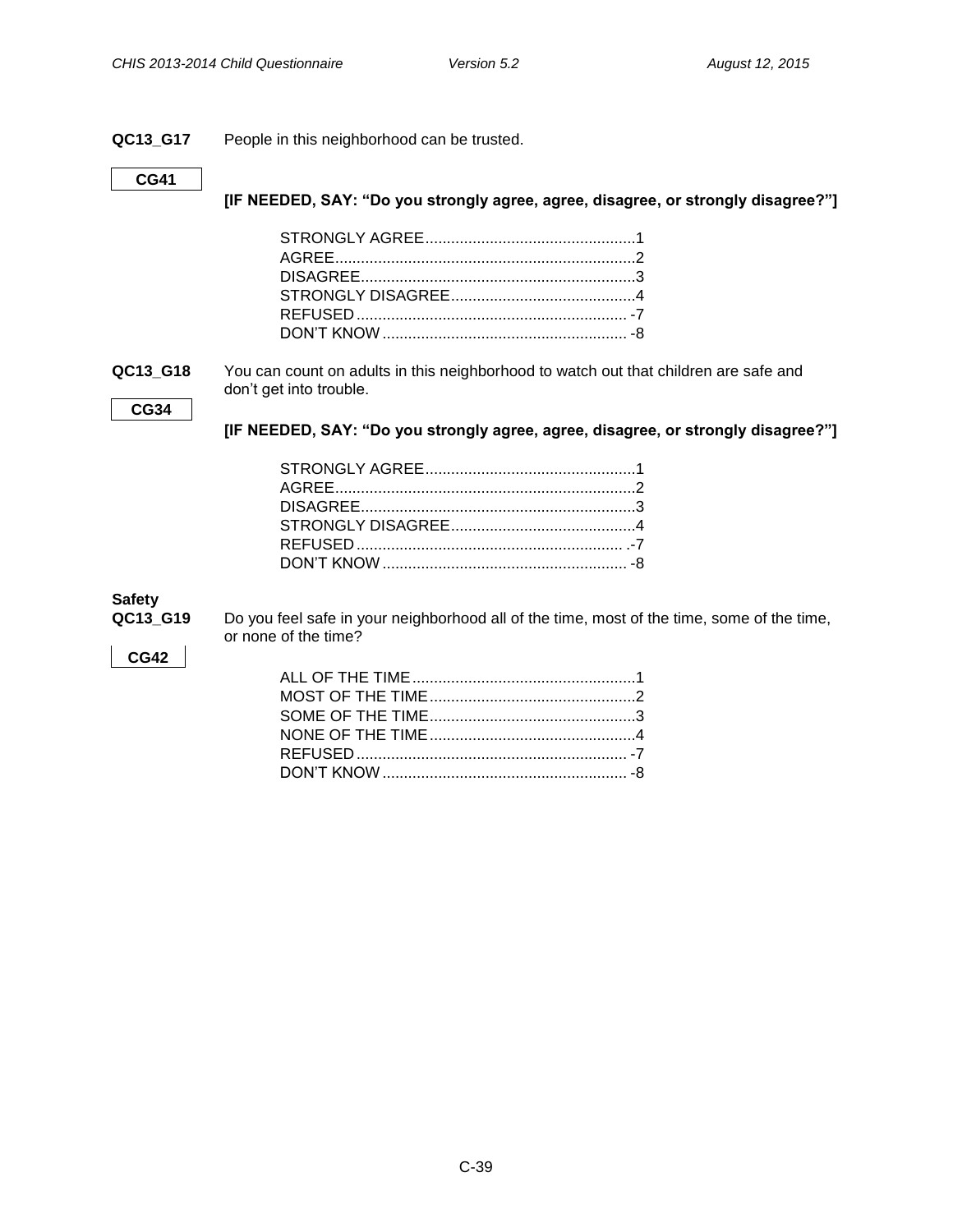### **SECTION H – DEMOGRAPHICS, PART II**

#### <span id="page-39-1"></span><span id="page-39-0"></span>**Race/Ethnicity**

So we can be sure we have included children of all races and ethnic groups in California, I need to ask a few questions about (CHILD)'s background.

**QC13\_H1** Is (CHILD) Latino or Hispanic?

**CH1**

#### **[IF NEEDED, SAY: "Such as Mexican or Central or South American?"]**

**QC13 H2** And what is {his/her} Latino or Hispanic ancestry or origin? – such as Mexican, Salvadorian, Cuban, Honduran – and if {he/she} has more than one, tell me all of them.

**CH2**

#### **[IF NECESSARY GIVE MORE EXAMPLES]**

#### **[CODE ALL THAT APPLY]**

| MEXICAN/MEXICAN AMERICAN/CHICANO 1        |  |
|-------------------------------------------|--|
|                                           |  |
|                                           |  |
|                                           |  |
|                                           |  |
|                                           |  |
|                                           |  |
|                                           |  |
|                                           |  |
| SPANISH-AMERICAN (FROM SPAIN)  12         |  |
| OTHER LATINO (SPECIFY: _____________)  91 |  |
|                                           |  |
|                                           |  |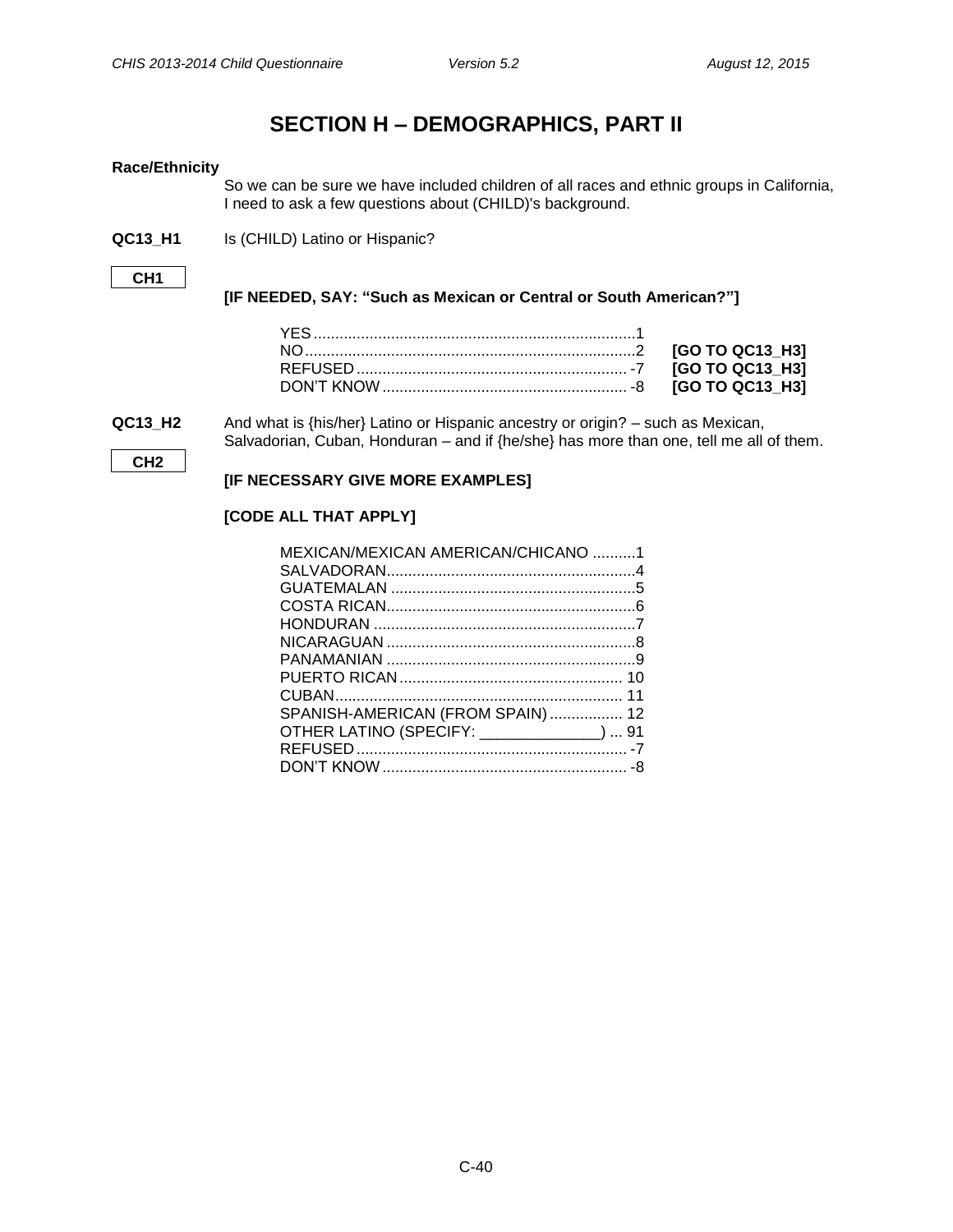### **PROGRAMMING NOTE QC13\_H3: IF QC13\_H1 = 1 (YES-CHILD IS LATINO), DISPLAY, "You said your child is Latino or Hispanic. Also," IF MORE THAN ONE RACE GIVEN, AFTER ENTERING RESPONSES FOR QC13\_H3, CONTINUE WITH PROGRAMMING NOTE QC13\_H4; ELSE FOLLOW SKIPS AS INDICATED FOR SINGLE RESPONSES**

**QC13\_H3** {You said your child is Latino or Hispanic. Also,} Please tell me which one or more of the following you would use to describe (CHILD): Would you describe {him/her} as Native Hawaiian, Other Pacific Islander, American Indian, Alaska Native, Asian, Black, African American, or White?

#### **CH3**

#### **[IF R GIVES ANOTHER RESPONSE YOU MUST SPECIFY WHAT IT IS]**

#### **[CODE ALL THAT APPLY]**

|                                                  | l IF.       |
|--------------------------------------------------|-------------|
|                                                  | <b>ONLY</b> |
| AMERICAN INDIAN, ALASKA NATIVE 4 [GO TO QC13_H4] | <b>ONE</b>  |
|                                                  | <b>RACE</b> |
|                                                  |             |
|                                                  |             |
|                                                  |             |
|                                                  |             |

#### **PROGRAMMING NOTE QC13\_H4: IF QC13\_H3 = 4 (AMERICAN INDIAN, ALASKA NATIVE) CONTINUE WITH QC13\_H4; ELSE GO TO PROGRAMMING NOTE QC13\_H8**

**QC13\_H4** You said American Indian/Alaska Native, and what is (CHILD)'s tribal heritage? If {he/she} has more than one tribe, tell me all of them.

#### **CH4**

#### **[CODE ALL THAT APPLY]**

| OTHER TRIBE [Ask for spelling] (SPECIFY: _____________)  91 |  |
|-------------------------------------------------------------|--|
|                                                             |  |
|                                                             |  |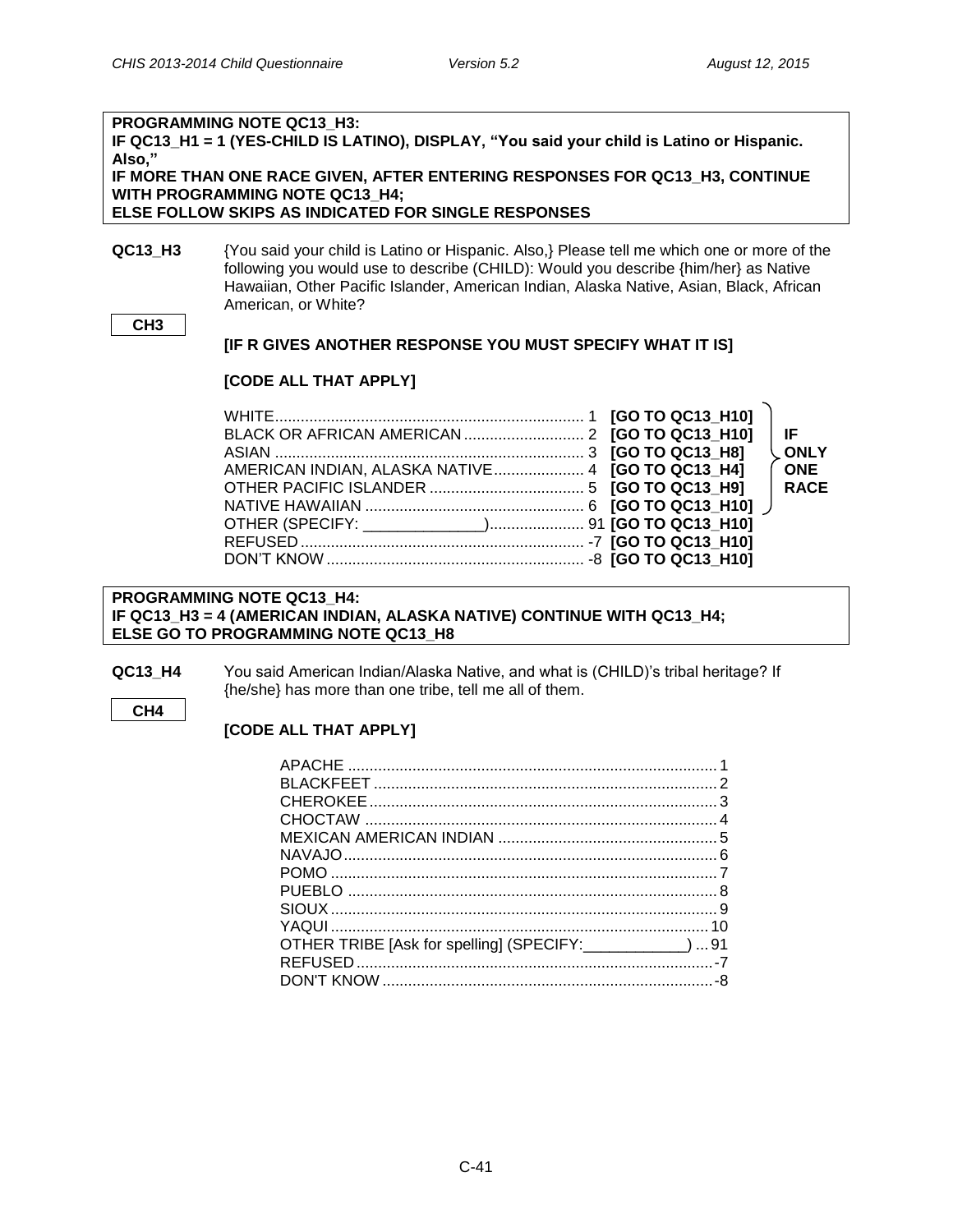**QC13\_H5** Is (CHILD) an enrolled member in a federally or state recognized tribe?

**CH5**

**CH6**

**QC13\_H6** In which Tribe is (CHILD) enrolled?

| <b>APACHE</b>                                 |  |
|-----------------------------------------------|--|
|                                               |  |
|                                               |  |
| OTHER APACHE (SPECIFY: _______________)  91   |  |
| <b>BLACKFEET</b>                              |  |
|                                               |  |
| <b>CHEROKEE</b>                               |  |
|                                               |  |
|                                               |  |
| OTHER CHEROKEE (SPECIFY: ________________) 92 |  |
| <b>CHOCTAW</b>                                |  |
|                                               |  |
|                                               |  |
| OTHER CHOCTAW (SPECIFY: _______________) 93   |  |
| <b>NAVAJO</b>                                 |  |
|                                               |  |
| <b>POMO</b>                                   |  |
| HOPLAND BAND, HOPLAND RANCHERIA  9            |  |
|                                               |  |
|                                               |  |
| OTHER POMO (SPECIFY: ________________) 94     |  |
| <b>PUEBLO</b>                                 |  |
|                                               |  |
| YSLETA DEL SUR PUEBLO OF TEXAS 13             |  |
|                                               |  |
| OTHER PUEBLO (SPECIFY: )95                    |  |
| <b>SIOUX</b>                                  |  |
|                                               |  |
|                                               |  |
|                                               |  |
| <b>YAQUI</b>                                  |  |
| PASCUA YAQUI TRIBE OF ARIZONA 17              |  |
|                                               |  |
| OTHER YAQUI (SPECIFY: _______________)97      |  |
| <b>OTHER</b>                                  |  |
|                                               |  |
|                                               |  |
|                                               |  |
|                                               |  |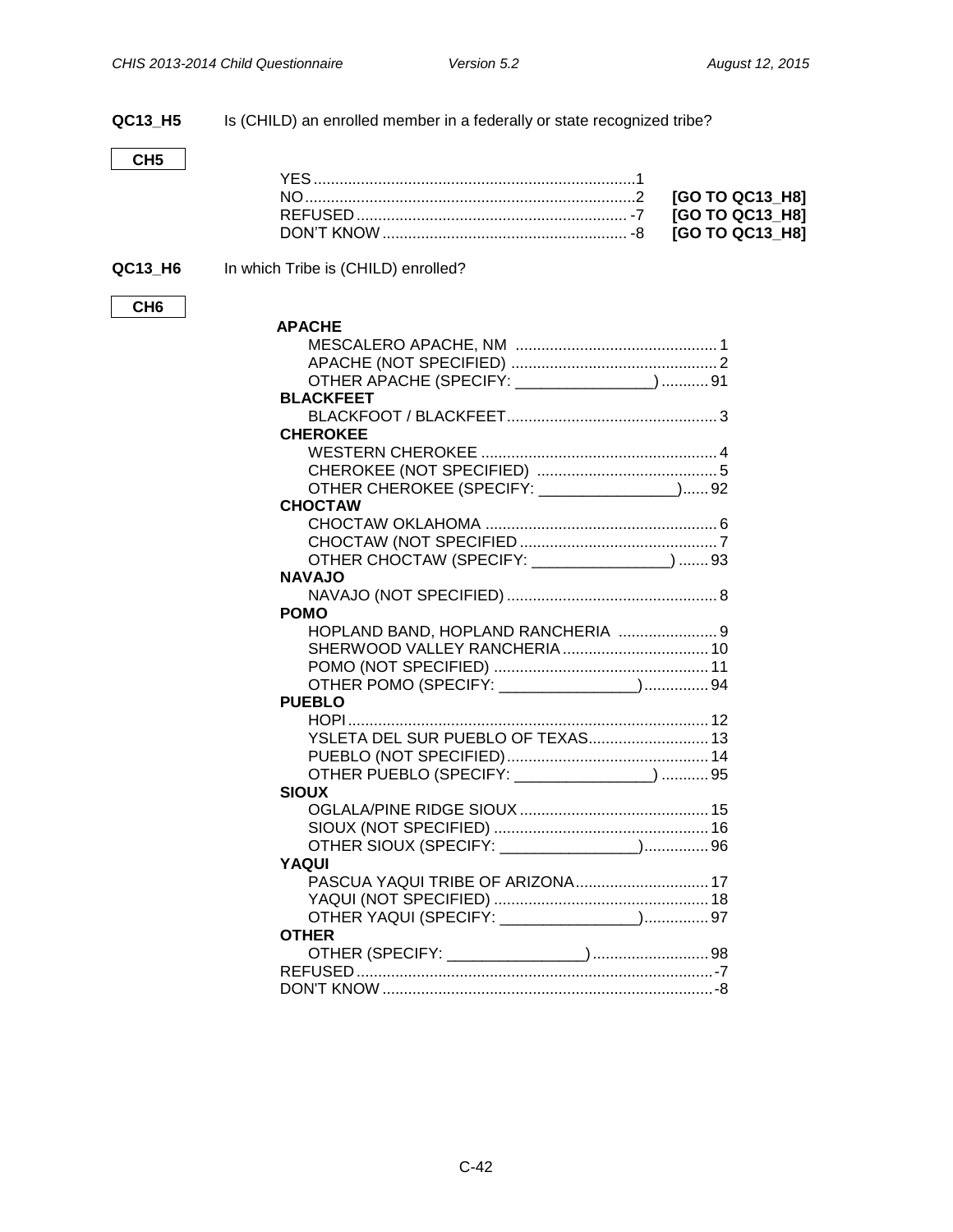QC13\_H7 Does (CHILD) get any health care services through the Indian Health Service, a Tribal Health Program, or an Urban Indian clinic?

CH6A

#### PROGRAMMING NOTE QC13\_H8: IF QC13\_H3 = 3 (ASIAN) CONTINUE WITH QC13\_H8; ELSE GO TO PROGRAMMING NOTE QC13\_H9

You said Asian, and what specific ethnic group is {he/she}, such as Chinese, Filipino, **QC13\_H8** Vietnamese? If {he/she} is more than one, tell me all of them.

CH<sub>7</sub>

[CODE ALL THAT APPLY]

| OTHER ASIAN (SPECIFY: ________________) 91 |  |
|--------------------------------------------|--|
|                                            |  |
|                                            |  |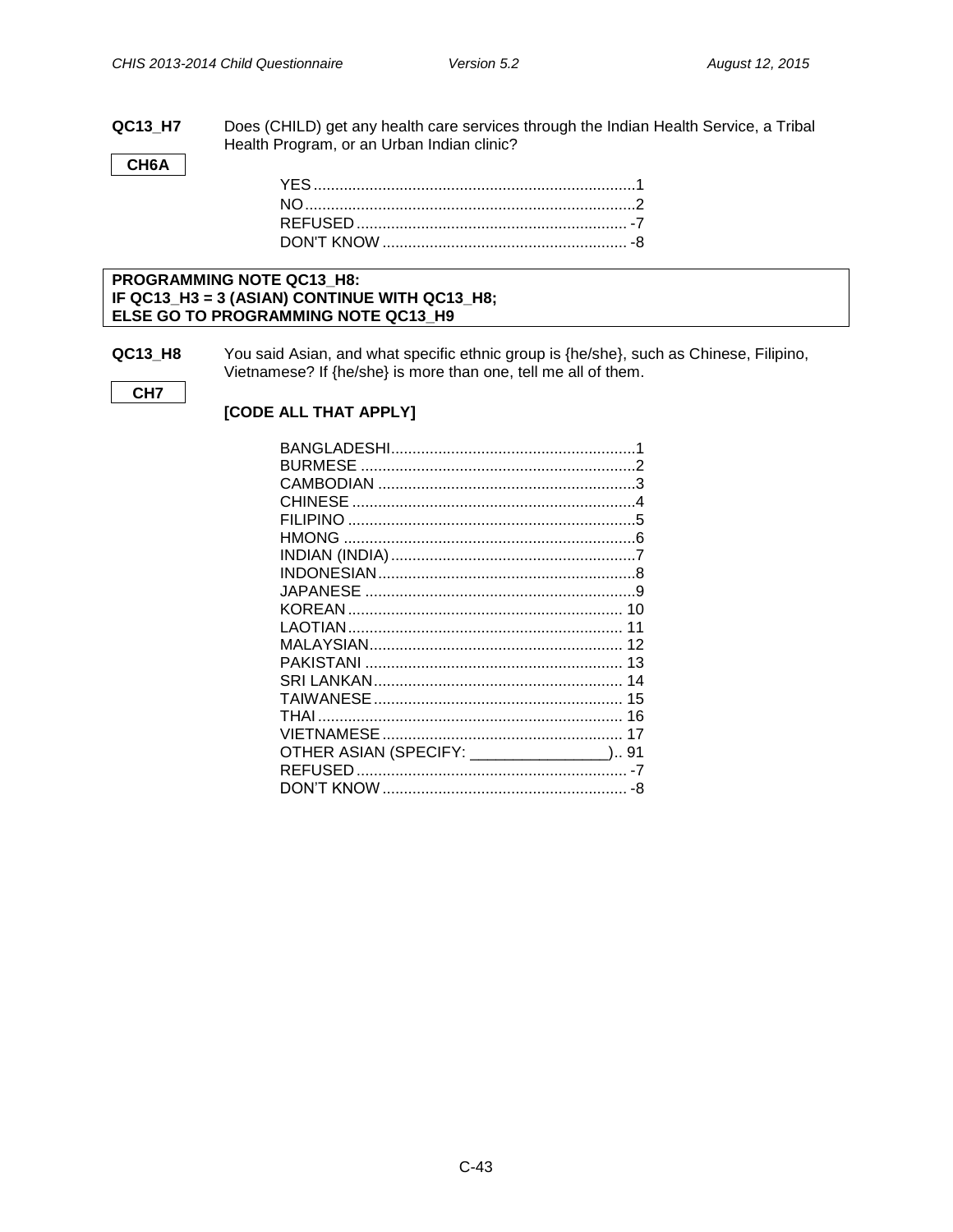#### PROGRAMMING NOTE QC13 H9: IF QC13\_H3 = 5 (PACIFIC ISLANDER) CONTINUE WITH QC13\_H9; ELSE GO TO QC13 H10

**QC13 H9** You said (CHILD) is Pacific Islander. What specific ethnic group is {he/she}, such as Samoan, Tongan, or Guamanian? If {he/she} is more than one, tell me all of them.

#### CH7A

#### [CODE ALL THAT APPLY]

| OTHER PACIFIC ISLANDER (SPECIFY: 1917) 91 |  |
|-------------------------------------------|--|
|                                           |  |
|                                           |  |
|                                           |  |

#### <span id="page-43-0"></span>**Country of Birth**

#### PROGRAMMING NOTE QC13\_H10: IF MKA = AR AND AI56C ≠ -1 (THIS QUESTION ALREADY ASKED DURING ADULT SURVEY), SKIP TO QC13\_H14; ELSE CONTINUE WITH QC13 H10

QC13\_H10 In what country was (CHILD) born?

#### CH<sub>8</sub>

| OTHER (SPECIFY: _____________________)  91 |  |
|--------------------------------------------|--|
|                                            |  |
|                                            |  |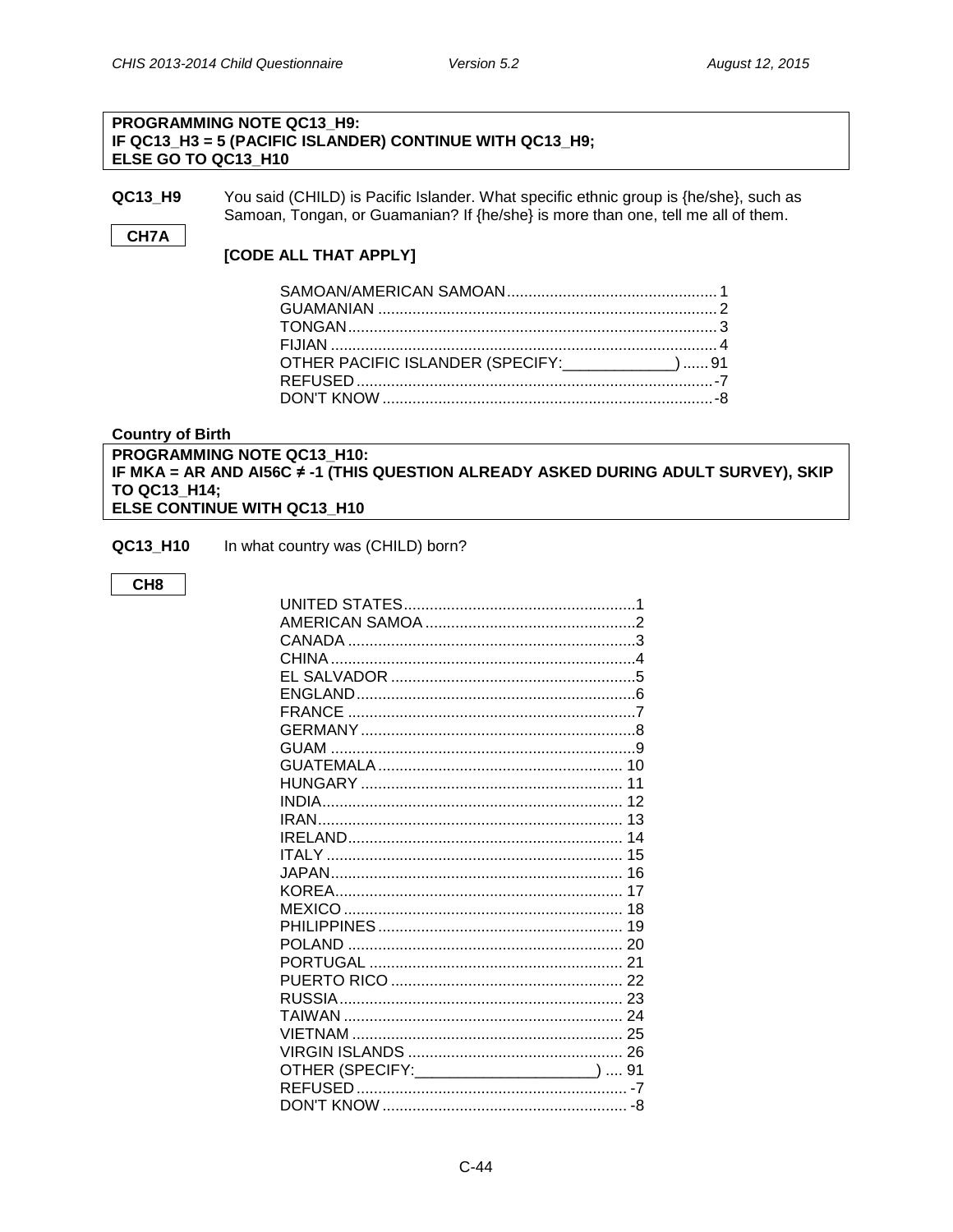<span id="page-44-0"></span>

|                 | Citizenship, Immigration Status, Years in the US                                       |                  |
|-----------------|----------------------------------------------------------------------------------------|------------------|
|                 | PROGRAMMING NOTE QC13 H11:                                                             |                  |
|                 | IF QC13_H10 = 1, 2, 9, 22, OR 26 (UNITED STATES OR ITS TERRITORIES), GO TO PROGRAMMING |                  |
| NOTE QC13 H14;  |                                                                                        |                  |
|                 | ELSE CONTINUE WITH QC13_H11                                                            |                  |
|                 |                                                                                        |                  |
| QC13_H11        | Is (CHILD) a citizen of the United States?                                             |                  |
|                 |                                                                                        |                  |
| CH8A            |                                                                                        |                  |
|                 |                                                                                        | [GO TO QC13_H13] |
|                 |                                                                                        |                  |
|                 |                                                                                        |                  |
|                 |                                                                                        |                  |
|                 |                                                                                        |                  |
|                 |                                                                                        |                  |
| QC13_H12        | Is (CHILD) a permanent resident with a green card?                                     |                  |
|                 |                                                                                        |                  |
| CH <sub>9</sub> |                                                                                        |                  |
|                 | [IF NEEDED, SAY: "People usually call this a green card but the color can also be      |                  |
|                 | pink, blue or white."]                                                                 |                  |
|                 |                                                                                        |                  |
|                 |                                                                                        |                  |
|                 |                                                                                        |                  |
|                 |                                                                                        |                  |
|                 |                                                                                        |                  |
|                 |                                                                                        |                  |
| QC13_H13        | About how many years has (CHILD) lived in the United States?                           |                  |
|                 |                                                                                        |                  |
| <b>CH10</b>     |                                                                                        |                  |
|                 | [FOR LESS THAN A YEAR, ENTER 1 YEAR]                                                   |                  |
|                 |                                                                                        |                  |
|                 | NUMBER OF YEARS {OR}                                                                   |                  |
|                 |                                                                                        |                  |
| CH10YR          |                                                                                        |                  |
|                 | YEAR FIRST CAME TO LIVE IN U.S.                                                        |                  |
|                 |                                                                                        |                  |
| CH10FMT         |                                                                                        |                  |
|                 |                                                                                        |                  |
|                 |                                                                                        |                  |
|                 |                                                                                        |                  |
|                 |                                                                                        |                  |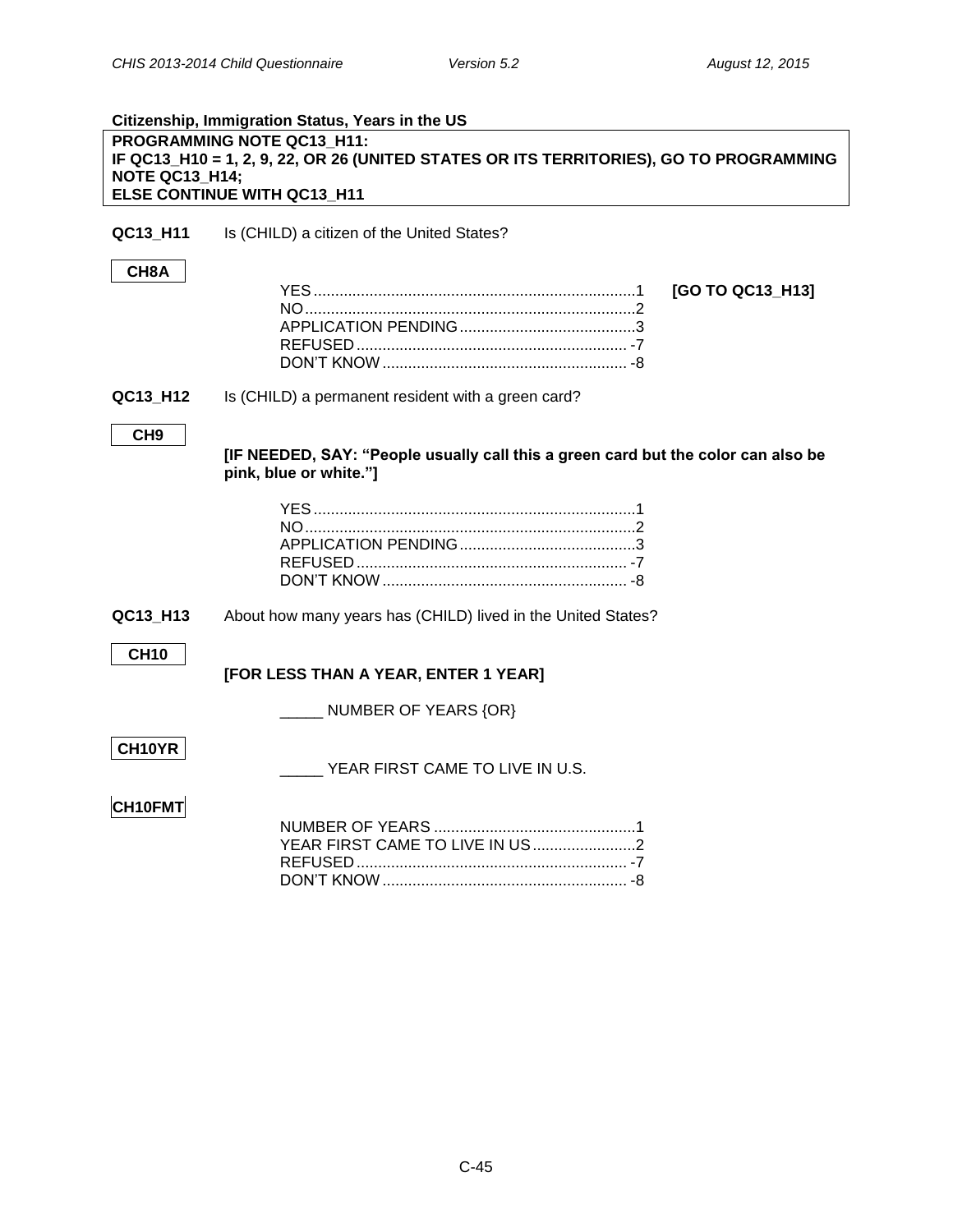#### <span id="page-45-0"></span>**Country of Birth (Mother)**

#### PROGRAMMING NOTE QC13\_H14: IF MKA = MOTHER OF CHILD AND AH33 ≠ -1 (ALREADY ASKED IN ADULT QUESTIONNAIRE) THEN SKIP TO QC13 H18; ELSE, CONTINUE WITH QC13\_H14 AND DISPLAY "was his mother/was her mother"

QC13 H14 In what country {were you/was his mother/was her mother} born?

CH11

#### [SELECT FROM MOST LIKELY COUNTRIES]

#### [FOR CHILDREN WHO WERE ADOPTED, QUESTION REFERS TO ADOPTIVE **PARENTS1**

| OTHER (SPECIFY: _____________________)  91 |  |
|--------------------------------------------|--|
|                                            |  |
|                                            |  |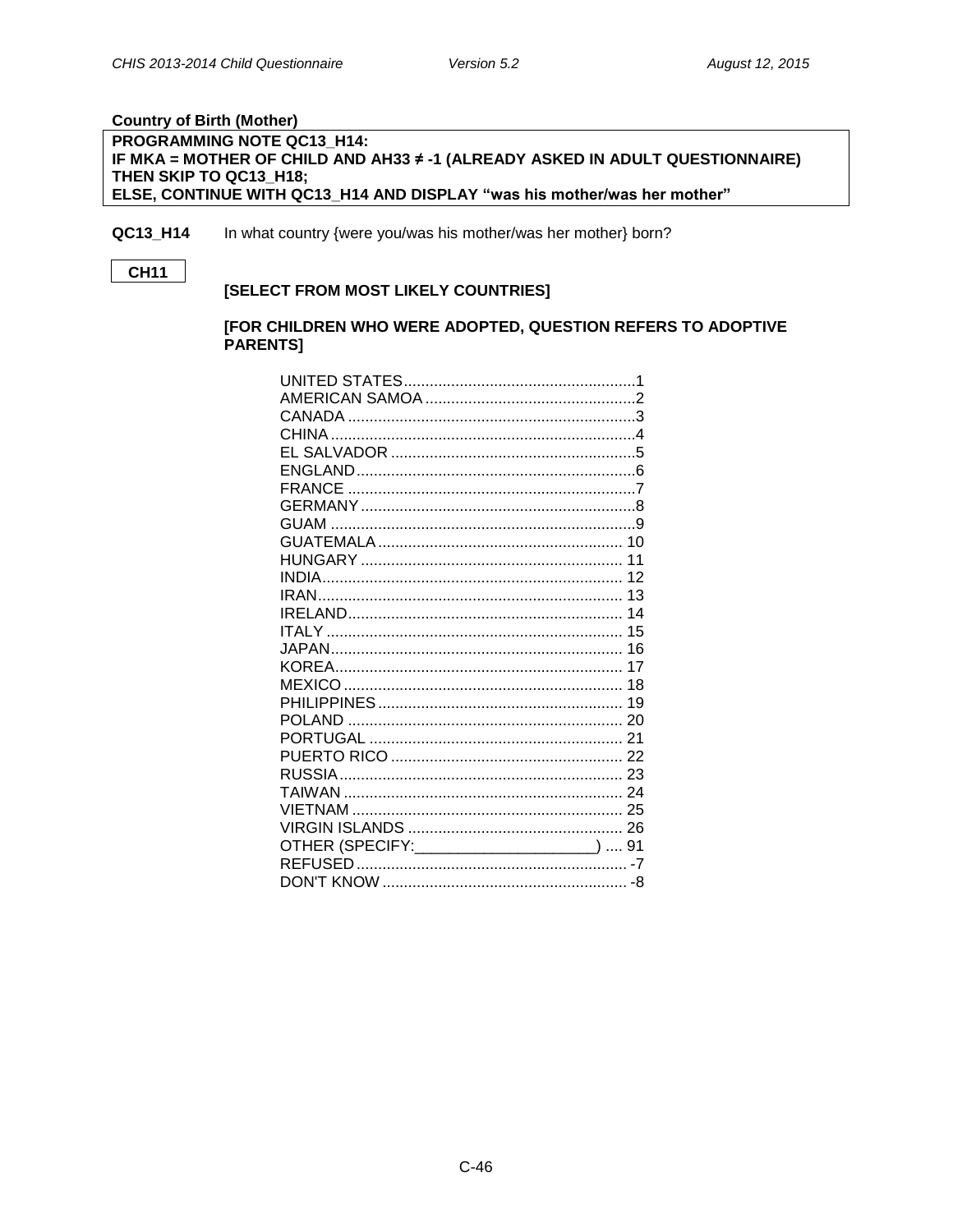<span id="page-46-0"></span>

| Citizenship, Immigration Status, Years in the US (Mother) |                                                                                        |  |
|-----------------------------------------------------------|----------------------------------------------------------------------------------------|--|
| PROGRAMMING NOTE QC13 H15 AND QC13 H16:                   |                                                                                        |  |
|                                                           | IF QC13_H14 = 1, 2, 9, 22, OR 26 (UNITED STATES OR ITS TERRITORIES), GO TO PROGRAMMING |  |
| <b>NOTE QC13 H18;</b>                                     |                                                                                        |  |
|                                                           | ELSE CONTINUE WITH QC13_H15 AND IF RESPONDENT IS MOTHER OF CHILD DISPLAY "Are          |  |
| you";                                                     | ELSE DISPLAY "Is {his/her} mother"                                                     |  |
|                                                           |                                                                                        |  |
| QC13 H15                                                  | {Are you/Is {his/her} mother} a citizen of the United States?                          |  |
|                                                           |                                                                                        |  |
| <b>CH11A</b>                                              |                                                                                        |  |
|                                                           | [IF R SAYS SHE IS A NATURALIZED CITIZEN, CODE YES]                                     |  |
|                                                           |                                                                                        |  |
|                                                           | [GO TO QC13_H17]                                                                       |  |
|                                                           |                                                                                        |  |
|                                                           |                                                                                        |  |
|                                                           |                                                                                        |  |
|                                                           |                                                                                        |  |
| QC13 H16                                                  |                                                                                        |  |
|                                                           | {Are you/Is {his/her} mother} a permanent resident with a green card?                  |  |
| <b>CH12</b>                                               |                                                                                        |  |
|                                                           |                                                                                        |  |
|                                                           |                                                                                        |  |
|                                                           |                                                                                        |  |
|                                                           |                                                                                        |  |
|                                                           |                                                                                        |  |
|                                                           |                                                                                        |  |
|                                                           | PROGRAMMING NOTE QC13_H17:                                                             |  |
|                                                           | IF RESPONDENT IS MOTHER OF CHILD, CONTINUE WITH QC13_H17 AND DISPLAY "have you";       |  |
|                                                           | ELSE CONTINUE WITH QC13_H17 AND DISPLAY "has {his/her} mother"                         |  |
|                                                           |                                                                                        |  |
| QC13_H17                                                  | About how many years {have you/has {his/her} mother} lived in the United States?       |  |
|                                                           |                                                                                        |  |
| <b>CH13</b>                                               |                                                                                        |  |
|                                                           | NUMBER OF YEARS [HR: 0-AGE] {OR}                                                       |  |
|                                                           |                                                                                        |  |
| CH13YR                                                    |                                                                                        |  |
|                                                           | YEAR FIRST CAME TO LIVE IN U.S.                                                        |  |
|                                                           |                                                                                        |  |
| CH13FMT                                                   |                                                                                        |  |
|                                                           |                                                                                        |  |
|                                                           |                                                                                        |  |
|                                                           |                                                                                        |  |
|                                                           |                                                                                        |  |
|                                                           |                                                                                        |  |
|                                                           |                                                                                        |  |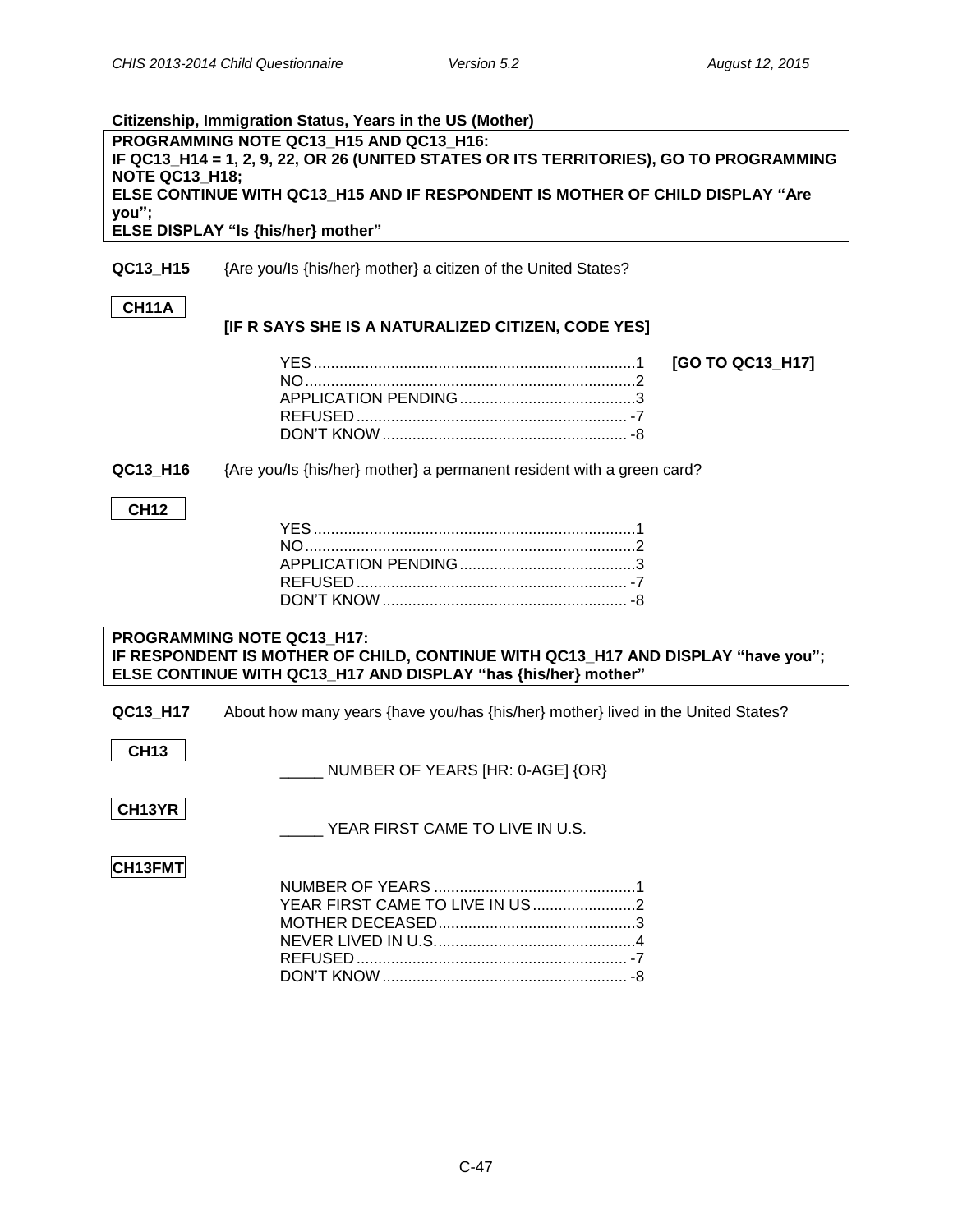#### <span id="page-47-0"></span>**Country of Birth (Father)**

#### PROGRAMMING NOTE QC13\_H18: IF MKA = FATHER OF CHILD AND AH33 ≠ -1 (ALREADY ASKED IN ADULT QUESTIONNAIRE THEN **SKIP TO QC13 H22;** ELSE CONTINUE WITH QC13\_H18 AND DISPLAY, "was {his/her} father"

QC13 H18 In what country {were you/was his father/was her father} born?

#### **CH14**

#### [SELECT FROM MOST LIKELY COUNTRIES]

#### [FOR CHILDREN WHO WERE ADOPTED, QUESTION REFERS TO ADOPTIVE **PARENTS1**

| OTHER (SPECIFY: _____________________)  91 |  |
|--------------------------------------------|--|
|                                            |  |
|                                            |  |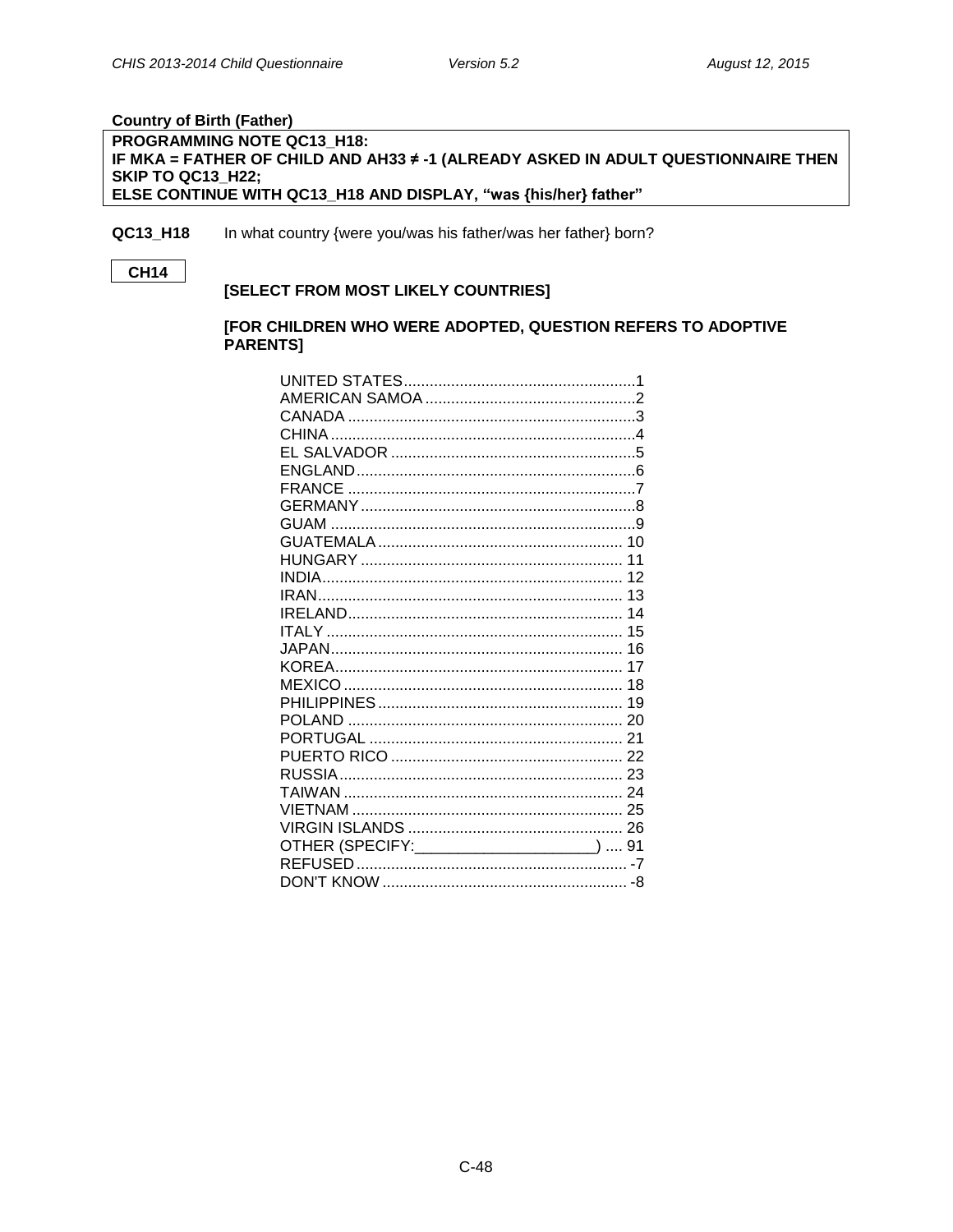<span id="page-48-0"></span>

|                                                                                                                                                            | Citizenship, Immigration Status, Years in the US (Father)                        |                     |
|------------------------------------------------------------------------------------------------------------------------------------------------------------|----------------------------------------------------------------------------------|---------------------|
| PROGRAMMING NOTE QC13 H19 AND QC13 H20:<br>IF QC13_H18 = 1, 2, 9, 22, OR 26 (UNITED STATES OR ITS TERRITORIES), GO TO PROGRAMMING<br><b>NOTE QC13_H22;</b> |                                                                                  |                     |
|                                                                                                                                                            | ELSE CONTINUE WITH QC13_H19 AND IF RESPONDENT IS FATHER OF CHILD DISPLAY "Are    |                     |
| you";                                                                                                                                                      |                                                                                  |                     |
|                                                                                                                                                            | ELSE SAY "Is {his/her} father"                                                   |                     |
| QC13_H19                                                                                                                                                   | {Are you/ls {his/her} father} a citizen of the United States?                    |                     |
| CH14A                                                                                                                                                      |                                                                                  |                     |
|                                                                                                                                                            | [IF R SAYS HE IS A NATURALIZED CITIZEN, CODE YES]                                |                     |
|                                                                                                                                                            |                                                                                  | [GO TO PN QC13_H21] |
|                                                                                                                                                            |                                                                                  |                     |
|                                                                                                                                                            |                                                                                  |                     |
|                                                                                                                                                            |                                                                                  |                     |
| QC13_H20                                                                                                                                                   | {Are you/ls {his/her} father} a permanent resident with a green card?            |                     |
| <b>CH15</b>                                                                                                                                                |                                                                                  |                     |
|                                                                                                                                                            |                                                                                  |                     |
|                                                                                                                                                            |                                                                                  |                     |
|                                                                                                                                                            |                                                                                  |                     |
|                                                                                                                                                            |                                                                                  |                     |
|                                                                                                                                                            | PROGRAMMING NOTE QC13_H21:                                                       |                     |
|                                                                                                                                                            | IF RESPONDENT IS FATHER OF CHILD, CONTINUE WITH QC13_H21 AND DISPLAY "have you"; |                     |
|                                                                                                                                                            | ELSE, CONTINUE WITH QC13_H21 AND DISPLAY "has {his/her} father"                  |                     |
| QC13_H21                                                                                                                                                   | About how many years {have you/has {his/her} father} lived in the United States? |                     |
| <b>CH16</b>                                                                                                                                                |                                                                                  |                     |
|                                                                                                                                                            | NUMBER OF YEARS [HR: 0-AGE]                                                      |                     |
|                                                                                                                                                            | $\{OR\}$                                                                         |                     |
| CH16YR                                                                                                                                                     |                                                                                  |                     |
|                                                                                                                                                            | YEAR FIRST CAME TO LIVE IN U.S.                                                  |                     |
| CH16FMT                                                                                                                                                    |                                                                                  |                     |
|                                                                                                                                                            |                                                                                  |                     |
|                                                                                                                                                            |                                                                                  |                     |
|                                                                                                                                                            |                                                                                  |                     |
|                                                                                                                                                            |                                                                                  |                     |

DON'T KNOW......................................................... -8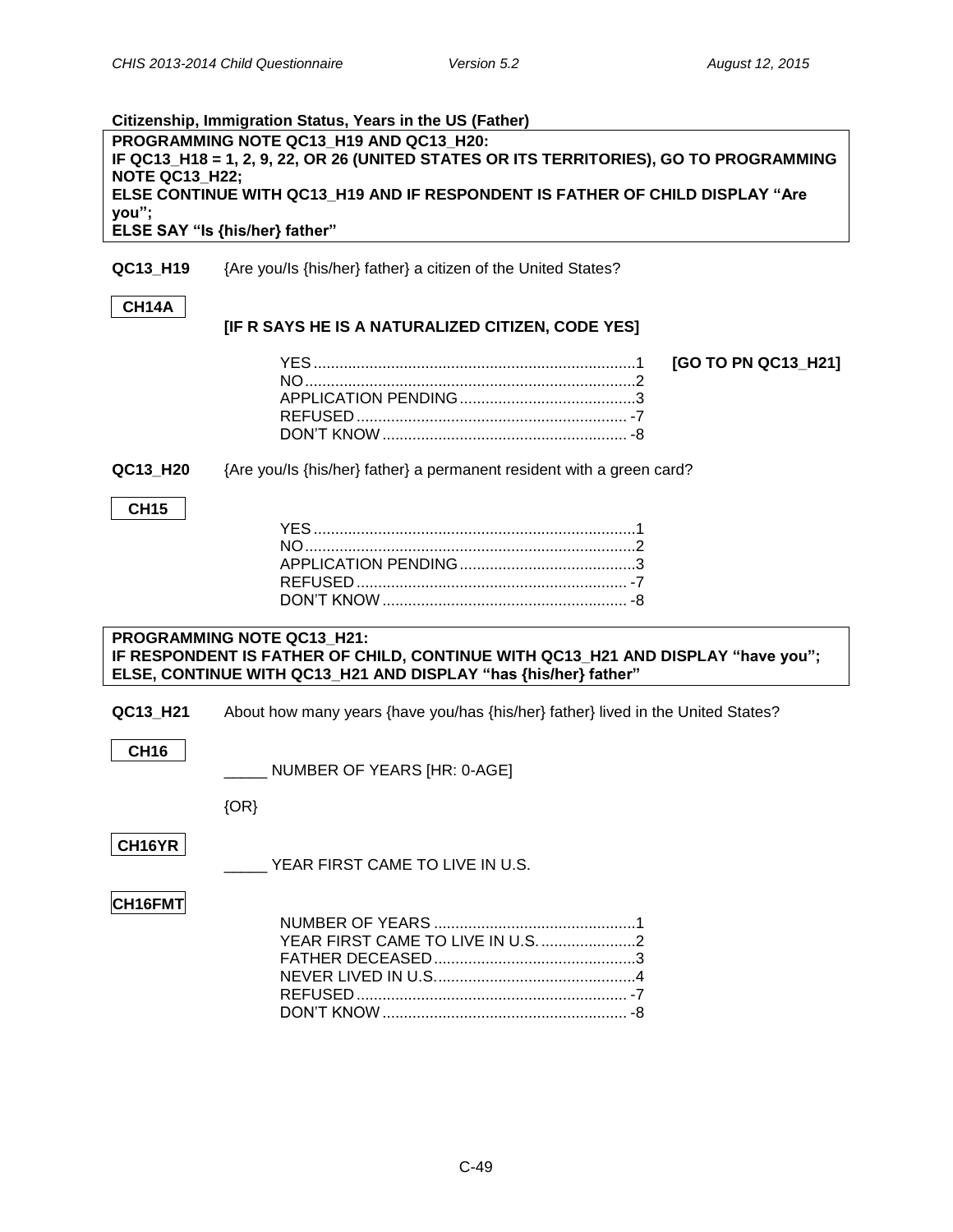#### <span id="page-49-0"></span>**Languages Spoken At Home**

#### **PROGRAMMING NOTE QC13\_H22: IF RESPONDENT IS SAMPLED ADULT, GO TO PROGRAMMING NOTE QC13\_H23; ELSE IF RESPONDENT ≠ ADULT RESPONDENT, CONTINUE WITH QC13\_H22**

**QC13 H22** In general, what languages are spoken in (CHILD)'s home?

#### **CH17**

**[PROBE: "Any others?"]**

| OTHER1 (SPECIFY: ________________)  91 |  |
|----------------------------------------|--|
| OTHER2 (SPECIFY: _______________)  92  |  |
|                                        |  |
|                                        |  |
|                                        |  |

#### **PROGRAMMING NOTE QC13\_H23: IF INTERVIEW CONDUCTED IN ENGLISH AND QC13\_H22 > 1 (TWO OR MORE LANGUAGES SPOKEN AT HOME), CONTINUE WITH QC13\_H23 AND DISPLAY "Compared to the language spoken in (CHILD)'s home,"; ELSE IF QC13\_H22 = 1 (ONLY SPEAKS ENGLISH), GO TO PROGRAMMING NOTE QC13\_H24**

**QC13\_H23** {Compared to other languages spoken in (CHILD)'s home,} would you say you speak English....

#### **CH18**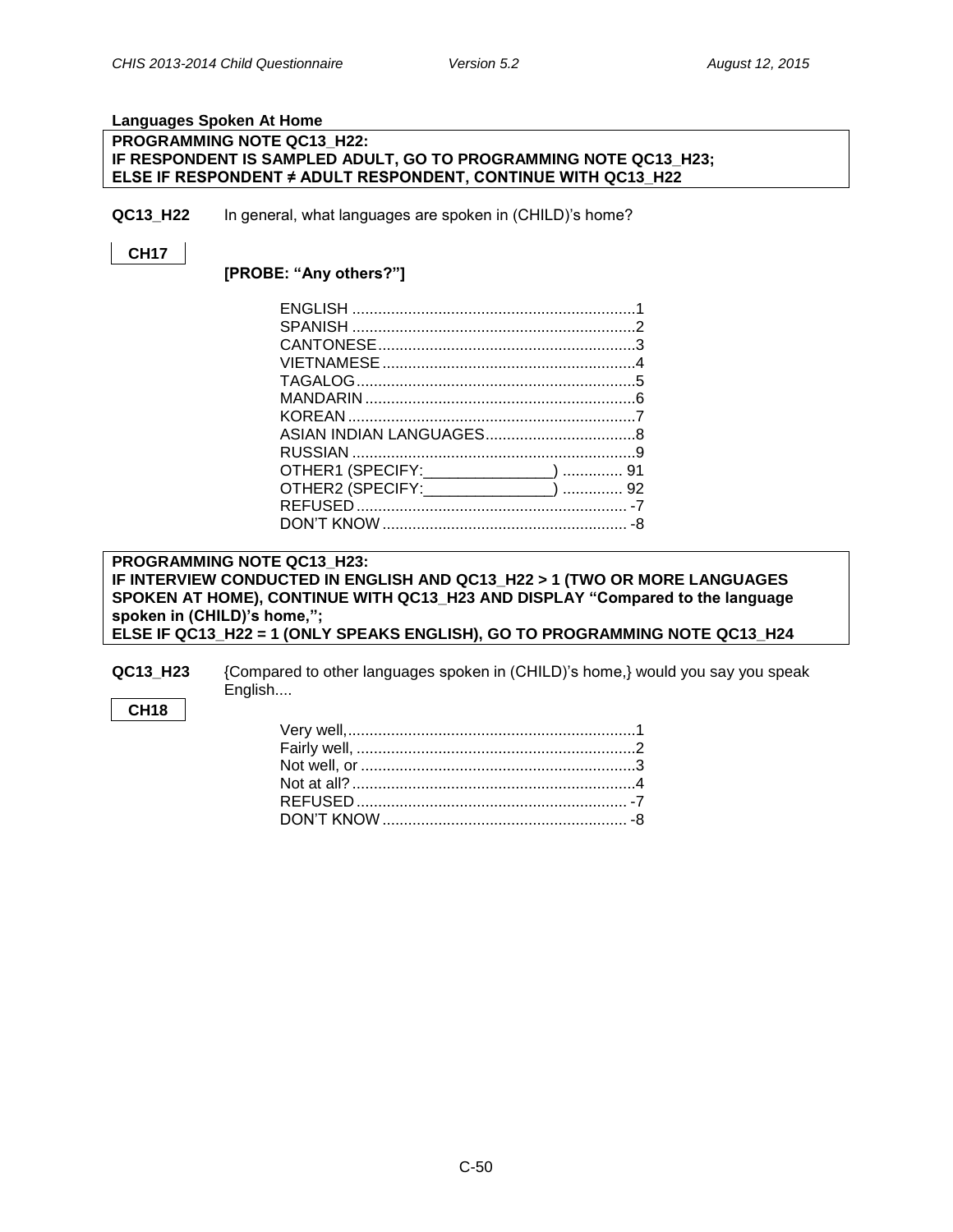#### <span id="page-50-0"></span>**Education of Primary Caretaker**

## PROGRAMMING NOTE QC13\_H24: IF RESPONDENT IS NOT SAMPLED ADULT, CONTINUE WITH QC13\_H24;<br>ELSE GO TO PROGRAMMING NOTE QC13\_H26

QC13\_H24 What is the highest grade of education you have completed and received credit for?

| <b>GRADE SCHOOL</b>                                 |  |
|-----------------------------------------------------|--|
|                                                     |  |
|                                                     |  |
|                                                     |  |
|                                                     |  |
|                                                     |  |
|                                                     |  |
|                                                     |  |
|                                                     |  |
| <b>HIGH SCHOOL OR EQUIVALENT</b>                    |  |
|                                                     |  |
|                                                     |  |
|                                                     |  |
|                                                     |  |
| <b>4-YEAR COLLEGE OR UNIVERSITY</b>                 |  |
|                                                     |  |
|                                                     |  |
|                                                     |  |
|                                                     |  |
|                                                     |  |
| <b>GRADUATE OR PROFESSIONAL SCHOOL</b>              |  |
|                                                     |  |
| 2 <sup>ND</sup> YEAR GRAD OR PROF SCHOOL (MA/MS) 19 |  |
|                                                     |  |
| MORE THAN 3 YEARS GRAD OR PROF SCHOOL (PhD) 21      |  |
| 2-YEAR JUNIOR OR COMMUNITY COLLEGE                  |  |
|                                                     |  |
|                                                     |  |
| <b>VOCATIONAL, BUSINESS, OR TRADE SCHOOL</b>        |  |
|                                                     |  |
|                                                     |  |
|                                                     |  |
|                                                     |  |
|                                                     |  |
| DON'T KNOW                                          |  |